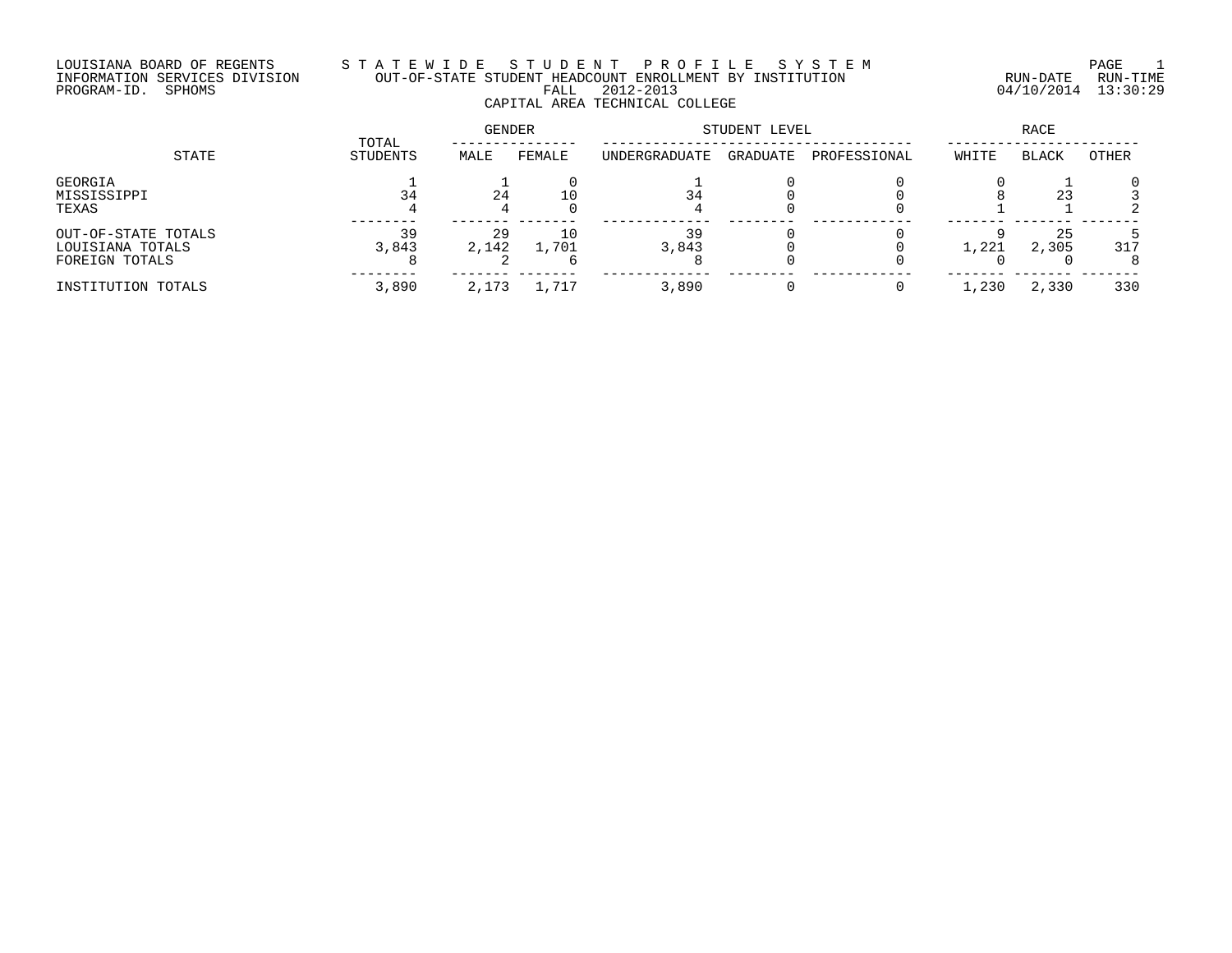## LOUISIANA BOARD OF REGENTS S T A T E W I D E S T U D E N T P R O F I L E S Y S T E M PAGE 2 INFORMATION SERVICES DIVISION OUT-OF-STATE STUDENT HEADCOUNT ENROLLMENT BY INSTITUTION RUN-DATE RUN-TIME PROGRAM-ID. SPHOMS FALL 2012-2013 04/10/2014 13:30:29 S. CENTRAL LA. TECH. COLLEGE

|                     | TOTAL           | <b>GENDER</b> |          | STUDENT LEVEL |                 | RACE         |       |              |       |
|---------------------|-----------------|---------------|----------|---------------|-----------------|--------------|-------|--------------|-------|
| <b>STATE</b>        | <b>STUDENTS</b> | MALE          | FEMALE   | UNDERGRADUATE | <b>GRADUATE</b> | PROFESSIONAL | WHITE | <b>BLACK</b> | OTHER |
| <b>ALASKA</b>       | 1               | $\Omega$      |          | 1             |                 |              |       | 0            |       |
| ALABAMA             | 29              | 29            |          | 29            |                 |              | 19    | 9            |       |
| <b>ARKANSAS</b>     |                 |               |          |               |                 |              |       |              |       |
| ARIZONA             |                 |               |          |               |                 |              |       |              |       |
| CALIFORNIA          |                 |               |          |               |                 |              |       |              |       |
| COLORADO            |                 |               |          |               |                 |              |       |              |       |
| FLORIDA             | 30              | 30            |          | 30            |                 |              | 24    |              |       |
| <b>GEORGIA</b>      |                 | q             |          | $\Omega$      |                 |              |       |              |       |
| IOWA                |                 |               |          |               |                 |              |       |              |       |
| <b>KENTUCKY</b>     |                 |               |          |               |                 |              |       |              |       |
| MASSACHUSETTS       |                 |               |          |               |                 |              |       |              |       |
| MARYLAND            |                 |               |          |               |                 |              |       |              |       |
| MAINE               |                 |               |          |               |                 |              |       |              |       |
| MINNESOTA           |                 |               |          |               |                 |              |       |              |       |
| MISSOURI            |                 |               |          |               |                 |              |       |              |       |
| MISSISSIPPI         | 98              | 98            |          | 98            |                 |              | 68    | 29           |       |
| NORTH CAROLINA      |                 |               |          |               |                 |              |       | ∩            |       |
| NEW HAMPSHIRE       |                 |               |          |               |                 |              |       |              |       |
| NEW JERSEY          |                 |               |          |               |                 |              |       |              |       |
| NEW MEXICO          |                 |               |          |               |                 |              |       |              |       |
| <b>NEVADA</b>       |                 |               |          |               |                 |              |       |              |       |
| NEW YORK            |                 |               |          |               |                 |              |       |              |       |
| OKLAHOMA            |                 |               |          |               |                 |              |       |              |       |
| OREGON              |                 |               |          |               |                 |              |       |              |       |
| PENNSYLVANIA        |                 |               |          |               |                 |              |       |              |       |
| SOUTH CAROLINA      |                 |               |          |               |                 |              |       |              |       |
| TENNESSEE           |                 |               |          |               |                 |              |       |              |       |
| TEXAS               | 69              | 68            |          | 69            |                 |              | 45    |              | 19    |
| <b>UTAH</b>         |                 |               |          |               |                 |              |       |              |       |
| VIRGINIA            |                 |               |          |               |                 |              |       |              |       |
| WASHINGTON          |                 |               | $\Omega$ |               |                 |              |       | $\cap$       |       |
| OUT-OF-STATE TOTALS | 294             | 291           | 3        | 294           | $\Omega$        | 0            | 212   | 52           | 30    |
| LOUISIANA TOTALS    | 2,583           | 1,601         | 982      | 2,583         | 0               | 0            | 1,392 | 959          | 232   |
| FOREIGN TOTALS      | 8               | 6             | 2        | 8             |                 |              |       | $\Omega$     |       |
| INSTITUTION TOTALS  | 2,885           | 1,898         | 987      | 2,885         | $\Omega$        | 0            | 1,605 | 1,011        | 269   |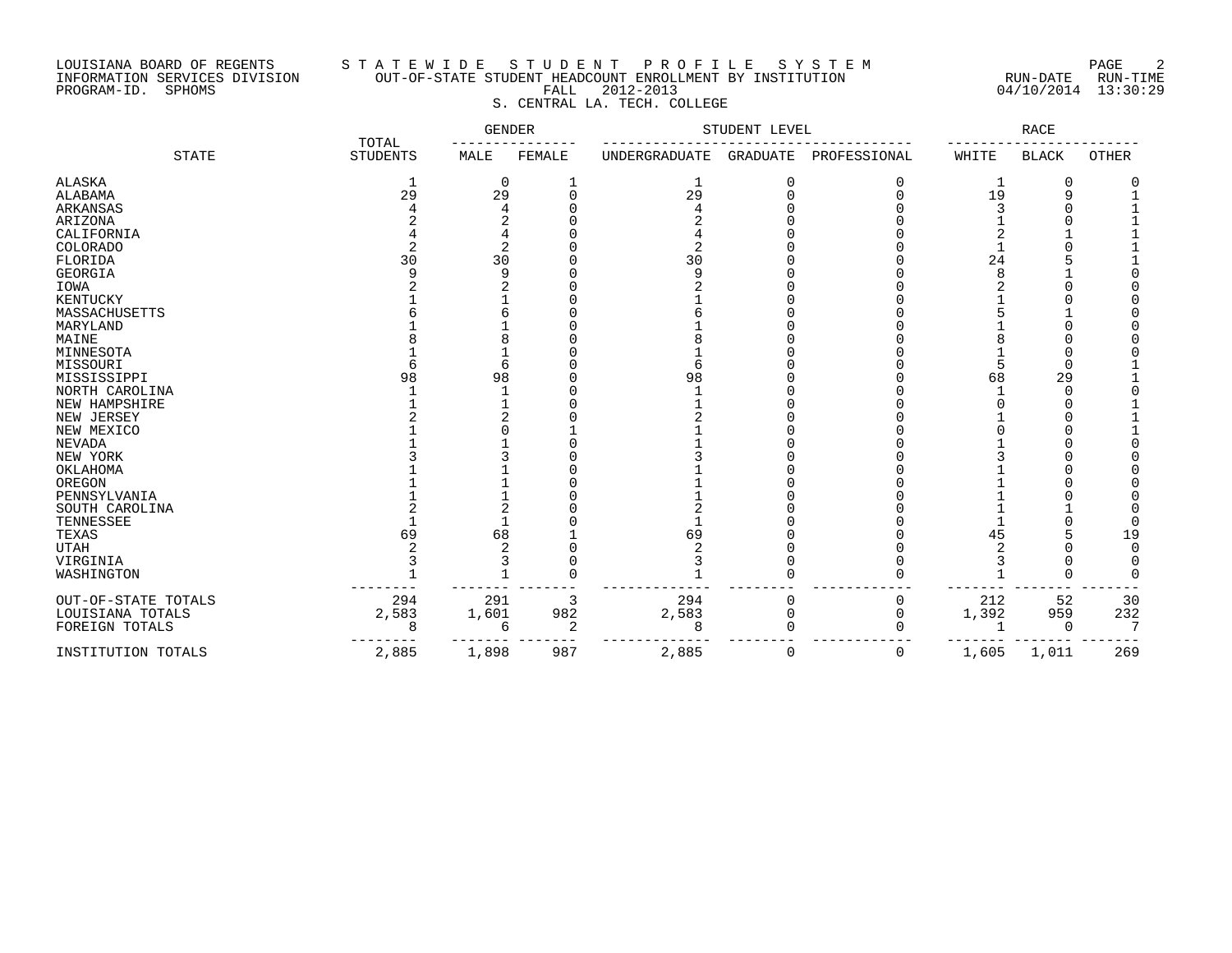# LOUISIANA BOARD OF REGENTS S T A T E W I D E S T U D E N T P R O F I L E S Y S T E M PAGE 3 INFORMATION SERVICES DIVISION OUT-OF-STATE STUDENT HEADCOUNT ENROLLMENT BY INSTITUTION RUN-DATE RUN-TIME PROGRAM-ID. SPHOMS FALL 2012-2013 04/10/2014 13:30:29 CENTRAL LA. TECH COMM COLLEGE

|                                                                                  |                   | GENDER |             | STUDENT LEVEL | <b>RACE</b> |              |       |              |       |
|----------------------------------------------------------------------------------|-------------------|--------|-------------|---------------|-------------|--------------|-------|--------------|-------|
| STATE                                                                            | TOTAL<br>STUDENTS | MALE   | FEMALE      | UNDERGRADUATE | GRADUATE    | PROFESSIONAL | WHITE | <b>BLACK</b> | OTHER |
| ARKANSAS<br>MISSISSIPPI<br>NORTH CAROLINA<br>OKLAHOMA<br>SOUTH CAROLINA<br>TEXAS | 21                |        |             |               |             |              |       |              |       |
| OUT-OF-STATE TOTALS<br>LOUISIANA TOTALS<br>FOREIGN TOTALS                        | 31<br>2,252       | 1,164  | 22<br>1,088 | 31<br>2,252   |             |              | 932   | 19<br>740    | 580   |
| INSTITUTION TOTALS                                                               | 2,283             | 1,173  | 1,110       | 2,283         |             | 0            | 941   | 759          | 583   |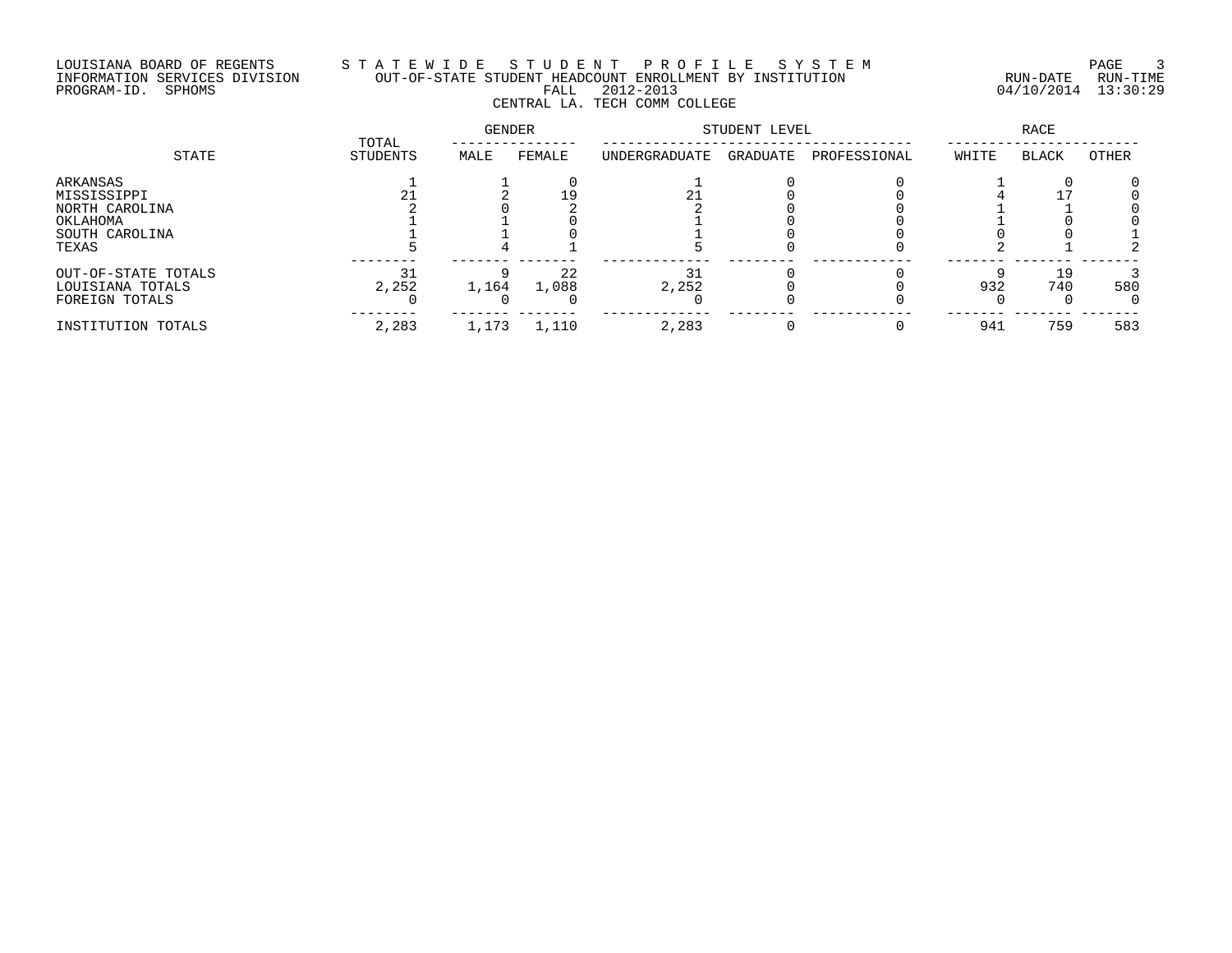# LOUISIANA BOARD OF REGENTS S T A T E W I D E S T U D E N T P R O F I L E S Y S T E M PAGE 4 INFORMATION SERVICES DIVISION OUT-OF-STATE STUDENT HEADCOUNT ENROLLMENT BY INSTITUTION RUN-DATE RUN-TIME PROGRAM-ID. SPHOMS FALL 2012-2013 04/10/2014 13:30:29 NORTHWEST LA. TECH. COLLEGE

| STATE                                                     |                   | GENDER       |        | STUDENT LEVEL |          | RACE         |             |              |           |
|-----------------------------------------------------------|-------------------|--------------|--------|---------------|----------|--------------|-------------|--------------|-----------|
|                                                           | TOTAL<br>STUDENTS | MALE         | FEMALE | UNDERGRADUATE | GRADUATE | PROFESSIONAL | WHITE       | <b>BLACK</b> | OTHER     |
| ARKANSAS<br>MISSISSIPPI<br>OKLAHOMA<br>TEXAS              | 110               | 107          |        | 110           |          |              | 63          | 33           | 14        |
| OUT-OF-STATE TOTALS<br>LOUISIANA TOTALS<br>FOREIGN TOTALS | 119<br>2,507      | 114<br>1,363 | 1,144  | 119<br>2,507  |          |              | 70<br>1,131 | 35<br>1,170  | 14<br>206 |
| INSTITUTION TOTALS                                        | 2,626             | 1,477        | 1,149  | 2,626         |          |              | 1,201       | 1,205        | 220       |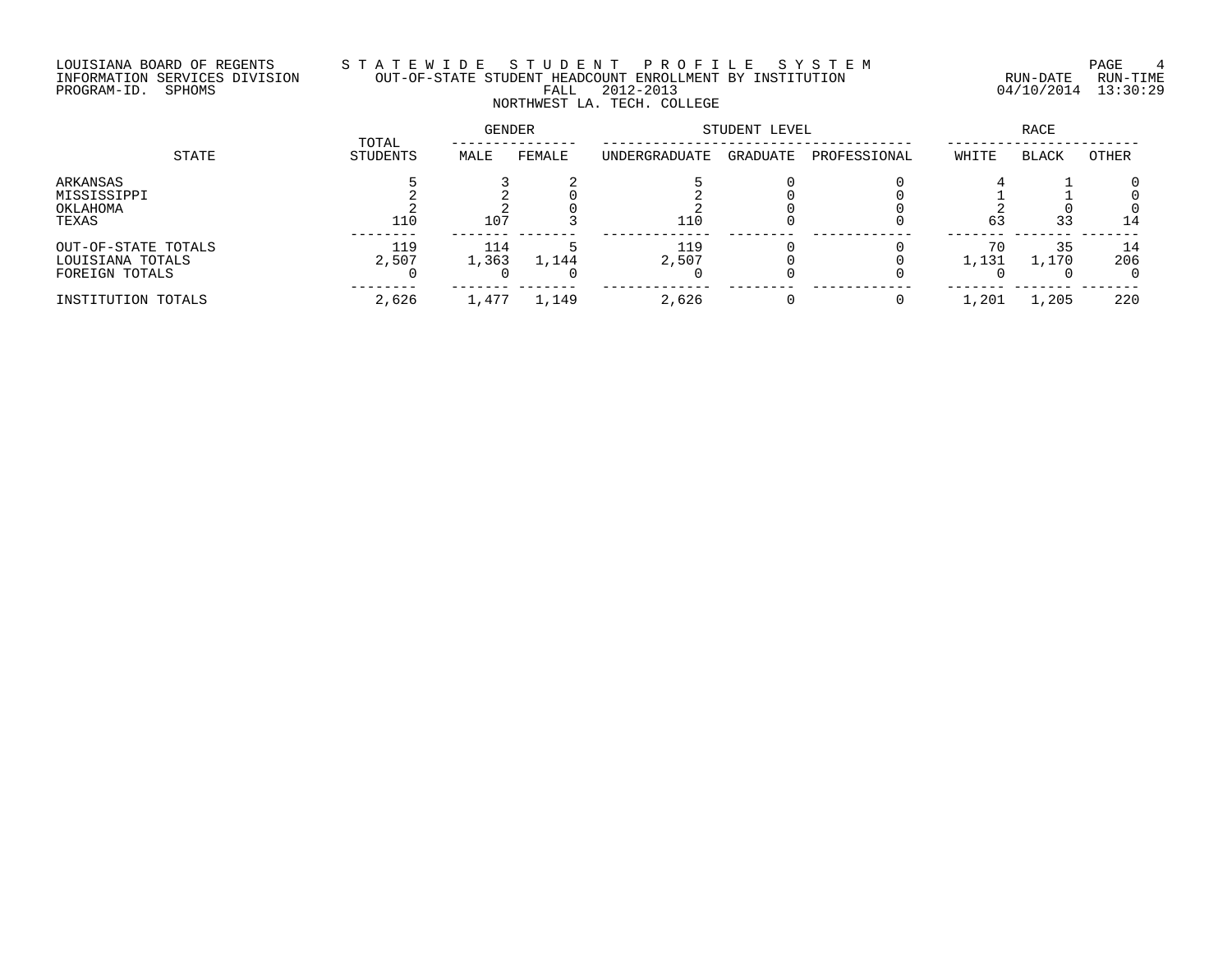# LOUISIANA BOARD OF REGENTS S T A T E W I D E S T U D E N T P R O F I L E S Y S T E M PAGE 5 INFORMATION SERVICES DIVISION OUT-OF-STATE STUDENT HEADCOUNT ENROLLMENT BY INSTITUTION RUN-DATE RUN-TIME PROGRAM-ID. SPHOMS FALL 2012-2013 04/10/2014 13:30:29 NORTHSHORE TECH COMM. COLLEGE

|                                                                              | TOTAL       | <b>GENDER</b> |             | STUDENT LEVEL |          | <b>RACE</b>  |             |              |       |
|------------------------------------------------------------------------------|-------------|---------------|-------------|---------------|----------|--------------|-------------|--------------|-------|
| STATE                                                                        | STUDENTS    | MALE          | FEMALE      | UNDERGRADUATE | GRADUATE | PROFESSIONAL | WHITE       | <b>BLACK</b> | OTHER |
| ALABAMA<br>CALIFORNIA<br>ILLINOIS<br>INDIANA<br>MISSISSIPPI<br>OHIO<br>TEXAS |             | 14.           |             | 61            |          |              | 25          | 36           |       |
| OUT-OF-STATE TOTALS<br>LOUISIANA TOTALS<br>FOREIGN TOTALS                    | 67<br>3,041 | 1,534         | 50<br>1,507 | 67<br>3,041   |          |              | 27<br>1,574 | 39<br>917    | 550   |
| INSTITUTION TOTALS                                                           | 3,111       | 1,552         | 1,559       | 3,111         |          |              | 1,602       | 956          | 553   |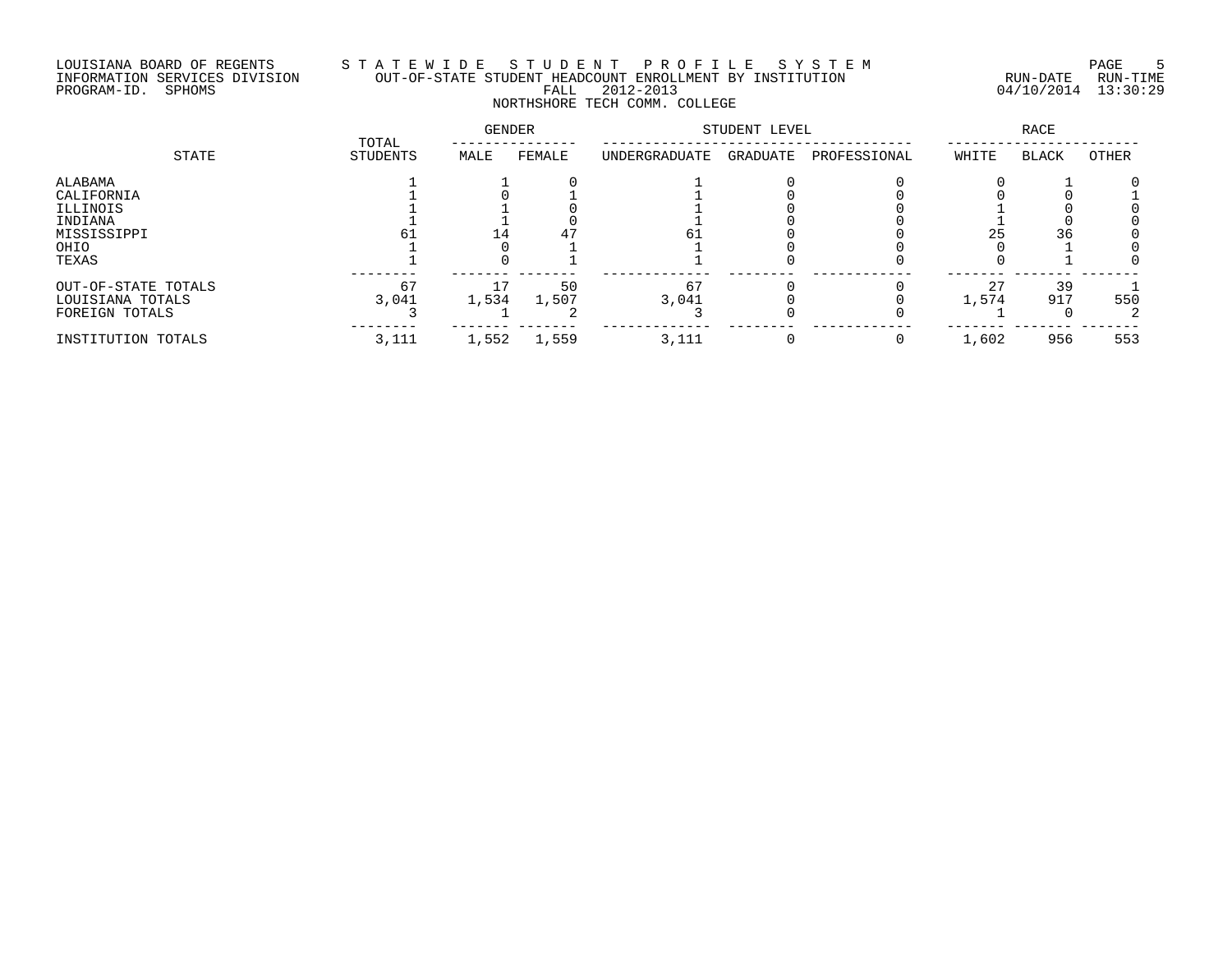## LOUISIANA BOARD OF REGENTS S T A T E W I D E S T U D E N T P R O F I L E S Y S T E M PAGE 6 INFORMATION SERVICES DIVISION OUT-OF-STATE STUDENT HEADCOUNT ENROLLMENT BY INSTITUTION RUN-DATE RUN-TIME PROGRAM-ID. SPHOMS FALL 2012-2013 04/10/2014 13:30:29 GRAMBLING STATE UNIVERSITY

|                                  |                 | GENDER<br>TOTAL |                | STUDENT LEVEL        |                 | RACE         |              |                |                |
|----------------------------------|-----------------|-----------------|----------------|----------------------|-----------------|--------------|--------------|----------------|----------------|
| <b>STATE</b>                     | <b>STUDENTS</b> | MALE            | <b>FEMALE</b>  | <b>UNDERGRADUATE</b> | <b>GRADUATE</b> | PROFESSIONAL | WHITE        | <b>BLACK</b>   | <b>OTHER</b>   |
| <b>ALASKA</b>                    | 3               | $\overline{0}$  | 3              | 3                    | $\mathbf 0$     | $\Omega$     | 0            | 3              | $\Omega$       |
| ALABAMA                          | 56              | 34              | 22             | 52                   | 4               | $\Omega$     | $\mathbf{1}$ | 54             | $\mathbf{1}$   |
| ARKANSAS                         | 55              | 24              | 31             | 51                   |                 | $\Omega$     | O            | 55             | ∩              |
| ARIZONA                          | 7               | 1               | 6              | -5                   |                 | ∩            | O            | 7              | $\Omega$       |
| CALIFORNIA                       | 248             | 74              | 174            | 242                  |                 | $\Omega$     | 2            | 233            | 13             |
| COLORADO                         | 13              | 2               | 11             | 11                   |                 |              | 0            | 13             | $\Omega$       |
| CONNECTICUT                      | 3               | 1               | $\overline{2}$ | 3                    |                 | $\cap$       | U            | 3              | $\Omega$       |
|                                  |                 | 2               | 3              |                      |                 |              |              |                | $\Omega$       |
| DISTRICT OF COLUMBIA<br>DELAWARE | 5               | 4               | $\mathbf{1}$   | 4                    |                 |              | O            | 5              | $\Omega$       |
| FLORIDA                          | 74              | 44              | 30             | 68                   |                 |              | 0            | 64             | 10             |
| <b>GEORGIA</b>                   | 84              | 40              | 44             | 76                   |                 |              | 2            | 79             |                |
|                                  |                 |                 | 0              |                      |                 |              |              |                | ∩              |
| HAWAII                           | $\mathbf{1}$    | 1               |                |                      |                 |              |              | $\mathbf{1}$   | O              |
| IOWA                             |                 | $\Omega$        | $\mathbf 1$    | $\mathbf{1}$         |                 |              | O            |                |                |
| ILLINOIS                         | 121             | 46              | 75             | 117                  |                 |              | U            | 114            |                |
| INDIANA                          | 22              | 13              | 9              | 22                   |                 |              | O            | 20             |                |
| KANSAS                           | 11              | 6               | 5              | 9                    |                 |              | U            | 10             |                |
| KENTUCKY                         | 5               | 2               | 3              | 5                    | ∩               |              | U            | 5              | U              |
| MASSACHUSETTS                    | $\overline{2}$  | $\Omega$        | $\overline{2}$ | $\mathbf{1}$         |                 |              |              | 2              |                |
| MARYLAND                         | 31              | 16              | 15             | 29                   |                 |              |              | 27             |                |
| MICHIGAN                         | 50              | 21              | 29             | 46                   |                 | ∩            |              | 48             |                |
| MINNESOTA                        | 4               | 1               | 3              | $\overline{4}$       | $\Omega$        |              | U            | $\overline{4}$ |                |
| MISSOURI                         | 46              | 19              | 27             | 45                   |                 | $\cap$       | U            | 42             |                |
| MISSISSIPPI                      | 48              | 17              | 31             | 45                   |                 | ∩            | O            | 46             |                |
| NORTH CAROLINA                   | 11              | 5               | 6              | 8                    | 3               | ∩            |              |                |                |
| NEBRASKA                         |                 |                 | 2              |                      |                 | ∩            |              | 3              |                |
| NEW HAMPSHIRE                    |                 | $\Omega$        |                |                      |                 | ∩            |              | $\sqrt{ }$     |                |
| NEW JERSEY                       |                 | 3               | 3              | 5                    |                 | ∩            |              | 5              |                |
| NEW MEXICO                       |                 | $\Omega$        | 4              |                      | $\Omega$        |              | O            | 4              |                |
| NEVADA                           | 35              | 14              | 21             | 35                   |                 |              |              | 32             |                |
| NEW YORK                         | 26              | 15              | 11             | 22                   |                 |              | 0            | 20             | 6              |
| OHIO                             | 25              | 2               | 23             | 22                   |                 | ∩            | 2            | 22             |                |
| OKLAHOMA                         | 21              | 9               | 12             | 21                   |                 |              | 1            | 19             | $\mathbf{1}$   |
| OREGON                           | 16              | 4               | 12             | 15                   |                 | ∩            | U            | 14             | 2              |
| PENNSYLVANIA                     | 11              | 4               | 7              | 10                   |                 |              | U            | 9              | $\overline{2}$ |
| SOUTH CAROLINA                   | 3               |                 | 2              | 2                    |                 | ∩            | U            | 3              | $\Omega$       |
| TENNESSEE                        | 20              | 8               | 12             | 20                   | $\Omega$        | $\Omega$     | O            | 19             | -1             |
| TEXAS                            | 531             | 197             | 334            | 507                  | 24              | $\Omega$     | 5            | 499            | 27             |
| VIRGINIA                         | 15              | 7               | 8              | 12                   | 3               |              | 0            | 11             | 4              |
| WASHINGTON                       | 10              | 3               | 7              | 9                    | $\mathbf{1}$    | $\Omega$     | O            | 8              | 2              |
| WISCONSIN                        | 11              | 1               | 10             | 10                   | $\mathbf{1}$    | $\Omega$     | 0            | 11             | 0              |
| WEST VIRGINIA                    | $\mathbf{1}$    | $\Omega$        | 1              | $\mathbf 0$          | $\mathbf{1}$    | $\Omega$     | $\Omega$     | $\Omega$       | $\mathbf{1}$   |
| OUT-OF-STATE TOTALS              | 1,645           | 642             | 1,003          | 1,550                | 95              | 0            | 18           | 1,527          | 100            |
| LOUISIANA TOTALS                 | 3,327           | 1,220           | 2,107          | 2,622                | 705             | $\mathbf 0$  | 119          | 3,026          | 182            |
| FOREIGN TOTALS                   | 305             | 148             | 157            | 263                  | 42              | 0            | 0            | 0              | 305            |
| INSTITUTION TOTALS               | ------<br>5,277 | 2,010           | 3,267          | 4,435                | 842             | $\mathbf 0$  | 137          | 4,553          | 587            |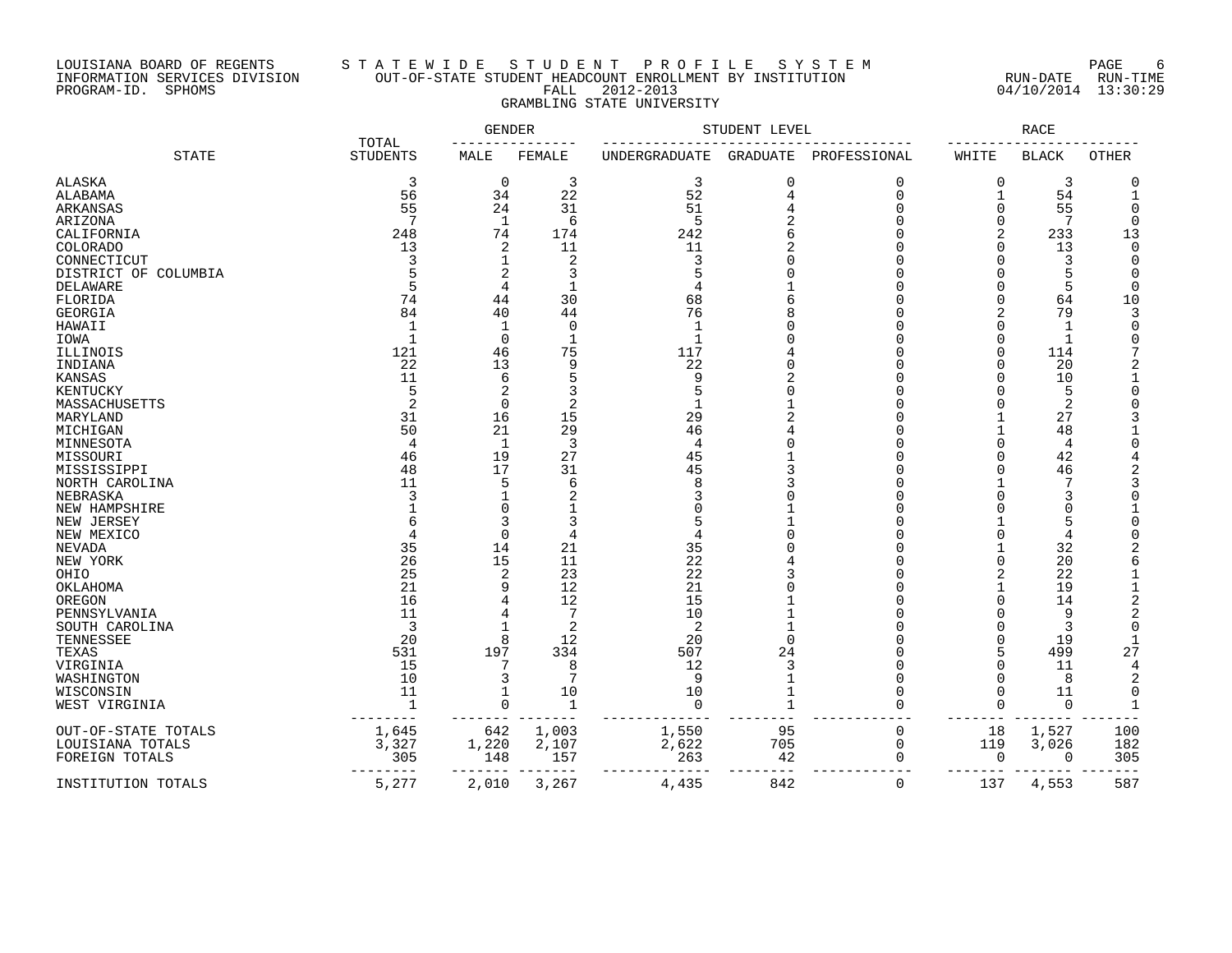## LOUISIANA BOARD OF REGENTS S T A T E W I D E S T U D E N T P R O F I L E S Y S T E M PAGE 7 INFORMATION SERVICES DIVISION OUT-OF-STATE STUDENT HEADCOUNT ENROLLMENT BY INSTITUTION RUN-DATE RUN-TIME PROGRAM-ID. SPHOMS FALL 2012-2013 04/10/2014 13:30:29 LOUISIANA TECH UNIVERSITY

|                     | TOTAL             | GENDER         |              |                | STUDENT LEVEL |              |                | RACE          |                         |
|---------------------|-------------------|----------------|--------------|----------------|---------------|--------------|----------------|---------------|-------------------------|
| <b>STATE</b>        | <b>STUDENTS</b>   | MALE           | FEMALE       | UNDERGRADUATE  | GRADUATE      | PROFESSIONAL | WHITE          | <b>BLACK</b>  | OTHER                   |
| ALABAMA             | 23                | 10             | 13           | 15             | 8             | 0            | 14             | 4             | 5                       |
| <b>ARKANSAS</b>     | 202               | 109            | 93           | 157            | 45            | 0            | 148            | 28            | 26                      |
| ARIZONA             | 6                 | 3              | 3            | 5              | $\mathbf{1}$  | 0            | 4              | $\mathbf 1$   | $\mathbf{1}$            |
| CALIFORNIA          | 41                | 24             | 17           | 32             | 9             | 0            | 23             | 3             | 15                      |
| <b>COLORADO</b>     | 6                 | 4              | 2            | 6              | O             | 0            | 5              | $\mathbf 0$   | $\mathbf{1}$            |
| CONNECTICUT         |                   | 6              | 2            | 4              |               | O            | 6              | 0             | 2                       |
| <b>DELAWARE</b>     | -1                | $\Omega$       | $\mathbf{1}$ |                | $\Omega$      | U            |                | $\Omega$      | 1                       |
| FLORIDA             | 34                | 23             | 11           | 24             | 10            | U            | 22             | 8             | 4                       |
|                     | 29                |                | 13           |                |               | U            |                |               | 7                       |
| GEORGIA             |                   | 16             |              | 25             | 4             |              | 18             | 4             |                         |
| HAWAII              | 2                 | 1              | $\mathbf 1$  | 1              |               | O            | 2              | 0             | $\Omega$                |
| IOWA                |                   | 3              | $\mathbf 1$  | $\overline{2}$ | 2             | U            | 3              | 0             | 1                       |
| IDAHO               | 8                 | $\mathfrak{D}$ | 6            | $\Omega$       | 8             | O            | 8              | $\Omega$      | $\mathbf 0$             |
| ILLINOIS            | 28                | 15             | 13           | 14             | 14            | O            | 23             | 2             | 3                       |
| INDIANA             | 11                | 6              | 5            | 5              | 6             | U            | 9              | $\mathbf 0$   | $\overline{a}$          |
| KANSAS              | 6                 | 3              | 3            | 4              | 2             | O            | 3              | 3             | $\Omega$                |
| KENTUCKY            |                   |                | 2            |                | 2             | O            |                | $\mathbf 0$   | 1                       |
| MASSACHUSETTS       |                   |                | $\Omega$     |                |               | O            |                | $\mathbf 0$   | $\Omega$                |
| MARYLAND            |                   | 2              | 4            |                |               | O            | 3              | 2             |                         |
| MAINE               |                   | $\Omega$       | 1            |                | 0             | U            | $\cap$         | 1             | $\Omega$                |
| MICHIGAN            | 33                | 19             | 14           |                | 29            | O            | 31             | 2             | $\Omega$                |
| MINNESOTA           | 6                 | 3              | 3            |                | 4             | U            | 4              | 1             | 1                       |
| MISSOURI            | 12                | 8              | 4            | 9              | 3             | O            | 10             | $\mathbf 1$   | $\mathbf{1}$            |
| MISSISSIPPI         | 79                | 42             | 37           | 47             | 32            | 0            | 44             | 19            | 16                      |
| NORTH CAROLINA      | 11                | 6              | 5            | 8              | 3             | O            | 6              | 1             | 4                       |
|                     | $\overline{2}$    | 2              | 0            | 2              | 0             | O            |                |               |                         |
| NORTH DAKOTA        | 2                 |                |              |                | N             | O            | 2              | 0<br>$\Omega$ | $\mathbf 0$<br>$\Omega$ |
| NEW HAMPSHIRE       |                   |                |              |                |               |              | 2              |               |                         |
| NEW JERSEY          | 10                |                |              |                | 2             | U            |                | 2             | $\mathbf{1}$            |
| NEW MEXICO          | 3                 |                | 3            |                | 2             | O            |                | 0             | 3                       |
| NEVADA              | 1                 |                |              |                | 0             | O            |                | $\mathbf 1$   | 0                       |
| NEW YORK            | 12                |                | 5            |                | 4             | O            | 8              | 1             | 3                       |
| OHIO                | 26                | 8              | 18           |                | 19            | U            | 23             | 1             | $\overline{2}$          |
| OKLAHOMA            | 6                 |                | 2            |                | 2             | U            | 5              | $\mathbf{1}$  | $\Omega$                |
| OREGON              |                   |                | 3            |                |               | O            | 2              | $\mathbf 0$   | $\overline{a}$          |
| PENNSYLVANIA        | 6                 |                | 2            |                | 3             | 0            | 4              | 0             | $\overline{a}$          |
| SOUTH CAROLINA      | 12                | 6              | 6            |                | 3             | O            | 10             | $\mathbf{1}$  | $\mathbf{1}$            |
| TENNESSEE           | 36                | 14             | 22           | q              | 27            | 0            | 27             | 3             | 6                       |
| TEXAS               | 448               | 274            | 174          | 406            | 42            | 0            | 297            | 66            | 85                      |
| UTAH                | 5                 | $\mathbf 1$    | 4            | 3              | 2             | 0            | 5              | $\Omega$      | $\mathbf 0$             |
| VIRGINIA            | 17                | 12             | 5            | 14             | 3             | 0            | 11             | 1             | 5                       |
| WASHINGTON          | 11                |                | 7            | 10             |               | O            | 10             | 0             | 1                       |
| WISCONSIN           | 4                 |                | 3            | 3              |               | 0            | $\overline{4}$ | 0             | $\mathbf 0$             |
| WEST VIRGINIA       | 1                 | $\Omega$       | 1            | 1              | 0             | U            |                | 0             | $\Omega$                |
|                     | $\mathbf{1}$      | $\mathbf{1}$   | $\Omega$     | 1              | $\Omega$      | U            | ∩              | $\mathbf 0$   | 1                       |
| UNKNOWN LOCATION    |                   |                |              |                |               |              |                |               |                         |
|                     |                   |                |              |                |               |              |                |               |                         |
| OUT-OF-STATE TOTALS | 1,168             | 655            | 513          | 867            | 301           | 0            | 807            | 157           | 204                     |
| LOUISIANA TOTALS    | 9,456             | 4,445          | 5,011        | 7,748          | 1,708         | 0            | 6,776          | 1,394         | 1,286                   |
| FOREIGN TOTALS      | 680               | 480            | 200          | 343            | 337           | 0            | 0              | $\mathbf 0$   | 680                     |
| INSTITUTION TOTALS  | $- - -$<br>11,304 | 5,580          | ---<br>5,724 | 8,958          | 2,346         | 0            | 7,583          | 1,551         | 2,170                   |
|                     |                   |                |              |                |               |              |                |               |                         |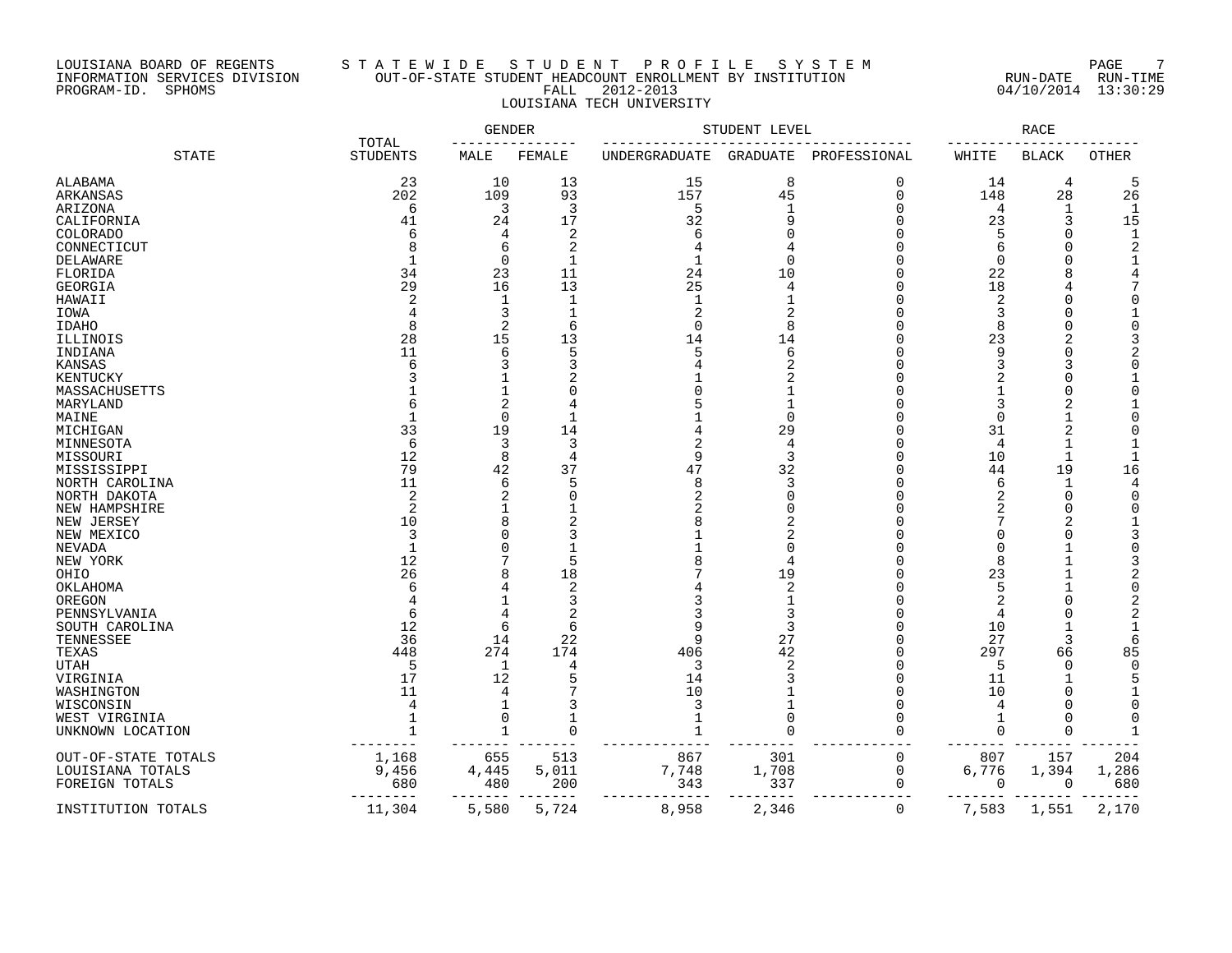## LOUISIANA BOARD OF REGENTS S T A T E W I D E S T U D E N T P R O F I L E S Y S T E M PAGE 8 INFORMATION SERVICES DIVISION OUT-OF-STATE STUDENT HEADCOUNT ENROLLMENT BY INSTITUTION RUN-DATE RUN-TIME PROGRAM-ID. SPHOMS FALL 2012-2013 04/10/2014 13:30:29 MCNEESE STATE UNIVERSITY

|                     | TOTAL           | GENDER       |              |                | STUDENT LEVEL  |              |                | RACE         |              |
|---------------------|-----------------|--------------|--------------|----------------|----------------|--------------|----------------|--------------|--------------|
| <b>STATE</b>        | <b>STUDENTS</b> | MALE         | FEMALE       | UNDERGRADUATE  | GRADUATE       | PROFESSIONAL | WHITE          | <b>BLACK</b> | <b>OTHER</b> |
| ALABAMA             | 4               | 2            | 2            | 2              | $\overline{c}$ | 0            | 3              | 0            |              |
| ARKANSAS            | 8               | 5            | 3            | 6              | $\overline{2}$ | $\mathbf 0$  | 8              | $\mathbf 0$  | $\Omega$     |
| ARIZONA             | 12              | 4            | 8            | 12             | $\Omega$       | $\Omega$     | 9              |              |              |
| CALIFORNIA          | 24              | 8            | 16           | 22             |                |              | 20             |              |              |
| COLORADO            |                 | 5            | 3            | 7              |                |              | 8              |              |              |
|                     |                 |              |              |                |                |              | $\Omega$       |              |              |
| CONNECTICUT         |                 |              |              |                |                |              |                |              |              |
| DELAWARE            |                 | 1            | O            | U              |                |              |                |              |              |
| FLORIDA             | 17              | 10           |              | 15             |                |              | 13             |              |              |
| GEORGIA             |                 | 4            |              | б              | 2              |              | 4              |              |              |
| IOWA                |                 |              |              |                |                |              | 2              |              |              |
| ILLINOIS            |                 |              |              |                |                |              |                | 2            |              |
| INDIANA             |                 | 2            |              |                |                |              | 3              | U            |              |
| KANSAS              |                 | 2            |              |                |                |              | 3              |              |              |
| MASSACHUSETTS       |                 |              |              |                |                |              |                |              |              |
| MARYLAND            |                 | 2            |              |                |                |              |                |              |              |
| MICHIGAN            |                 |              |              |                |                |              |                |              |              |
| MINNESOTA           |                 | U            |              |                |                |              | $\overline{2}$ |              |              |
|                     |                 |              |              |                |                |              | 1              |              |              |
| MISSOURI            |                 |              |              | 2              |                |              |                |              |              |
| MISSISSIPPI         | 14              | 6            |              | 12             |                |              | 11             |              |              |
| MONTANA             |                 | U            |              | $\overline{1}$ |                |              | 1              |              |              |
| NORTH CAROLINA      |                 | 2            |              |                |                |              | $\overline{c}$ |              |              |
| NEBRASKA            |                 | U            |              |                |                |              | 2              |              |              |
| NEW HAMPSHIRE       |                 | U            |              |                |                |              |                |              |              |
| NEW MEXICO          |                 | 2            |              |                |                |              |                |              |              |
| NEVADA              |                 | O            |              |                |                |              |                |              |              |
| NEW YORK            |                 |              |              |                |                |              |                |              |              |
| OHIO                |                 | 3            |              |                |                |              |                |              |              |
| OKLAHOMA            |                 | 2            |              |                |                |              |                |              |              |
| OREGON              |                 |              |              |                |                |              |                |              |              |
|                     |                 | N            |              |                |                |              |                |              |              |
| PENNSYLVANIA        |                 | N            |              |                |                |              |                |              |              |
| RHODE ISLAND        |                 |              |              |                |                |              |                |              |              |
| SOUTH CAROLINA      |                 | O            |              |                |                |              |                |              |              |
| SOUTH DAKOTA        |                 | <sup>n</sup> |              |                |                |              |                |              |              |
| TENNESSEE           | q               | 3            | 6            |                |                |              | 6              | 2            |              |
| TEXAS               | 411             | 179          | 232          | 359            | 52             |              | 300            | 74           | 37           |
| VIRGINIA            |                 | 1            | -1           |                |                |              |                | ∩            |              |
| VERMONT             |                 |              | O            |                |                |              | $\Omega$       |              |              |
| WASHINGTON          |                 | O            |              |                |                |              |                |              |              |
| WISCONSIN           |                 | ∩            |              |                | $\cap$         |              |                |              |              |
| WEST VIRGINIA       |                 | $\Omega$     |              | 1              | $\Omega$       |              | 1              |              |              |
| WYOMING             |                 | O            | $\mathbf{1}$ | $\Omega$       | -1             |              |                | $\bigcap$    |              |
|                     |                 |              |              |                |                |              |                |              |              |
| OUT-OF-STATE TOTALS | 591             | 252          | 339          | 503            | 88             | $\mathbf 0$  | 436            | 100          | 55           |
| LOUISIANA TOTALS    | 7,592           | 2,771        | 4,821        | 6,883          | 709            | $\mathbf 0$  | 5,881          | 1,389        | 322          |
|                     |                 | 219          | 177          |                |                | $\Omega$     |                |              | 371          |
| FOREIGN TOTALS      | 396             |              |              | 316            | 80             |              | 13             | 12           |              |
| INSTITUTION TOTALS  | 8,579           | 3,242        | 5,337        | 7,702          | 877            | 0            | 6,330          | 1,501        | 748          |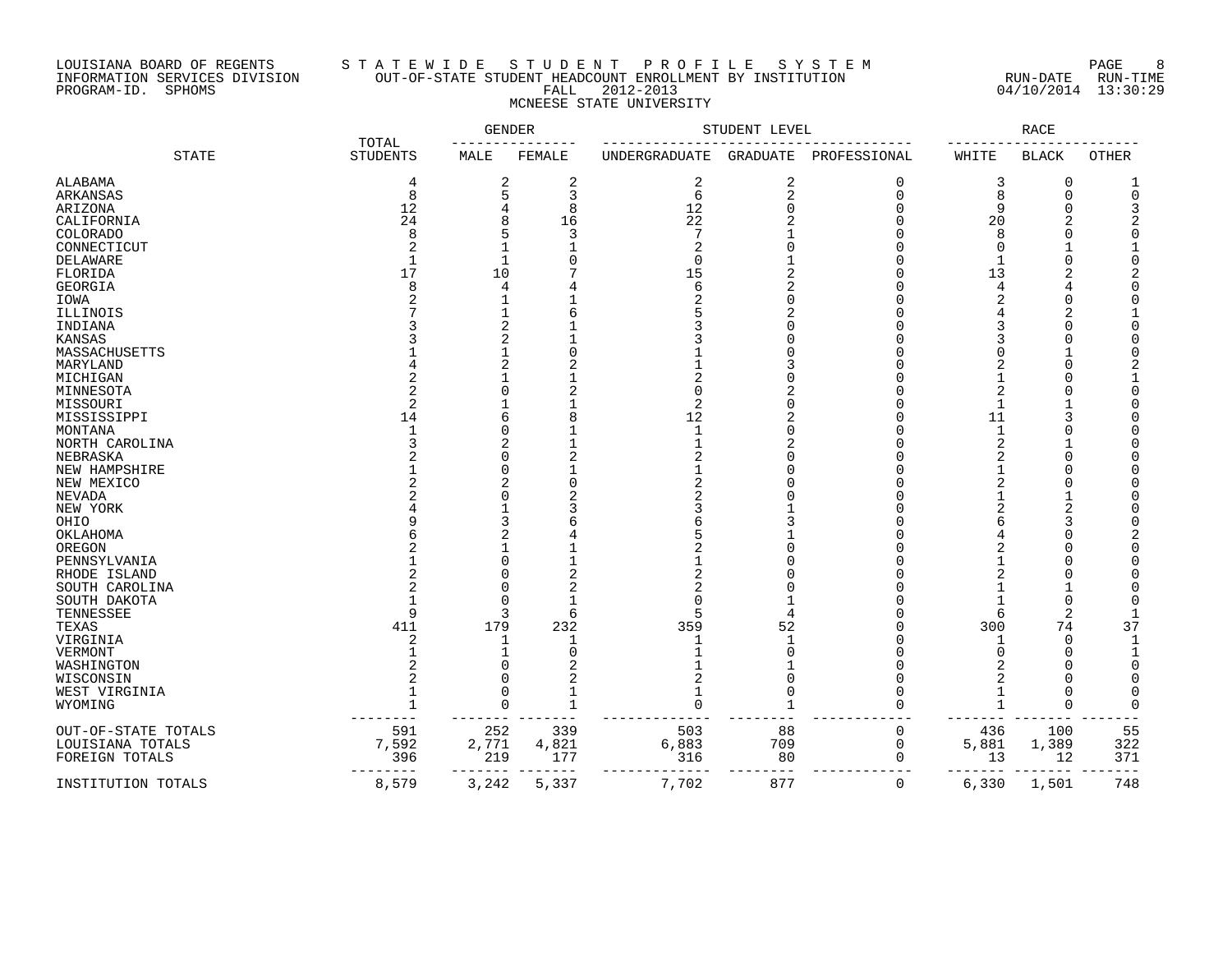# LOUISIANA BOARD OF REGENTS S T A T E W I D E S T U D E N T P R O F I L E S Y S T E M PAGE 9 INFORMATION SERVICES DIVISION OUT-OF-STATE STUDENT HEADCOUNT ENROLLMENT BY INSTITUTION RUN-DATE RUN-TIME PROGRAM-ID. SPHOMS FALL 2012-2013 04/10/2014 13:30:29 NICHOLLS STATE UNIVERSITY

|                     | TOTAL           | GENDER         |                |                | STUDENT LEVEL   |              |                | RACE         |        |
|---------------------|-----------------|----------------|----------------|----------------|-----------------|--------------|----------------|--------------|--------|
| <b>STATE</b>        | <b>STUDENTS</b> | MALE           | FEMALE         | UNDERGRADUATE  | <b>GRADUATE</b> | PROFESSIONAL | WHITE          | <b>BLACK</b> | OTHER  |
| <b>ALASKA</b>       | $\overline{c}$  |                | 1              | $\sqrt{2}$     | $\mathbf 0$     | 0            | 1              | 0            |        |
| ALABAMA             | 13              | 6              | 7              | 12             | $\mathbf{1}$    | $\Omega$     | 10             | 3            |        |
| ARKANSAS            | 5               |                |                | $\overline{3}$ | $\overline{c}$  |              | 5              | ∩            |        |
| ARIZONA             | ₹               |                |                | 3              |                 |              |                |              |        |
| CALIFORNIA          | 15              |                |                | 10             |                 |              |                |              |        |
| COLORADO            | $\overline{4}$  |                |                | 3              |                 |              |                |              |        |
| CONNECTICUT         | $\overline{2}$  |                | $\overline{2}$ | $\overline{2}$ |                 |              |                |              |        |
| FLORIDA             | 24              | 6              | 18             | 22             |                 |              | 15             |              |        |
| <b>GEORGIA</b>      | 17              |                | 10             | 15             | 2               |              | 12             |              |        |
| HAWAII              |                 | 2              | $\mathbf 0$    |                |                 |              | U              |              |        |
| IOWA                |                 |                |                |                |                 |              |                |              |        |
| ILLINOIS            |                 | $\overline{2}$ |                |                |                 |              |                |              |        |
| INDIANA             |                 | ς              |                |                |                 |              |                |              |        |
| <b>KANSAS</b>       |                 |                |                |                |                 |              |                |              |        |
| MARYLAND            |                 |                |                |                |                 |              |                |              |        |
| MAINE               |                 | ∩              |                |                |                 |              |                |              |        |
| MICHIGAN            |                 | 2              |                |                |                 |              |                |              |        |
| MINNESOTA           |                 |                |                |                |                 |              |                | $\Omega$     |        |
| MISSOURI            |                 | 2              | $\mathbf{1}$   | 3              |                 |              |                | $\mathbf{1}$ |        |
| MISSISSIPPI         | 37              | 26             | 11             | 35             |                 |              | 25             | 11           |        |
| NORTH CAROLINA      |                 | 1              | $\mathbf{1}$   | $\overline{2}$ |                 |              | $\overline{c}$ | $\Omega$     |        |
| NEBRASKA            |                 |                | 2              |                |                 |              |                | 0            |        |
| NEW JERSEY          |                 |                |                |                |                 |              |                | $\Omega$     |        |
| NEW MEXICO          |                 |                |                |                |                 |              |                | O            |        |
| NEW YORK            |                 |                |                |                |                 |              |                |              |        |
| OHIO                |                 |                |                |                |                 |              |                |              |        |
| OKLAHOMA            |                 | $\overline{2}$ |                |                |                 |              |                |              |        |
| PENNSYLVANIA        |                 | 2              |                |                |                 |              |                |              |        |
| SOUTH CAROLINA      |                 |                |                |                |                 |              |                |              |        |
| SOUTH DAKOTA        |                 | O              |                |                |                 |              |                | $\Omega$     |        |
| TENNESSEE           |                 | 0              |                |                |                 |              | U              | $\Omega$     |        |
| TEXAS               | 74              | 30             | 44             | 69             |                 |              | 45             | 19           | 10     |
| <b>UTAH</b>         | $\overline{2}$  | 2              | $\overline{0}$ |                |                 |              | 2              | $\mathbf 0$  | $\cap$ |
| VIRGINIA            | 20              | 10             | 10             |                | 15              | $\cap$       | 15             | 2            |        |
| WASHINGTON          | 4               | 2              | $\overline{2}$ |                | $\mathbf 0$     |              |                | $\Omega$     |        |
| WISCONSIN           |                 | $\Omega$       | $\mathbf{1}$   |                | $\bigcap$       |              |                |              |        |
| OUT-OF-STATE TOTALS | 281             | 130            | 151            | 232            | 49              | 0            | 185            | 50           | 46     |
| LOUISIANA TOTALS    | 6,210           | 2,255          | 3,955          | 5,678          | 532             | $\mathbf 0$  | 4,350          | 1,263        | 597    |
| FOREIGN TOTALS      | 130             | 68             | 62             | 102            | 28              | $\Omega$     | 2              | $\mathbf{1}$ | 127    |
|                     |                 |                |                |                |                 |              |                |              |        |
| INSTITUTION TOTALS  | 6,621           | 2,453          | 4,168          | 6,012          | 609             | 0            | 4,537          | 1,314        | 770    |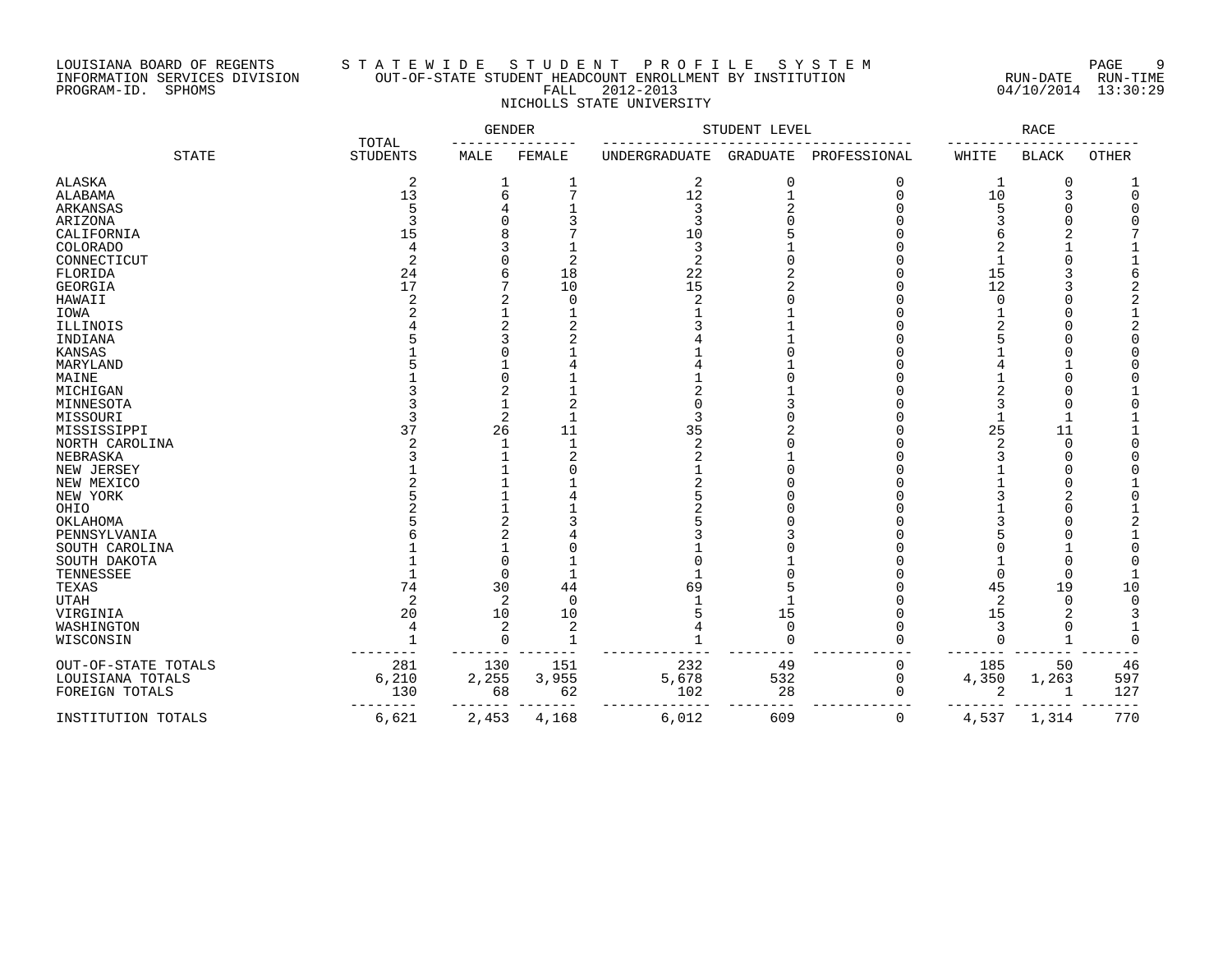#### LOUISIANA BOARD OF REGENTS S T A T E W I D E S T U D E N T P R O F I L E S Y S T E M PAGE 10 INFORMATION SERVICES DIVISION OUT-OF-STATE STUDENT HEADCOUNT ENROLLMENT BY INSTITUTION RUN-DATE RUN-TIME PROGRAM-ID. SPHOMS FALL 2012-2013 04/10/2014 13:30:29 UNIVERSITY OF LA. AT MONROE

|                     |                 | <b>GENDER</b><br>TOTAL |                | STUDENT LEVEL | <b>RACE</b> |              |          |                |             |
|---------------------|-----------------|------------------------|----------------|---------------|-------------|--------------|----------|----------------|-------------|
| <b>STATE</b>        | <b>STUDENTS</b> | MALE                   | FEMALE         | UNDERGRADUATE | GRADUATE    | PROFESSIONAL | WHITE    | <b>BLACK</b>   | OTHER       |
| ALASKA              | 7               | 0                      | 7              | 6             | 1           | 0            | 4        | $\mathbf 1$    | 2           |
| ALABAMA             | 13              | 6                      | $\overline{7}$ | 7             | 5           | 1            | 8        | $\overline{3}$ | 2           |
| ARKANSAS            | 115             | 46                     | 69             | 86            | 25          |              | 76       | 30             | 9           |
| ARIZONA             | 11              | 2                      | 9              | 7             | 4           |              | 9        | $\Omega$       |             |
|                     | 25              | 7                      | 18             | 17            |             |              | 9        | 3              | 13          |
| CALIFORNIA          |                 |                        |                |               |             |              |          |                |             |
| COLORADO            | 12              |                        | 11             | 9             |             |              | 11       |                | $\mathbf 0$ |
| FLORIDA             | 31              | 15                     | 16             | 28            |             |              | 21       | 7              | 3           |
| GEORGIA             | 25              | 11                     | 14             | 15            |             |              | 19       | 3              |             |
| HAWAII              | -1              | 1                      | $\Omega$       | $\Omega$      |             |              | $\Omega$ |                |             |
| IOWA                |                 | 2                      |                |               |             |              |          |                |             |
| <b>IDAHO</b>        |                 |                        | $\Omega$       | 1             |             |              | 1        |                |             |
| ILLINOIS            | 19              | 9                      | 10             | 16            |             |              | 10       |                |             |
| INDIANA             |                 | 0                      | 4              | 2             |             |              | 2        |                |             |
| <b>KANSAS</b>       |                 | 4                      | 2              |               | 2           |              |          | C              |             |
| KENTUCKY            |                 | 2                      |                |               |             |              |          |                |             |
| MASSACHUSETTS       |                 | O                      |                |               |             |              |          | C              |             |
| MARYLAND            |                 | 2                      | 5              |               |             |              |          | 3              |             |
| MICHIGAN            |                 | 2                      |                |               |             |              |          |                |             |
| MINNESOTA           | 2               | O                      |                |               |             |              |          |                |             |
|                     | 12              | 4                      |                |               |             |              | 7        |                |             |
| MISSOURI            | 96              |                        |                | 75            | 17          |              |          |                |             |
| MISSISSIPPI         |                 | 40                     | 56             |               |             |              | 56       | 39             |             |
| NORTH CAROLINA      |                 | 5                      | 2              | 4             | 3           |              | 6        |                |             |
| NORTH DAKOTA        |                 | 0                      |                |               |             |              |          | $\Omega$       |             |
| NEBRASKA            |                 |                        |                |               |             |              |          | C              |             |
| NEW HAMPSHIRE       |                 |                        |                |               |             |              |          | C              |             |
| NEW JERSEY          |                 | 2                      |                |               |             |              |          |                |             |
| NEW MEXICO          |                 |                        |                |               |             |              |          | C              |             |
| NEVADA              |                 |                        |                |               |             |              |          |                |             |
| NEW YORK            |                 | 3                      |                |               |             |              |          |                |             |
| OHIO                |                 | 2                      |                |               |             |              |          |                |             |
| OKLAHOMA            |                 | 8                      |                |               |             |              |          |                |             |
| PENNSYLVANIA        |                 | 2                      |                |               |             |              |          |                |             |
| RHODE ISLAND        |                 | 0                      |                |               |             |              |          |                |             |
| SOUTH CAROLINA      |                 | 3                      |                |               |             |              | 4        | C              |             |
| TENNESSEE           | 10              | 4                      | 6              | 7             | ₹           | ∩            | 9        | $\mathbf{1}$   |             |
| TEXAS               | 219             | 96                     | 123            | 184           | 17          | 18           | 92       | 89             | 38          |
| <b>UTAH</b>         | $\overline{c}$  |                        |                | O             | 2           | $\cap$       | 2        | $\Omega$       | $\Omega$    |
|                     |                 | 4                      |                |               |             |              | 6        | 2              |             |
| VIRGINIA            |                 |                        |                |               |             |              |          |                |             |
| WASHINGTON          |                 | 3                      |                |               |             |              |          |                |             |
| WISCONSIN           |                 | 2                      |                |               |             |              |          |                |             |
| WEST VIRGINIA       |                 | O                      |                |               | $\Omega$    |              |          | $\Omega$       |             |
| UNKNOWN LOCATION    | 9               | 4                      |                | 6             | 3           | $\Omega$     | 4        | $\mathbf{1}$   |             |
| OUT-OF-STATE TOTALS | 710             | 298                    | 412            | 534           | 143         | 33           | 404      | 208            | 98          |
| LOUISIANA TOTALS    | 7,614           | 2,699                  | 4,915          | 6,647         | 688         | 279          | 5,198    | 1,831          | 585         |
| FOREIGN TOTALS      | 224             | 121                    | 103            | 143           | 75          | 6            | 0        | 0              | 224         |
|                     |                 |                        |                |               | 906         |              |          |                | 907         |
| INSTITUTION TOTALS  | 8,548           | 3,118                  | 5,430          | 7,324         |             | 318          | 5,602    | 2,039          |             |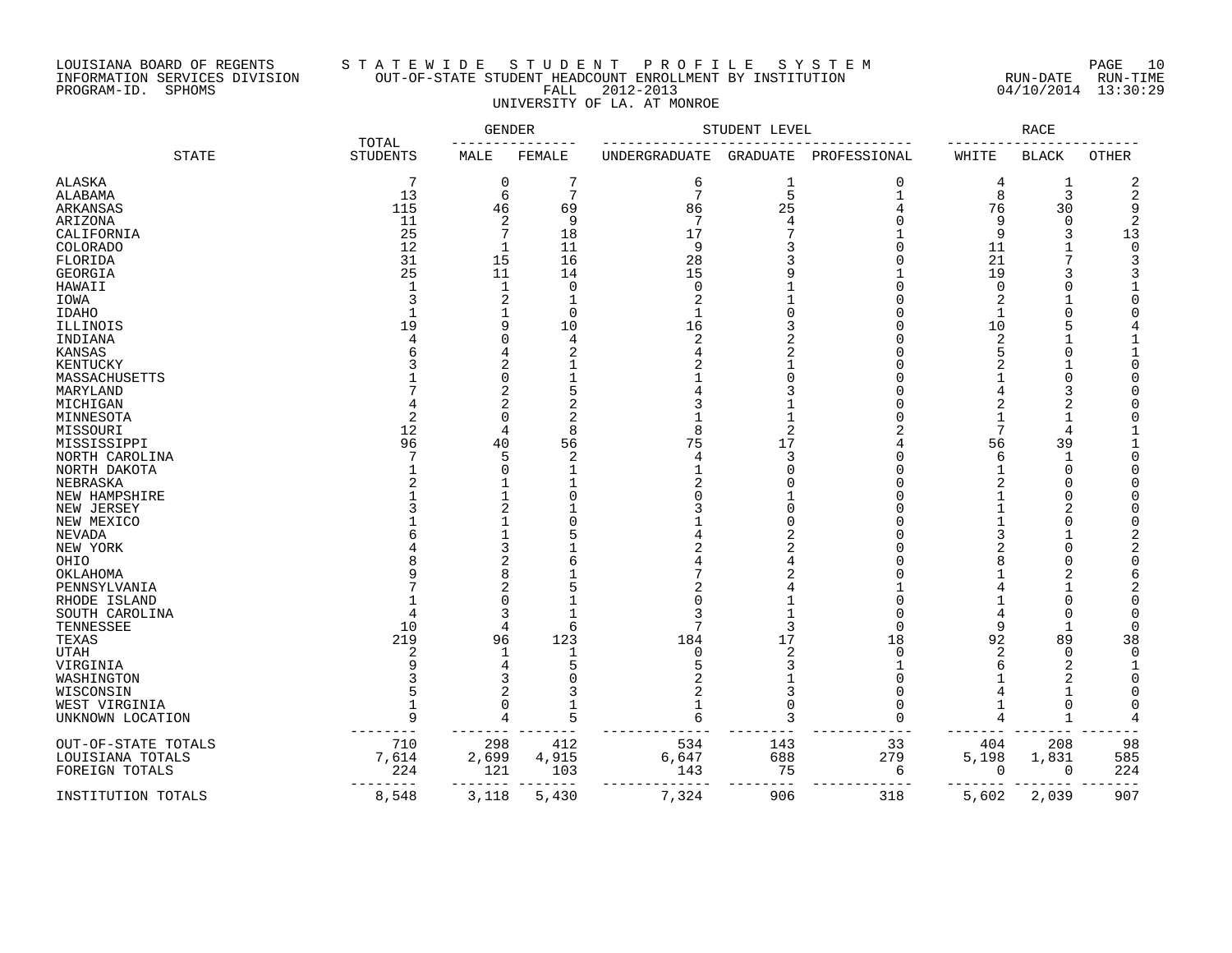### LOUISIANA BOARD OF REGENTS S T A T E W I D E S T U D E N T P R O F I L E S Y S T E M PAGE 11 INFORMATION SERVICES DIVISION OUT-OF-STATE STUDENT HEADCOUNT ENROLLMENT BY INSTITUTION RUN-DATE RUN-TIME PROGRAM-ID. SPHOMS FALL 2012-2013 04/10/2014 13:30:29 NORTHWESTERN STATE UNIVERSITY

|                     |                          | <b>GENDER</b>           |                | STUDENT LEVEL  |                | <b>RACE</b>  |                |                |                |
|---------------------|--------------------------|-------------------------|----------------|----------------|----------------|--------------|----------------|----------------|----------------|
| <b>STATE</b>        | TOTAL<br><b>STUDENTS</b> | MALE                    | FEMALE         | UNDERGRADUATE  | GRADUATE       | PROFESSIONAL | WHITE          | <b>BLACK</b>   | OTHER          |
| <b>ALASKA</b>       | 4                        | $\overline{\mathbf{c}}$ | $\overline{2}$ | $\sqrt{2}$     | $\overline{2}$ | 0            | 4              | $\mathbf 0$    | $\Omega$       |
| ALABAMA             | 24                       | $\,8\,$                 | 16             | 14             | 10             | $\mathbf 0$  | 17             | 3              | 4              |
| ARKANSAS            | 34                       | 13                      | 21             | 24             | 10             | $\Omega$     | 28             | 5              | $\mathbf{1}$   |
| ARIZONA             | 3                        | $\mathbf{1}$            | 2              | 3              | $\Omega$       | $\Omega$     | 2              | $\mathbf{1}$   | $\Omega$       |
| CALIFORNIA          | 49                       | 14                      | 35             | 44             | 5              | 0            | 18             | 13             | 18             |
| <b>COLORADO</b>     | 8                        | 3                       | 5              | 8              | O              | ∩            | 6              | $\Omega$       | 2              |
| CONNECTICUT         | 2                        | $\mathbf{1}$            | -1             | $\overline{2}$ | $\Omega$       | O            | 2              | $\Omega$       | $\Omega$       |
| DELAWARE            |                          | $\mathbf 0$             | $\mathbf{1}$   | 1              | $\Omega$       | 0            | $\mathbf{1}$   | $\Omega$       | $\Omega$       |
| FLORIDA             | 46                       | 25                      | 21             | 34             | 12             | ∩            | 23             | 11             | 12             |
| GEORGIA             | 23                       | 8                       | 15             | 14             | 9              | U            | 14             | 6              | 3              |
| HAWAII              | 7                        | 2                       | 5              | 7              | $\mathbf 0$    | O            | 4              | 1              | 2              |
| IOWA                | 3                        | 3                       | ∩              | 1              | 2              | U            | 3              | ∩              | $\Omega$       |
| IDAHO               | २                        |                         | 2              | 2              |                | U            | 2              | U              |                |
| ILLINOIS            | 13                       | 7                       | 6              | 11             | 2              | O            | 8              |                |                |
|                     | 5                        |                         | κ              | 5              | $\cap$         | O            | 3              |                |                |
| INDIANA             |                          | 2<br>8                  |                | 12             |                | ∩            |                |                |                |
| KANSAS              | 13                       |                         |                | 7              |                |              |                |                | $\mathcal{D}$  |
| KENTUCKY            | 10                       | 6                       |                |                | 3              | O            |                | 1              |                |
| MASSACHUSETTS       | 3                        |                         | 2              | 2              |                | O            |                | $\Omega$       | $\overline{2}$ |
| MARYLAND            |                          | $\overline{2}$          |                | 5              | 2              | U            | 2              |                | $\overline{2}$ |
| MAINE               | 5                        | $\overline{2}$          | 3              | 5              | U              | Ω            | 3              |                |                |
| MICHIGAN            | 12                       | 6                       | 6              | 8              |                | O            |                | 4              | 1              |
| MINNESOTA           | 4                        | 2                       | 2              | 1              | 3              | U            | $\overline{4}$ | O              | $\Omega$       |
| MISSOURI            | 11                       | 5                       | 6              | 7              | 4              | Ω            | 8              | 2              |                |
| MISSISSIPPI         | 61                       | 29                      | 32             | 45             | 16             | O            | 36             | 17             | 8              |
| MONTANA             | 6                        | $\overline{2}$          | 4              | 4              | $\overline{c}$ | Ω            | 6              | $\Omega$       | ∩              |
| NORTH CAROLINA      | 21                       | 7                       | 14             | 15             | 6              | U            | 14             | 3              |                |
| NORTH DAKOTA        | 3                        | $\mathbf{1}$            | 2              | 3              | U              | 0            | 3              | O              | ∩              |
| NEBRASKA            | 4                        | $\Omega$                | 4              | 4              | U              | U            | 4              | O              | ∩              |
| NEW HAMPSHIRE       |                          | $\mathbf{1}$            | $\Omega$       |                | U              | U            | -1             | U              | ∩              |
| NEW JERSEY          |                          | 5                       | $\overline{2}$ | 5              | 2              | U            | 5              | U              |                |
| NEW MEXICO          | 5                        | $\overline{2}$          | 3              | 4              | $\mathbf 1$    | U            | 2              | U              | 3              |
| NEVADA              | 4                        | 2                       | 2              |                | 3              | U            | 4              | U              | $\Omega$       |
| NEW YORK            | 13                       | 3                       | 10             | 4              | 9              | O            | 9              |                |                |
| OHIO                | 10                       | 4                       | 6              | 8              | 2              | U            | 6              | $\overline{2}$ |                |
| OKLAHOMA            | 13                       | 5                       | 8              | 11             | $\mathfrak{D}$ | Ω            | 9              | U              | 4              |
| OREGON              | $\overline{2}$           |                         |                | 1              |                | Ω            |                |                |                |
| PENNSYLVANIA        | 8                        | 3                       | 5              | 5              | 3              | U            | 5              |                |                |
| RHODE ISLAND        | $\mathbf 1$              | $\Omega$                | $\mathbf{1}$   | 1              | U              | U            | $\mathbf{1}$   |                | ∩              |
| SOUTH CAROLINA      | 13                       | 2                       | 11             | 8              | 5              | U            | 7              |                |                |
| SOUTH DAKOTA        | 2                        | $\Omega$                | 2              | 2              | $\Omega$       | 0            | $\mathbf 1$    | $\Omega$       |                |
| TENNESSEE           | 12                       | 5                       | 7              | 11             | -1             | ∩            | 11             | ∩              |                |
| TEXAS               | 482                      | 227                     | 255            | 437            | 45             | O            | 283            | 112            | 87             |
| <b>UTAH</b>         | 1                        | $\Omega$                |                | $\mathbf 0$    | $\mathbf{1}$   | 0            | $\mathbf{1}$   | $\Omega$       | $\Omega$       |
| VIRGINIA            | 12                       | 5                       |                | 8              | 4              | ∩            | 10             | -1             |                |
| VERMONT             | $\mathbf{1}$             | O                       |                | O              | $\mathbf 1$    | O            | $\cap$         | $\Omega$       | 1              |
| WASHINGTON          | 6                        |                         |                | б              | $\Omega$       | O            |                | 2              | $\Omega$       |
| WISCONSIN           |                          |                         |                | 3              | 2              | Λ            | $\overline{4}$ |                | $\Omega$       |
|                     | 3                        | $\overline{2}$          | 1              | 2              | $\mathbf{1}$   | Ω            | 3              | $\Omega$       | $\Omega$       |
| WEST VIRGINIA       | 3                        | $\mathbf{1}$            | $\overline{2}$ | 3              | $\Omega$       | $\Omega$     | $\mathbf{1}$   | $\mathbf{1}$   |                |
| UNKNOWN LOCATION    |                          |                         |                |                |                |              |                |                |                |
| OUT-OF-STATE TOTALS | 989                      | 431                     | 558            | 811            | 178            | $\mathbf 0$  | 605            | 200            | 184            |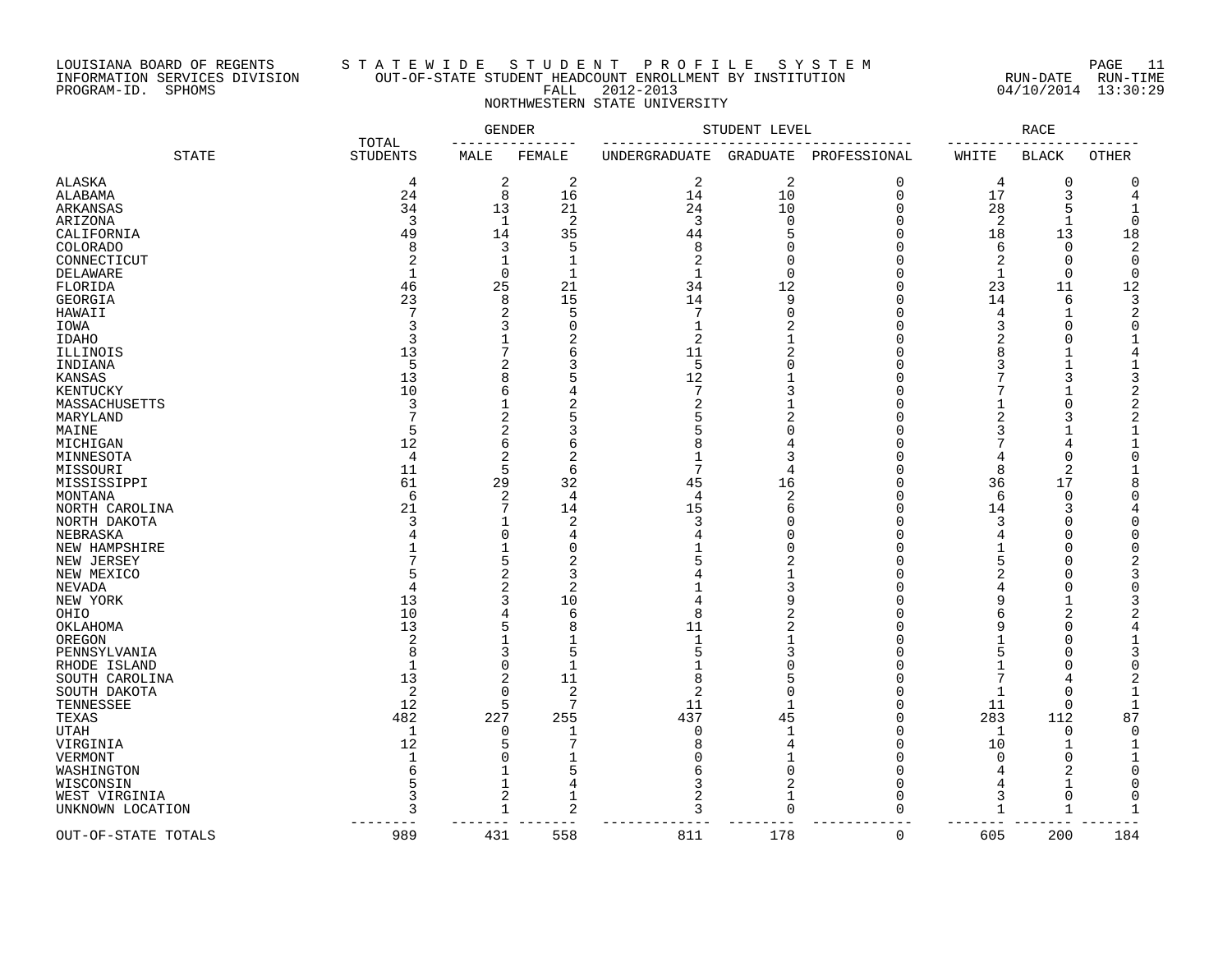## LOUISIANA BOARD OF REGENTS S T A T E W I D E S T U D E N T P R O F I L E S Y S T E M PAGE 12 INFORMATION SERVICES DIVISION OUT-OF-STATE STUDENT HEADCOUNT ENROLLMENT BY INSTITUTION RUN-DATE RUN-TIME PROGRAM-ID. SPHOMS FALL 2012-2013 04/10/2014 13:30:29 NORTHWESTERN STATE UNIVERSITY

|                                    | TOTAL       | GENDER |                   | STUDENT LEVEL          | RACE     |              |       |       |                   |
|------------------------------------|-------------|--------|-------------------|------------------------|----------|--------------|-------|-------|-------------------|
| STATE                              | STUDENTS    | MALE   | FEMALE            | <b>IINDERGRADIJATE</b> | GRADUATE | PROFESSIONAL | WHITE | BLACK | OTHER             |
| LOUISIANA TOTALS<br>FOREIGN TOTALS | 8,401<br>57 |        | 2,470 5,931<br>40 | 7,453<br>48            | 948      |              | 4,969 |       | 2,336 1,096<br>57 |
| INSTITUTION TOTALS                 | 9,447       | 2,918  | 6,529             | 8,312                  | ⊥,135    |              | 5,574 | 2,536 | 1,337             |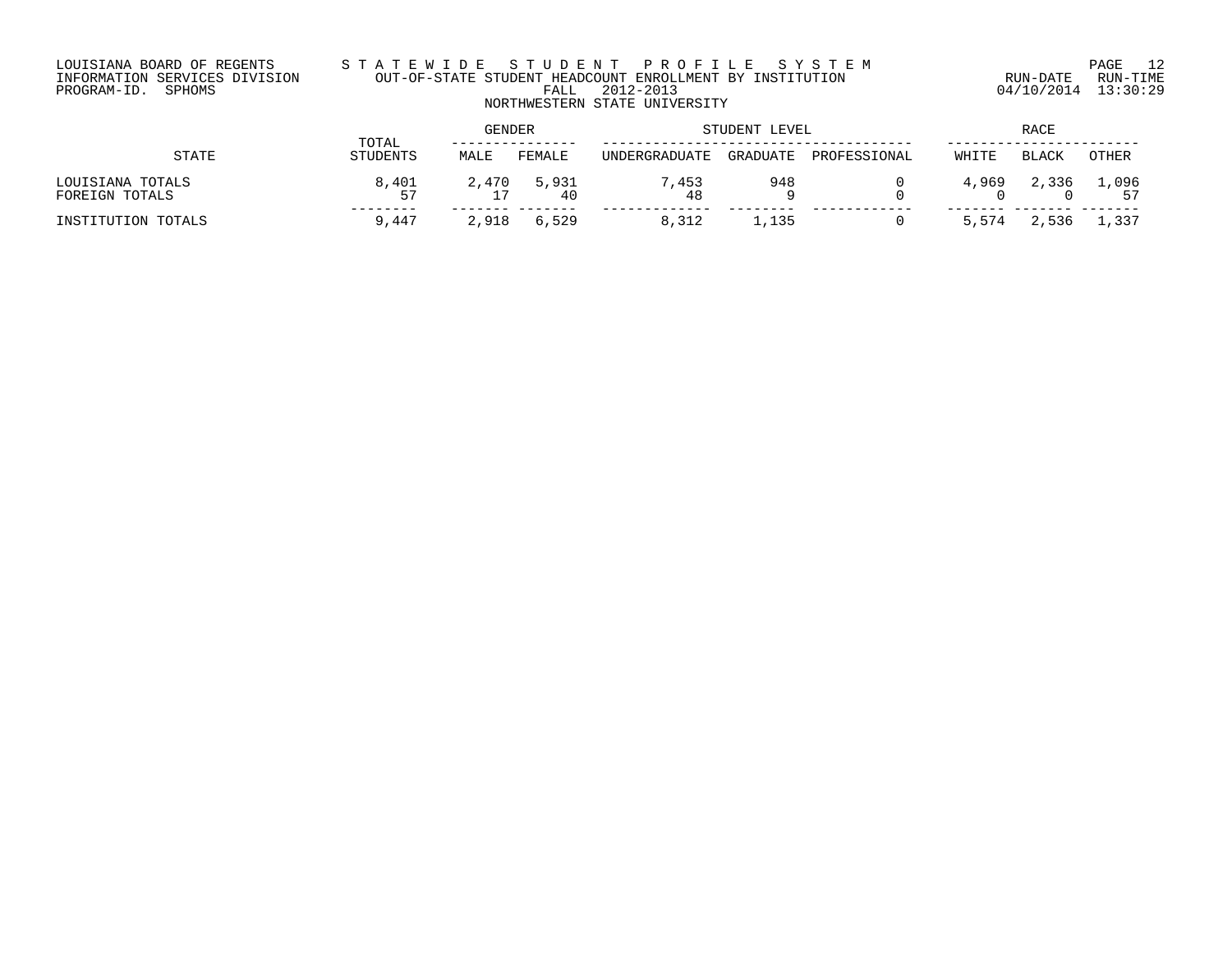### LOUISIANA BOARD OF REGENTS S T A T E W I D E S T U D E N T P R O F I L E S Y S T E M PAGE 13 INFORMATION SERVICES DIVISION OUT-OF-STATE STUDENT HEADCOUNT ENROLLMENT BY INSTITUTION RUN-DATE RUN-TIME PROGRAM-ID. SPHOMS FALL 2012-2013 04/10/2014 13:30:29 SOUTHEASTERN LA. UNIVERSITY

|                     |                          | <b>GENDER</b>  |                |               | STUDENT LEVEL   |              |                | <b>RACE</b>  |              |
|---------------------|--------------------------|----------------|----------------|---------------|-----------------|--------------|----------------|--------------|--------------|
| <b>STATE</b>        | TOTAL<br><b>STUDENTS</b> | MALE           | FEMALE         | UNDERGRADUATE | <b>GRADUATE</b> | PROFESSIONAL | WHITE          | <b>BLACK</b> | <b>OTHER</b> |
| ALABAMA             | 14                       | 8              | 6              | 12            | $\overline{2}$  | 0            | 11             | 2            |              |
| ARKANSAS            | 3                        | 1              | 2              | 3             | $\mathbf 0$     | $\Omega$     | $\overline{2}$ | $\mathbf 0$  |              |
| ARIZONA             | 7                        | $\mathbf 1$    | 6              | 7             | 0               | 0            | 5              |              |              |
| CALIFORNIA          | 31                       | 11             | 20             | 26            | 5               | ∩            | 12             | 10           | q            |
| <b>COLORADO</b>     | 7                        | $\mathbf{1}$   | 6              | 7             |                 | U            | 5              | $\mathbf{1}$ |              |
| CONNECTICUT         | 3                        | 2              |                | 2             |                 | U            | 3              |              |              |
| FLORIDA             | 21                       | 12             | 9              | 19            |                 | U            | 12             |              |              |
| GEORGIA             | 18                       | 6              | 12             | 17            |                 | U            | 9              |              |              |
| HAWAII              | $\overline{2}$           | 1              | 1              | -1            |                 |              | $\mathbf 1$    |              |              |
|                     | $\mathbf{1}$             | $\mathbf{1}$   | $\Omega$       | $\mathbf{1}$  |                 |              |                |              |              |
| IOWA                |                          |                |                |               |                 |              | $\mathbf 0$    |              |              |
| ILLINOIS            | 15                       | 6              |                | 14            |                 | U            | 11             | 2            |              |
| INDIANA             | 5                        | 3              |                | 2             |                 |              | 5              |              |              |
| <b>KANSAS</b>       |                          | $\Omega$       | $\overline{2}$ | 2             |                 |              | $\overline{2}$ |              |              |
| KENTUCKY            |                          |                |                |               | ∩               |              |                |              |              |
| MASSACHUSETTS       |                          | 3              |                |               |                 |              |                |              |              |
| MARYLAND            |                          | 4              | 3              |               | $\Omega$        | U            | 5              | 2            |              |
| MICHIGAN            |                          | 3              |                |               | $\Omega$        |              | 6              |              |              |
| MISSOURI            | 6                        | 4              | 2              | 5             |                 |              | 5              | $\mathbf{1}$ | ∩            |
| MISSISSIPPI         | 144                      | 57             | 87             | 129           | 15              |              | 89             | 41           | 14           |
| NORTH CAROLINA      | 8                        | 4              | 4              | 5             | 3               | Λ            | 8              | $\Omega$     | ∩            |
| NEBRASKA            |                          | $\overline{2}$ | $\sqrt{ }$     |               | $\Omega$        |              | 2              |              |              |
| NEW HAMPSHIRE       |                          | 1              | C              |               | $\Omega$        |              |                |              |              |
| NEW JERSEY          |                          | $\Omega$       |                |               |                 |              | 3              |              |              |
| NEW MEXICO          |                          | $\Omega$       |                |               | ∩               |              |                |              |              |
| NEVADA              | 3                        |                |                | 3             | O               |              |                |              |              |
| NEW YORK            | 12                       | 6              |                | 11            |                 |              |                |              |              |
| OHIO                | 6                        | 1              |                | 5             |                 |              |                |              |              |
| OKLAHOMA            |                          |                |                |               | $\Omega$        |              | $\Omega$       |              |              |
| OREGON              |                          | $\Omega$       |                |               |                 |              |                |              |              |
|                     |                          |                |                |               |                 |              |                |              |              |
| PENNSYLVANIA        |                          | $\overline{2}$ |                |               |                 | U            | 6              |              |              |
| RHODE ISLAND        |                          | U              |                |               |                 |              |                |              |              |
| SOUTH CAROLINA      |                          | 1              |                |               |                 |              | 3              | 2            |              |
| SOUTH DAKOTA        |                          | 0              |                |               | $\Omega$        | U            |                | $\Omega$     |              |
| TENNESSEE           | 12                       | 7              | 5              | 11            |                 |              | 6              | 2            |              |
| TEXAS               | 103                      | 44             | 59             | 98            |                 | O            | 52             | 32           | 19           |
| <b>UTAH</b>         |                          | $\Omega$       |                |               |                 |              |                | $\Omega$     | $\Omega$     |
| VIRGINIA            |                          | 5              | $\overline{2}$ |               |                 |              | 5              |              |              |
| VERMONT             |                          | 0              |                |               | ∩               | U            |                |              |              |
| WASHINGTON          |                          | 2              |                |               |                 |              |                |              |              |
| WISCONSIN           |                          | $\Omega$       |                |               |                 |              |                |              |              |
| WEST VIRGINIA       |                          | 0              |                |               | $\Omega$        |              |                |              |              |
| WYOMING             | -1                       | $\Omega$       |                |               | ∩               |              | $\mathbf 1$    |              | ∩            |
| UNKNOWN LOCATION    | $\mathcal{D}$            | $\Omega$       | $\overline{c}$ | 2             | $\Omega$        | O            | $\mathbf{1}$   |              |              |
| OUT-OF-STATE TOTALS | 489                      | 202            | 287            | 436           | 53              | 0            | 299            | 121          | 69           |
| LOUISIANA TOTALS    | 14,808                   | 5,556          | 9,252          | 13,540        | 1,268           | 0            | 10,481         | 2,259        | 2,068        |
| FOREIGN TOTALS      | 305                      | 167            | 138            | 264           | 41              | 0            | 16             | 9            | 280          |
| INSTITUTION TOTALS  | 15,602                   | 5,925          | 9,677          | 14,240        | 1,362           | 0            | 10,796         | 2,389        | 2,417        |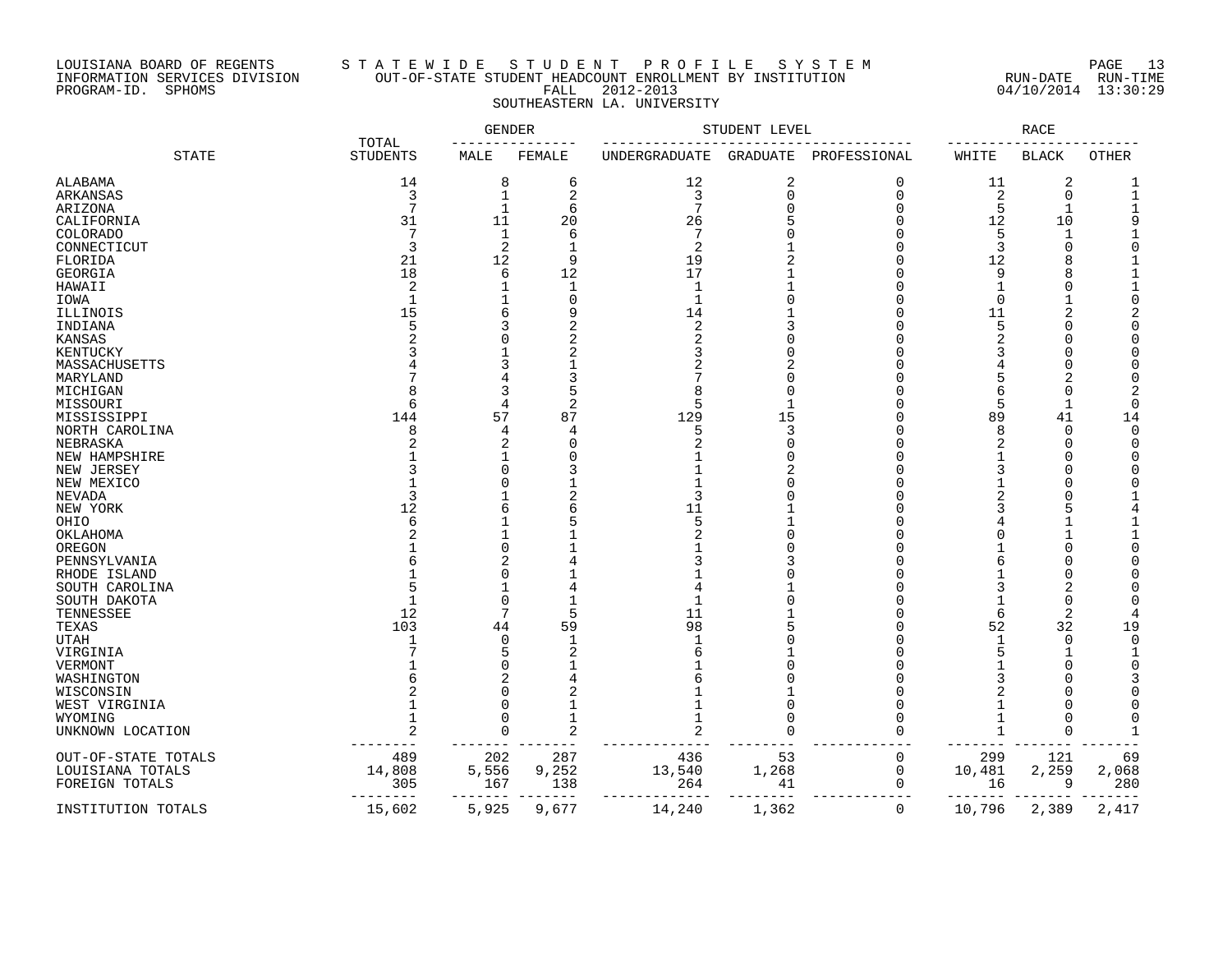# LOUISIANA BOARD OF REGENTS S T A T E W I D E S T U D E N T P R O F I L E S Y S T E M PAGE 14 INFORMATION SERVICES DIVISION OUT-OF-STATE STUDENT HEADCOUNT ENROLLMENT BY INSTITUTION RUN-DATE RUN-TIME PROGRAM-ID. SPHOMS FALL 2012-2013 04/10/2014 13:30:29 UNIVERSITY OF LA. AT LAFAYETTE

|                      |                          | <b>GENDER</b> |                |               | STUDENT LEVEL       |                      |              | <b>RACE</b>        |                |
|----------------------|--------------------------|---------------|----------------|---------------|---------------------|----------------------|--------------|--------------------|----------------|
| <b>STATE</b>         | TOTAL<br><b>STUDENTS</b> | MALE          | FEMALE         | UNDERGRADUATE | GRADUATE            | PROFESSIONAL         | WHITE        | <b>BLACK</b>       | OTHER          |
| ALASKA               | 3                        | 1             | 2              | 2             | $\mathbf 1$         | 0                    | 3            | 0                  | 0              |
| ALABAMA              | 24                       | 14            | 10             | 13            | 11                  | 0                    | 19           | 5                  | $\Omega$       |
| ARKANSAS             | 21                       | 14            | 7              | 13            | 8                   | $\Omega$             | 15           | 2                  | 4              |
| ARIZONA              | 10                       | 4             | 6              | 5             | 5                   | 0                    | 10           | $\Omega$           | $\Omega$       |
| CALIFORNIA           | 65                       | 17            | 48             | 45            | 20                  | $\Omega$             | 38           | 6                  | 21             |
| COLORADO             | 28                       | 12            | 16             | 21            | 7                   | 0                    | 17           |                    | 10             |
| CONNECTICUT          | 11                       | 4             |                | 5             | 6                   | ∩                    | 6            | $\Omega$           | 5              |
| DISTRICT OF COLUMBIA | 2                        | 1             | 1              | $\mathbf{1}$  | $\mathbf{1}$        | $\Omega$             | $\mathbf{1}$ |                    | $\Omega$       |
| DELAWARE             | $\mathbf{1}$             | $\mathbf{1}$  | $\Omega$       | $\mathbf{1}$  | $\mathbf 0$         | $\Omega$             | $\Omega$     | -1                 | n              |
| FLORIDA              | 57                       | 28            | 29             | 37            | 20                  | ∩                    | 33           | 15                 | 9              |
| GEORGIA              | 45                       | 21            | 24             | 34            | 11                  | ∩                    | 29           | 10                 | 6              |
| HAWAII               | 4                        | 2             | $\overline{2}$ | 3             | 1                   | $\Omega$             | 3            | $\Omega$           | 1              |
| IOWA                 | 8                        | 3             | 5              | 2             | 6                   | ∩                    | 7            | $\sqrt{ }$         | 1              |
| <b>IDAHO</b>         | 6                        | 2             | 4              | $\mathbf 0$   | 6                   | ∩                    | 6            | $\sqrt{ }$         | $\Omega$       |
| ILLINOIS             | 35                       | 8             | 27             | 25            | 10                  | ∩                    | 29           | 4                  | 2              |
| INDIANA              | 9                        | 7             | $\overline{2}$ | 7             | $\overline{2}$      | $\Omega$             | 8            |                    | $\Omega$       |
| KANSAS               | 11                       | 4             | 7              | 6             | 5                   | ∩                    | 8            |                    | 2              |
| KENTUCKY             | 9                        | 1             | 8              | 3             | 6                   | ∩                    | 8            | $\sqrt{ }$         | 1              |
| MASSACHUSETTS        | 5                        | 2             | 3              | 3             | 2                   | $\Omega$             | 3            |                    | $\mathbf{1}$   |
| MARYLAND             | 20                       | 8             | 12             | 12            | 8                   | $\Omega$             | 16           | 2                  | 2              |
| MAINE                | 5                        | 3             | 2              | 1             |                     | ∩                    | 4            | $\Omega$           | 1              |
| MICHIGAN             | 13                       | 5             | 8              | 4             | 9                   | $\Omega$             | 10           | 2                  | $\mathbf{1}$   |
|                      | 10                       | 3             | 7              | 7             | 3                   | $\Omega$             | 8            | $\Omega$           | $\overline{2}$ |
| MINNESOTA            | 20                       | 10            | 10             | 14            | 6                   | $\Omega$             | 17           | 2                  | 1              |
| MISSOURI             |                          |               |                | 58            |                     | $\Omega$             |              |                    |                |
| MISSISSIPPI          | 74<br>10                 | 49<br>4       | 25<br>6        | 5             | 16<br>5             | $\Omega$             | 45<br>8      | 26                 |                |
| NORTH CAROLINA       | 2                        | 1             | 1              | $\mathbf 1$   | $\mathbf{1}$        | $\Omega$             |              | $\mathbf{1}$       | ∩              |
| NORTH DAKOTA         | 6                        | 1             | 5              |               |                     | $\Omega$             | 1<br>5       | $\mathbf{1}$       | $\Omega$       |
| NEBRASKA             | $\overline{c}$           | $\Omega$      | $\overline{2}$ | Λ             | 4                   | ∩                    |              | $\Omega$           | 1              |
| NEW HAMPSHIRE        |                          |               |                |               | 2                   | $\Omega$             | 1            |                    |                |
| NEW JERSEY           | 15                       | 9<br>3        | 6              |               | 8<br>$\overline{c}$ |                      | 13           | $\mathcal{C}$<br>C | 2<br>-1        |
| NEW MEXICO           | 6                        |               | 3              |               |                     | $\Omega$<br>$\Omega$ | 5            |                    |                |
| NEVADA               | 2                        | 1             |                | 2             | $\mathbf 0$         |                      | $\mathbf{1}$ | C                  | $\mathbf{1}$   |
| NEW YORK             | 16                       | 12            | 4              | 6             | 10                  | $\Omega$             | 10           | 4                  | $\overline{2}$ |
| OHIO                 | 17                       | 11            | 6              | 6             | 11                  | $\Omega$             | 14           |                    | $\overline{2}$ |
| OKLAHOMA             | 16                       | 5             | 11             | 12            | 4                   | $\Omega$             | 12           | 2                  | $\overline{a}$ |
| OREGON               | 3                        | 1             | 2              | 1             | 2                   | $\Omega$<br>$\Omega$ | 3            | $\Omega$           | $\Omega$       |
| PENNSYLVANIA         | 27                       | 16            | 11             | 12            | 15                  |                      | 23           | 4                  | U              |
| RHODE ISLAND         | 1                        | 1             | 0              | 0<br>7        | $\mathbf{1}$        | $\Omega$             | 1            | $\Omega$           | O              |
| SOUTH CAROLINA       | 11                       | 6             | 5              |               | 4                   | $\Omega$             | 6            | 4                  |                |
| SOUTH DAKOTA         | 2                        | 2             | $\Omega$       | 2             | $\Omega$            | $\Omega$             | 2            | $\Omega$           | U              |
| TENNESSEE            | 17                       | 8             | 9              | 8             | 9                   | $\Omega$             | 14           | 3                  | $\Omega$       |
| TEXAS                | 360                      | 151           | 209            | 303           | 57                  | $\Omega$             | 235          | 76                 | 49             |
| <b>UTAH</b>          | 6                        | 4             | 2              | 2             | 4                   | $\Omega$             | 5            | $\Omega$           | $\mathbf{1}$   |
| VIRGINIA             | 15                       | 6             | 9              | 10            | 5                   | $\Omega$             | 12           | 0                  | 3              |
| VERMONT              | $\mathbf{1}$             | $\Omega$      | $\mathbf{1}$   | -1            | $\Omega$            | $\Omega$             | $\Omega$     | $\cap$             |                |
| WASHINGTON           | 19                       | 5             | 14             | 9             | 10                  | $\Omega$             | 13           | 2                  | 4              |
| WISCONSIN            | 11                       | 5             | 6              |               | 3                   | $\Omega$             | 10           | $\Omega$           |                |
| WEST VIRGINIA        | 6                        | 0             | 6              |               | 4                   | ∩                    | 5            | $\Omega$           |                |
| WYOMING              | 4                        | 2             | 2              | 3             | $\mathbf{1}$        | ∩                    | 4            | $\mathbf 0$        | $\Omega$       |
| UNKNOWN LOCATION     | 109                      | 60            | 49             | 37            | 72                  | 0                    | 35           | 19                 | 55             |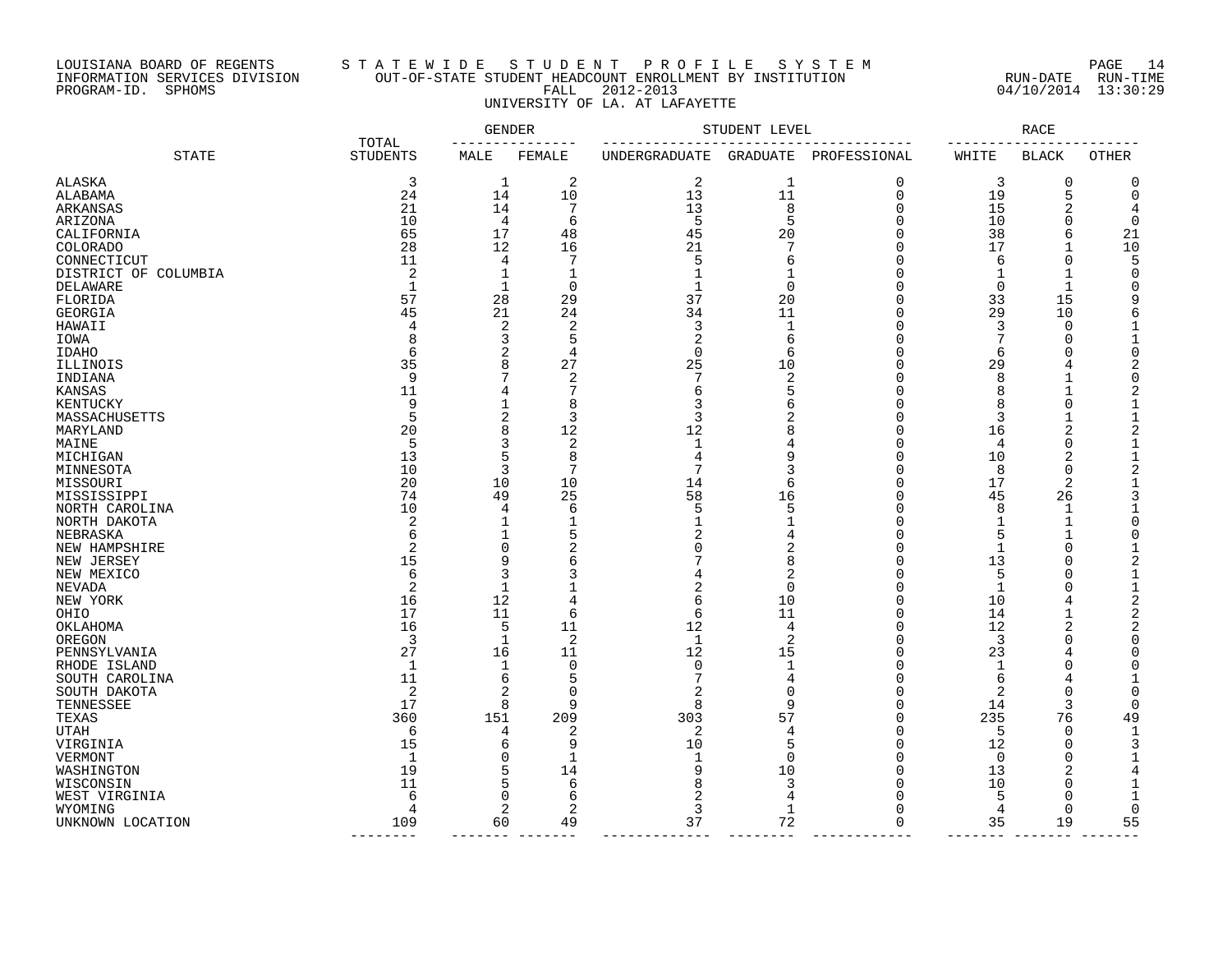# LOUISIANA BOARD OF REGENTS S T A T E W I D E S T U D E N T P R O F I L E S Y S T E M PAGE 15 INFORMATION SERVICES DIVISION OUT-OF-STATE STUDENT HEADCOUNT ENROLLMENT BY INSTITUTION RUN-DATE RUN-TIME PROGRAM-ID. SPHOMS FALL 2012-2013 04/10/2014 13:30:29 UNIVERSITY OF LA. AT LAFAYETTE

|                                                           | TOTAL                  | <b>GENDER</b>       |                     | STUDENT LEVEL        | RACE              |              |               |              |                       |
|-----------------------------------------------------------|------------------------|---------------------|---------------------|----------------------|-------------------|--------------|---------------|--------------|-----------------------|
| STATE                                                     | STUDENTS               | MALE                | FEMALE              | UNDERGRADUATE        | GRADUATE          | PROFESSIONAL | WHITE         | <b>BLACK</b> | OTHER                 |
| OUT-OF-STATE TOTALS<br>LOUISIANA TOTALS<br>FOREIGN TOTALS | 1,180<br>15,021<br>539 | 538<br>6,342<br>369 | 642<br>8,679<br>170 | 772<br>14,062<br>294 | 408<br>959<br>245 |              | 781<br>10,737 | 198<br>3,165 | 201<br>. . 119<br>539 |
| INSTITUTION TOTALS                                        | 16,740                 | 7,249               | 9,491               | 15,128               | 1,612             | 0            | .518          | , 363        | .,859                 |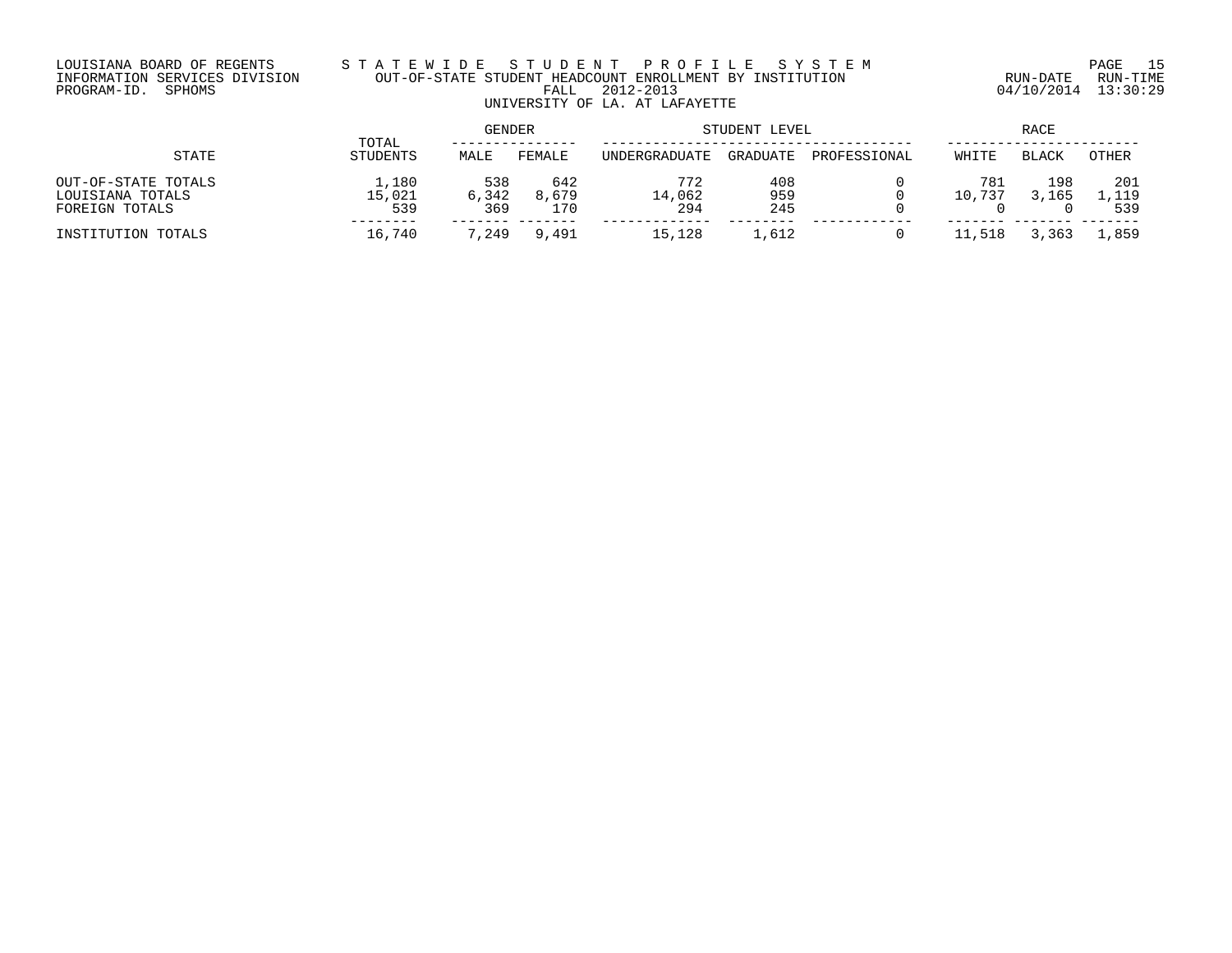# LOUISIANA BOARD OF REGENTS S T A T E W I D E S T U D E N T P R O F I L E S Y S T E M PAGE 16 INFORMATION SERVICES DIVISION OUT-OF-STATE STUDENT HEADCOUNT ENROLLMENT BY INSTITUTION RUN-DATE RUN-TIME PROGRAM-ID. SPHOMS FALL 2012-2013 04/10/2014 13:30:29 L.S.U. AT ALEXANDRIA

|                     | TOTAL    | GENDER |        | STUDENT LEVEL |          |              | RACE  |              |       |  |
|---------------------|----------|--------|--------|---------------|----------|--------------|-------|--------------|-------|--|
| STATE               | STUDENTS | MALE   | FEMALE | UNDERGRADUATE | GRADUATE | PROFESSIONAL | WHITE | <b>BLACK</b> | OTHER |  |
| ALABAMA             |          |        |        |               |          |              |       |              |       |  |
| ARKANSAS            |          |        |        |               |          |              |       |              |       |  |
| CALIFORNIA          |          |        |        |               |          |              |       |              |       |  |
| COLORADO            |          |        |        |               |          |              |       |              |       |  |
| FLORIDA             |          |        |        |               |          |              |       |              |       |  |
| HAWAII              |          |        |        |               |          |              |       |              |       |  |
| ILLINOIS            |          |        |        |               |          |              |       |              |       |  |
| MINNESOTA           |          |        |        |               |          |              |       |              |       |  |
| MISSOURI            |          |        |        |               |          |              |       |              |       |  |
| MISSISSIPPI         |          |        |        |               |          |              |       |              |       |  |
| OHIO                |          |        |        |               |          |              |       |              |       |  |
| PENNSYLVANIA        |          |        |        |               |          |              |       |              |       |  |
| TEXAS               |          | 10     |        |               |          |              |       |              |       |  |
| VIRGINIA            |          |        |        |               |          |              |       |              |       |  |
| WASHINGTON          |          |        |        |               |          |              |       |              |       |  |
| OUT-OF-STATE TOTALS | 46       | 21     | 25     | 45            |          |              | 25    |              | 14    |  |
| LOUISIANA TOTALS    | 2,376    | 715    | 1,661  | 2,354         | 22       |              | 1,781 | 407          | 188   |  |
| FOREIGN TOTALS      |          |        |        |               |          |              |       |              |       |  |
| INSTITUTION TOTALS  | 2,426    | 737    | 1,689  | 2,403         | 23       | 0            | 1,807 | 414          | 205   |  |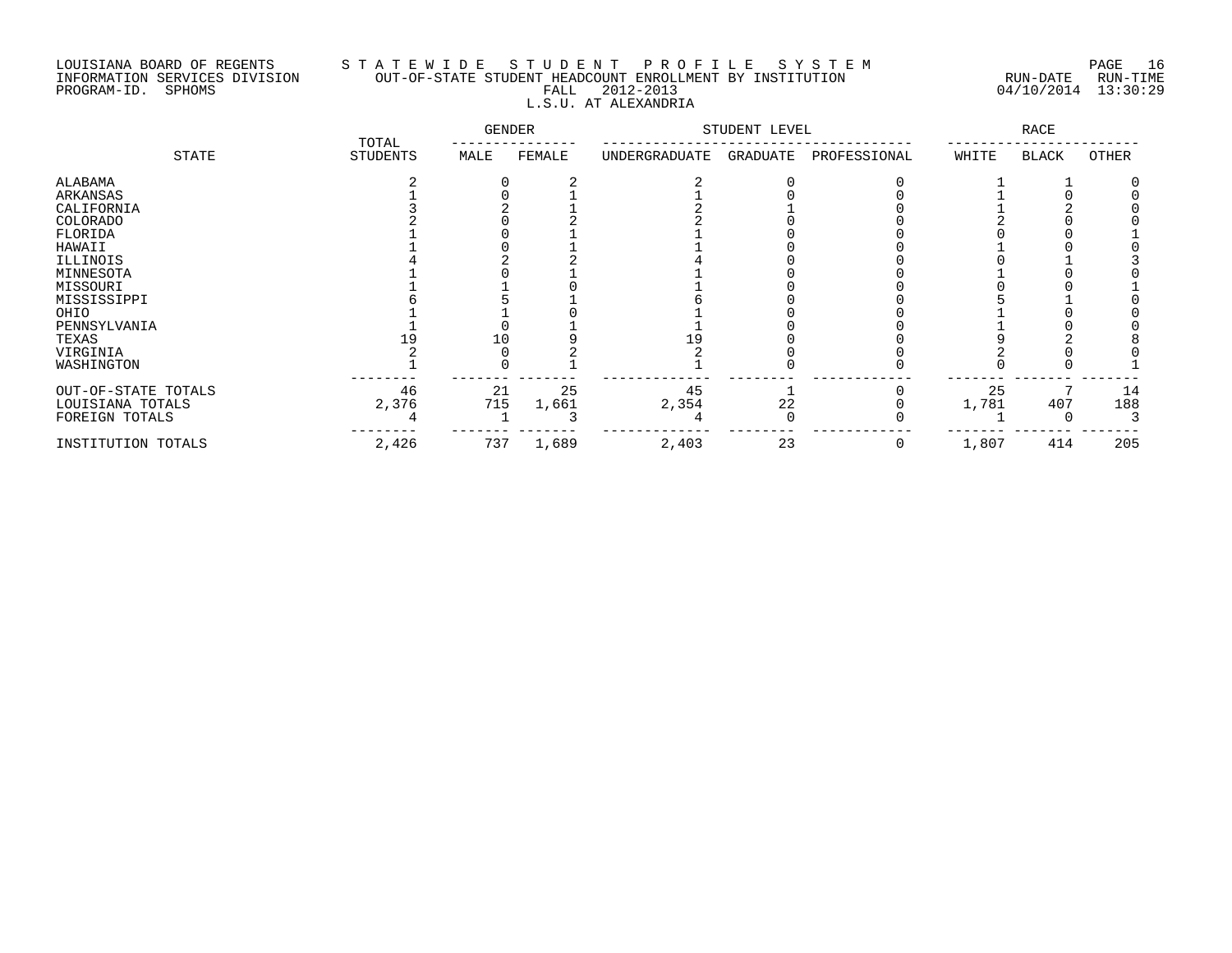# LOUISIANA BOARD OF REGENTS S T A T E W I D E S T U D E N T P R O F I L E S Y S T E M PAGE 17 INFORMATION SERVICES DIVISION OUT-OF-STATE STUDENT HEADCOUNT ENROLLMENT BY INSTITUTION RUN-DATE RUN-TIME PROGRAM-ID. SPHOMS FALL 2012-2013 04/10/2014 13:30:29 L.S.U. AT BATON ROUGE

|                      |                          | GENDER          |                |                | STUDENT LEVEL  |                          |                 | RACE           |                    |
|----------------------|--------------------------|-----------------|----------------|----------------|----------------|--------------------------|-----------------|----------------|--------------------|
| <b>STATE</b>         | TOTAL<br><b>STUDENTS</b> | MALE            | FEMALE         | UNDERGRADUATE  | GRADUATE       | PROFESSIONAL             | WHITE           | BLACK          | OTHER              |
| <b>ALASKA</b>        | 9                        | 2               | 7              | 6              | 3              | $\mathbf 0$              | 5               | 2              | 2                  |
| ALABAMA              | 215                      | 99              | 116            | 164            | 51             | $\mathbf 0$              | 176             | 22             | 17                 |
| ARKANSAS             | 107                      | 40              | 67             | 53             | 20             | 34                       | 103             | 2              | 2                  |
| ARIZONA              | 28                       | 14              | 14             | 17             | 10             | $\mathbf 1$              | 20              | 1              | 7                  |
| CALIFORNIA           | 222                      | 109             | 113            | 148            | 68             | 6                        | 140             | 21             | 61                 |
| <b>COLORADO</b>      | 80                       | 24              | 56             | 63             | 15             | $\overline{2}$           | 68              | 4              | 8                  |
| CONNECTICUT          | 35                       | 18              | 17             | 24             | 8              | 3                        | 28              | 1              | 6                  |
| DISTRICT OF COLUMBIA |                          | 1               | 6              | $\overline{4}$ | 3              | $\Omega$                 | 4               | 2              | $\mathbf{1}$       |
| DELAWARE             | 8                        | 4               | 4              | 6              | 2              | $\Omega$                 | 8               | 0              | $\Omega$           |
| FLORIDA              | 432                      | 205             | 227            | 309            | 107            | 16                       | 321             | 33             | 78                 |
| GEORGIA              | 374                      | 192             | 182            | 313            | 58             | 3                        | 245             | 90             | 39                 |
| HAWAII               | 6                        | 5               | 1              | 4              | 1              | $\mathbf{1}$             | $\mathbf{1}$    | $\overline{0}$ | 5                  |
| IOWA                 | 22                       | 11              | 11             | 10             | 12             | $\Omega$                 | 19              | 1              | $\overline{2}$     |
| IDAHO                | 8                        | $7\phantom{.0}$ | $\mathbf{1}$   | 4              | $\overline{4}$ | $\Omega$                 | 7               | $\mathbf{1}$   | $\Omega$           |
| ILLINOIS             | 144                      | 60              | 84             | 96             | 47             | $\mathbf{1}$             | 122             | 10             | 12                 |
| INDIANA              | 34                       | 15              | 19             | 13             | 21             | $\Omega$                 | 26              | 3              | 5                  |
| KANSAS               | 20                       | 9               | 11             | 9              | 11             | $\Omega$                 | 13              | $\overline{2}$ | 5                  |
| KENTUCKY             | 59                       | 26              | 33             | 40             | 17             | 2                        | 45              | 4              | 10                 |
| MASSACHUSETTS        | 64                       | 28              | 36             | 36             | 27             | $\mathbf{1}$             | 53              | 2              | 9                  |
| MARYLAND             | 94                       | 51              | 43             | 67             | 25             | $\overline{2}$           | 74              | 13             | 7                  |
| MAINE                | 4                        | 2               | $\overline{c}$ | 1              | 3              | $\Omega$                 | 4               | 0              | 0                  |
| MICHIGAN             | 61                       | 35              | 26             | 36             | 23             | $\overline{2}$           | 47              | $\overline{4}$ | 10                 |
| MINNESOTA            | 25                       | 13              | 12             | 10             | 15             | $\Omega$                 | 20              | $\overline{a}$ | 3                  |
| MISSOURI             | 73                       | 28              | 45             | 54             | 18             | $\mathbf{1}$             | 63              | 4              | 6                  |
| MISSISSIPPI          | 282                      | 147             | 135            | 213            | 68             |                          | 224             | 30             | 28                 |
| MONTANA              | 6                        | 2               | 4              | 3              | 3              | $\Omega$                 | 6               | 0              | $\Omega$           |
| NORTH CAROLINA       | 119                      | 68              | 51             | 65             | 50             | 4                        | 99              | 10             | 10                 |
| NORTH DAKOTA         | $\overline{2}$           | 1               | 1              | $\Omega$       | 2              | $\cap$                   | 2               | $\Omega$       | $\Omega$           |
| NEBRASKA             | 14                       | 6               | 8              | 10             | 4              | $\Omega$                 | 11              | 2              | 1                  |
| NEW HAMPSHIRE        | 5                        | 2               | 3              | 2              | 2              |                          | 5               | $\Omega$       | $\Omega$           |
| NEW JERSEY           | 81                       | 39              | 42             | 61             | 16             | 4                        | 64              | 2              | 15                 |
| NEW MEXICO           | 17                       | 10              | 7              | 9              | 8              | $\Omega$                 | 12              | $\mathbf{1}$   | 4                  |
| NEVADA               | 21                       | 8               | 13             | 19             | 1              | $\mathbf{1}$             | 16              | $\mathbf{1}$   | 4                  |
| NEW YORK             | 138                      | 60              | 78             | 73             | 55             | 10                       | 105             | 15             | 18                 |
| OHIO                 | 70                       | 32              | 38             | 36             | 33             | $\mathbf{1}$             | 51              | 7              | 12                 |
| OKLAHOMA             | 14                       | 6               | 8              | 9              | 5              | $\Omega$                 | 12              | $\mathbf{1}$   | $\mathbf 1$        |
| OREGON               | 27                       | 10              | 17             | 12             | 14             | 1<br>7                   | 18              | 1              | 8                  |
| PENNSYLVANIA         | 100                      | 53              | 47             | 52             | 41             |                          | 90              | 5              | 5                  |
| RHODE ISLAND         | 8                        | 5               | 3              | 5              | 3              | $\Omega$                 | 6               | $\Omega$       | $\overline{c}$     |
| SOUTH CAROLINA       | 52<br>$\mathbf 1$        | 22              | 30             | 20<br>-1       | 31             | $\mathbf{1}$<br>$\Omega$ | 34              | 14             | 4                  |
| SOUTH DAKOTA         | 179                      | $\Omega$<br>84  | 1<br>95        | 138            | $\Omega$<br>40 | $\mathbf{1}$             | $\Omega$<br>148 | $\Omega$<br>17 | $\mathbf{1}$<br>14 |
| TENNESSEE            |                          |                 |                |                |                | 12                       |                 | 274            | 376                |
| TEXAS                | 2,449<br>11              | 1,160<br>8      | 1,289<br>3     | 2,288<br>2     | 149<br>9       | $\mathbf 0$              | 1,799           | $\mathbf 0$    | $\Omega$           |
| UTAH                 | 209                      |                 | 109            | 163            |                | 3                        | 11              |                |                    |
| VIRGINIA<br>VERMONT  | 5                        | 100<br>3        | 2              | 2              | 43<br>3        | $\Omega$                 | 158<br>4        | 20<br>$\Omega$ | 31<br>1            |
| WASHINGTON           | 24                       | 9               | 15             | 15             | 7              | $\overline{c}$           | 16              |                | 4                  |
| WISCONSIN            | 39                       | 20              | 19             | 29             | 10             | $\Omega$                 | 35              | $\Omega$       | 4                  |
| WEST VIRGINIA        | 12                       | 3               | 9              |                | 8              | ∩                        | 11              |                | $\Omega$           |
| WYOMING              | 5                        | 3               | 2              | 2              | 3              | $\Omega$                 | 5               | $\Omega$       | 0                  |
| UNKNOWN LOCATION     | 32                       | 15              | 17             | 12             | 5              | 15                       | $\Omega$        | $\mathfrak{D}$ | 30                 |
|                      |                          |                 |                |                |                |                          |                 |                |                    |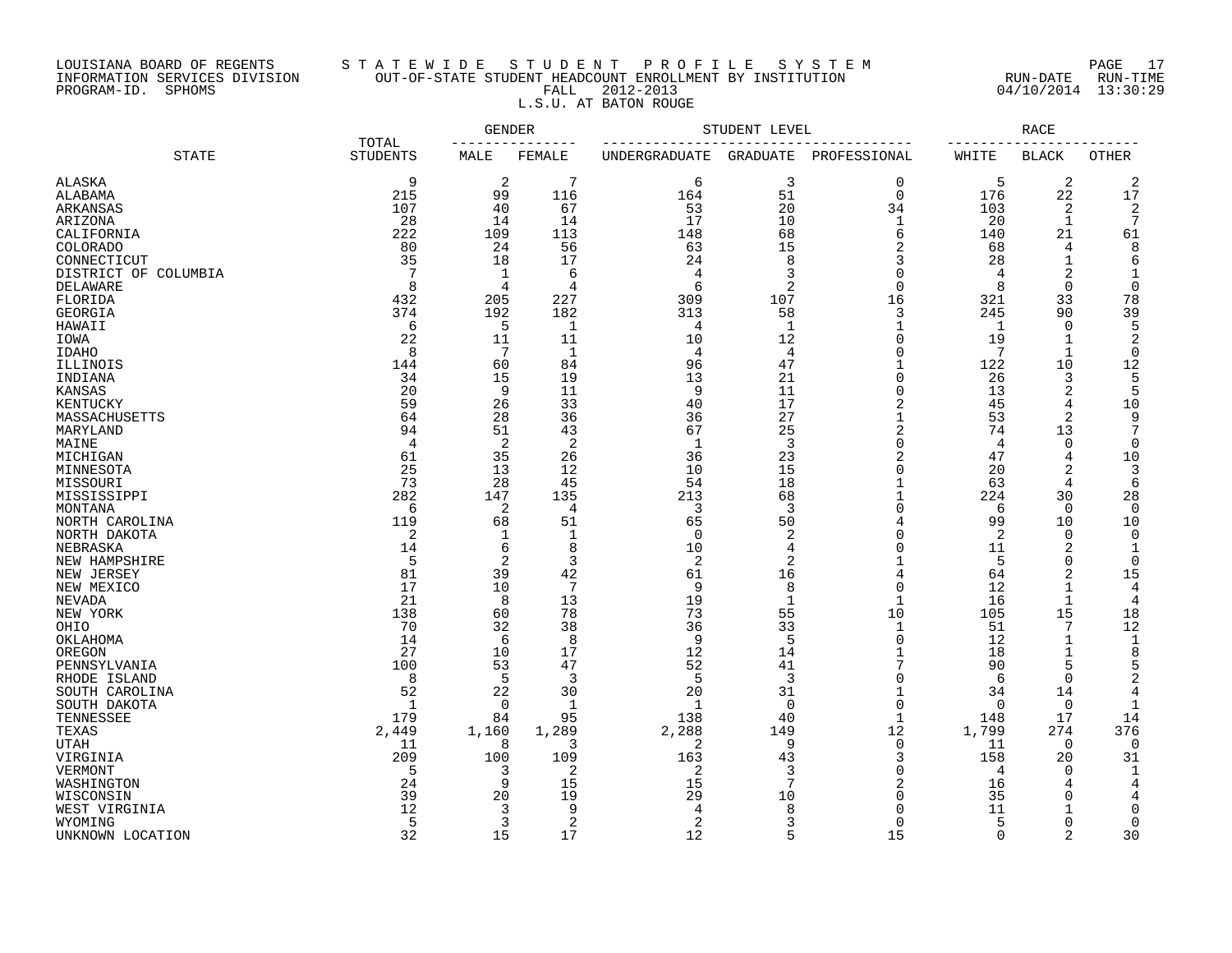# LOUISIANA BOARD OF REGENTS S T A T E W I D E S T U D E N T P R O F I L E S Y S T E M PAGE 18 INFORMATION SERVICES DIVISION OUT-OF-STATE STUDENT HEADCOUNT ENROLLMENT BY INSTITUTION RUN-DATE RUN-TIME PROGRAM-ID. SPHOMS FALL 2012-2013 04/10/2014 13:30:29 L.S.U. AT BATON ROUGE

|                                                           |                          | <b>GENDER</b>            |                        | STUDENT LEVEL          | RACE                    |                  |                 |              |                       |
|-----------------------------------------------------------|--------------------------|--------------------------|------------------------|------------------------|-------------------------|------------------|-----------------|--------------|-----------------------|
| STATE                                                     | TOTAL<br>STUDENTS        | MALE                     | FEMALE                 | <b>UNDERGRADUATE</b>   | <b>GRADUATE</b>         | PROFESSIONAL     | WHITE           | <b>BLACK</b> | <b>OTHER</b>          |
| OUT-OF-STATE TOTALS<br>LOUISIANA TOTALS<br>FOREIGN TOTALS | 6,053<br>21,888<br>1,608 | 2,874<br>10,470<br>1,030 | 3,179<br>11,418<br>578 | 4,732<br>19,432<br>467 | 1,182<br>2,212<br>1,131 | 139<br>244<br>10 | 4,554<br>17,180 | 631<br>2,423 | 868<br>2,285<br>1,608 |
| INSTITUTION TOTALS                                        | 29,549                   | 14,374                   | 15,175                 | 24,631                 | 4,525                   | 393              | 21,734          | .054         | 4,761                 |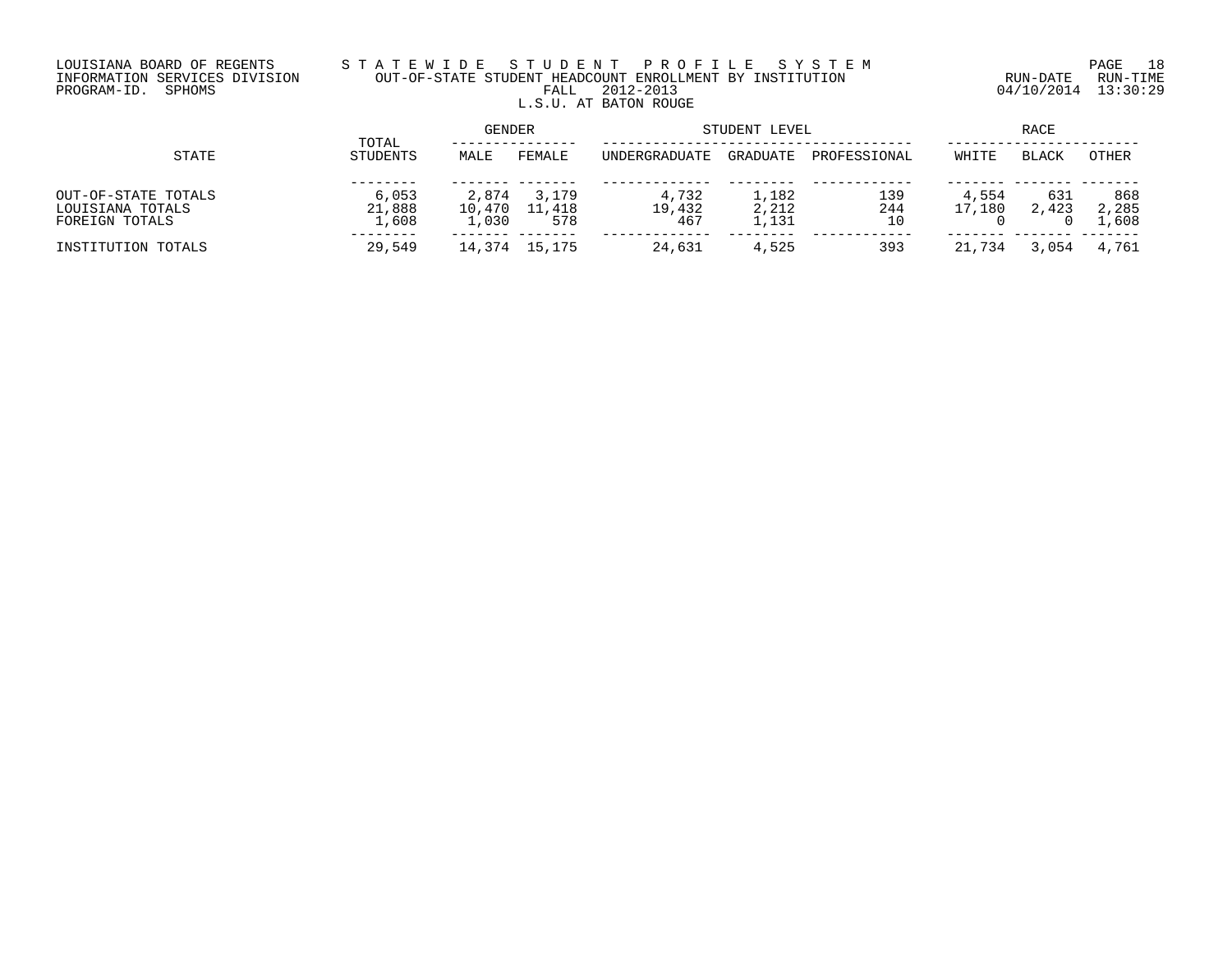# LOUISIANA BOARD OF REGENTS S T A T E W I D E S T U D E N T P R O F I L E S Y S T E M PAGE 19 INFORMATION SERVICES DIVISION OUT-OF-STATE STUDENT HEADCOUNT ENROLLMENT BY INSTITUTION RUN-DATE RUN-TIME PROGRAM-ID. SPHOMS FALL 2012-2013 04/10/2014 13:30:29 L.S.U. AT EUNICE

|                     | TOTAL<br><b>STUDENTS</b> | <b>GENDER</b> |        | STUDENT LEVEL |          |              | <b>RACE</b> |       |       |
|---------------------|--------------------------|---------------|--------|---------------|----------|--------------|-------------|-------|-------|
| STATE               |                          | MALE          | FEMALE | UNDERGRADUATE | GRADUATE | PROFESSIONAL | WHITE       | BLACK | OTHER |
| ALABAMA             |                          |               |        |               |          |              |             |       |       |
| CALIFORNIA          |                          |               |        |               |          |              |             |       |       |
| COLORADO            |                          |               |        |               |          |              |             |       |       |
| FLORIDA             |                          |               |        |               |          |              |             |       |       |
| GEORGIA             |                          |               |        |               |          |              |             |       |       |
| HAWAII              |                          |               |        |               |          |              |             |       |       |
| MASSACHUSETTS       |                          |               |        |               |          |              |             |       |       |
| NORTH CAROLINA      |                          |               |        |               |          |              |             |       |       |
| NEW YORK            |                          |               |        |               |          |              |             |       |       |
| OKLAHOMA            |                          |               |        |               |          |              |             |       |       |
| PENNSYLVANIA        |                          |               |        |               |          |              |             |       |       |
| TEXAS               |                          |               |        |               |          |              |             |       |       |
| WASHINGTON          |                          |               |        |               |          |              |             |       |       |
| OUT-OF-STATE TOTALS | 22                       |               | 14     | 22            |          |              | 13          |       |       |
| LOUISIANA TOTALS    | 3,047                    | 905           | 2,142  | 3,047         |          |              | 2,090       | 784   | 173   |
| FOREIGN TOTALS      |                          |               |        |               |          |              |             |       |       |
| INSTITUTION TOTALS  | 3,075                    | 915           | 2,160  | 3,075         | $\Omega$ |              | 2,103       | 790   | 182   |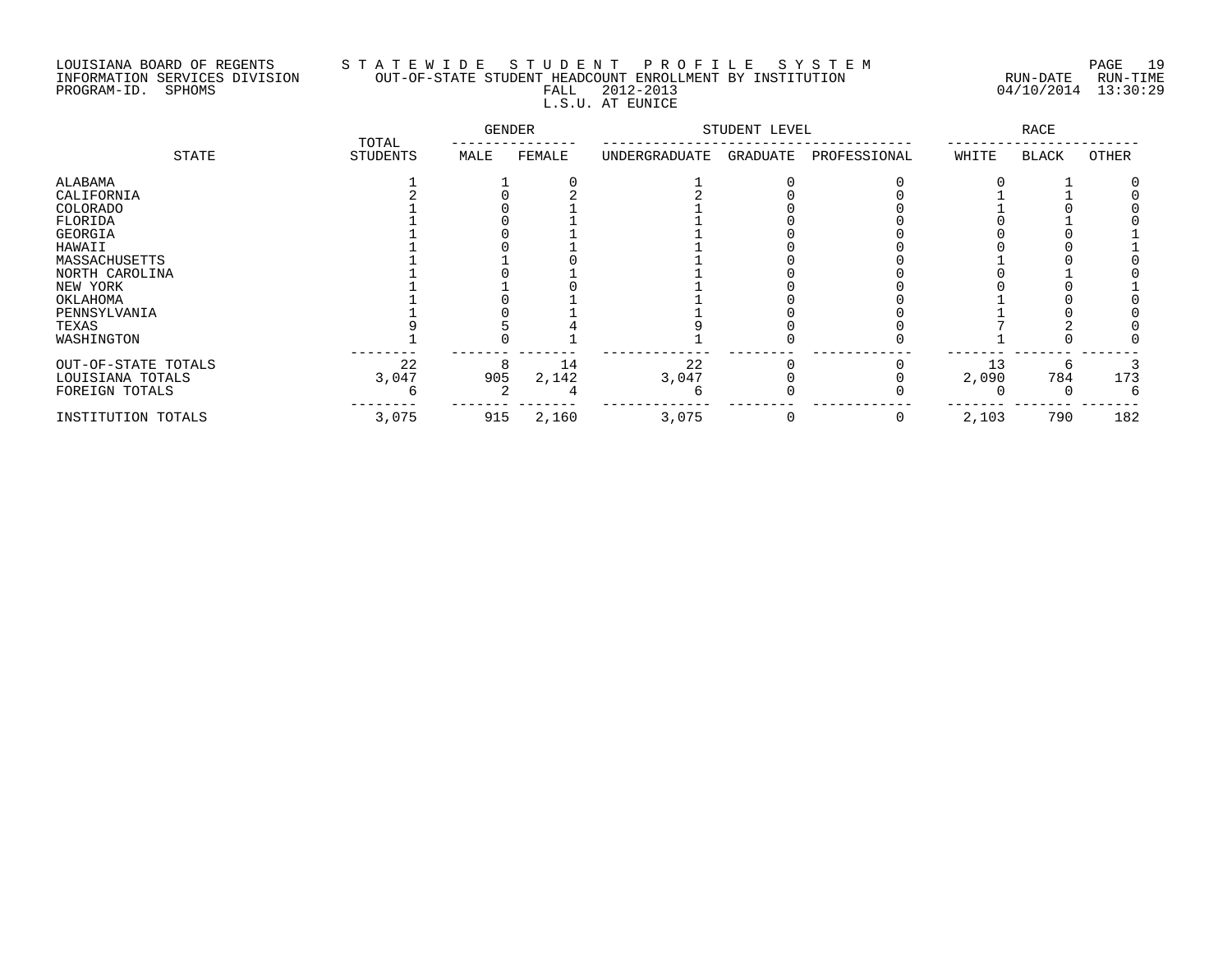# LOUISIANA BOARD OF REGENTS S T A T E W I D E S T U D E N T P R O F I L E S Y S T E M PAGE 20 INFORMATION SERVICES DIVISION OUT-OF-STATE STUDENT HEADCOUNT ENROLLMENT BY INSTITUTION RUN-DATE RUN-TIME PROGRAM-ID. SPHOMS FALL 2012-2013 04/10/2014 13:30:29 L.S.U. AT SHREVEPORT

| <b>STATE</b><br><b>STUDENTS</b><br>FEMALE<br>WHITE<br><b>BLACK</b><br><b>OTHER</b><br>MALE<br>UNDERGRADUATE<br>GRADUATE<br>PROFESSIONAL<br><b>ALASKA</b><br>3<br>4<br>0<br>2<br>2<br>$\overline{4}$<br>0<br>O<br>1<br>7<br>$7\phantom{.0}$<br>$\mathbf{1}$<br>6<br>$\mathbf 0$<br>3<br>$\overline{a}$<br>$\mathbf 0$<br>ALABAMA<br>12<br>5<br>12<br>$\Omega$<br>$\Omega$<br>10<br>$\overline{2}$<br>ARKANSAS<br>$\overline{a}$<br>3<br>2<br>ARIZONA<br>$\Omega$<br>$\Omega$<br>$\mathbf{1}$<br>7<br>15<br>8<br>13<br>8<br>CALIFORNIA<br>U<br>7<br>$\overline{2}$<br>5<br>6<br>O<br>6<br>COLORADO<br>5<br>17<br>FLORIDA<br>18<br>13<br>13<br>$\cap$<br>$\mathbf{1}$<br>$\Omega$<br><b>GEORGIA</b><br>O<br>$\mathbf{1}$<br>Ω<br>HAWAII<br>1<br>3<br>$\cap$<br>3<br>Ω<br>$\mathbf{1}$<br>IOWA<br>O<br>Ω<br>1<br>$\Omega$<br><b>IDAHO</b><br>C<br>1<br>6<br>Λ<br>$\Omega$<br>2<br>U<br>U<br>$\Omega$<br>$\cap$<br>Λ<br>∩<br>KENTUCKY<br>$\Omega$<br>3<br>3<br>MASSACHUSETTS<br>0<br>O<br>U<br>$\Omega$<br>MARYLAND<br>Λ<br>3<br>MICHIGAN<br>1<br>$\Omega$<br>U<br>Λ<br>$\overline{2}$<br>MINNESOTA<br>∩<br>Λ<br>$\overline{2}$<br>MISSOURI<br>∩<br>3<br>MISSISSIPPI<br>5<br>3<br>Ω<br>3<br>6<br>$\mathbf{1}$<br>NORTH CAROLINA<br>∩<br>1<br>U<br>NORTH DAKOTA<br>∩<br>$\Omega$<br>NEBRASKA<br>∩<br>∩<br>∩<br>$\Omega$<br>NEW JERSEY<br>NEW MEXICO<br>∩<br>∩<br>$\overline{2}$<br>NEVADA<br>3<br>NEW YORK<br>OHIO<br>OKLAHOMA<br>∩<br>5<br>PENNSYLVANIA<br>$\Omega$<br>U<br>1<br>2<br>1<br>$\Omega$<br>SOUTH DAKOTA<br>U<br>$\overline{2}$<br>TENNESSEE<br>3<br>3<br>$\Omega$<br>2<br>Λ<br>1<br>137<br>126<br>59<br>78<br>15<br>TEXAS<br>11<br>81<br>41<br>$\Omega$<br><b>UTAH</b><br>1<br>$\Omega$<br>$\Omega$<br>$\mathbf 1$<br>n<br>4<br>5<br>VIRGINIA<br>U<br>$\overline{2}$<br>WASHINGTON<br>C<br>1<br>O<br>WISCONSIN<br>C<br>$\Omega$<br>WEST VIRGINIA<br>1<br>$\Omega$<br>0<br>∩<br>1<br>WYOMING<br>0<br>1<br>O<br>$\Omega$<br>$\Omega$<br>$\mathbf{1}$<br>UNKNOWN LOCATION<br>U<br>O<br>∩<br>75<br>310<br>122<br>188<br>272<br>38<br>0<br>188<br>47<br>4,117<br>1,646<br>3,772<br>345<br>2,710<br>853<br>554<br>2,471<br>$\mathbf 0$<br>108<br>58<br>28<br>50<br>108<br>80<br>0<br>0<br>0 |                     | TOTAL | <b>GENDER</b> |       |       | STUDENT LEVEL |   |       | <b>RACE</b> |     |
|----------------------------------------------------------------------------------------------------------------------------------------------------------------------------------------------------------------------------------------------------------------------------------------------------------------------------------------------------------------------------------------------------------------------------------------------------------------------------------------------------------------------------------------------------------------------------------------------------------------------------------------------------------------------------------------------------------------------------------------------------------------------------------------------------------------------------------------------------------------------------------------------------------------------------------------------------------------------------------------------------------------------------------------------------------------------------------------------------------------------------------------------------------------------------------------------------------------------------------------------------------------------------------------------------------------------------------------------------------------------------------------------------------------------------------------------------------------------------------------------------------------------------------------------------------------------------------------------------------------------------------------------------------------------------------------------------------------------------------------------------------------------------------------------------------------------------------------------------------------------------------------------------------------------------------------------------------------------------------------------------------------------------------------------------------------------------------------------------------------------------------------------------------------------------------------------|---------------------|-------|---------------|-------|-------|---------------|---|-------|-------------|-----|
|                                                                                                                                                                                                                                                                                                                                                                                                                                                                                                                                                                                                                                                                                                                                                                                                                                                                                                                                                                                                                                                                                                                                                                                                                                                                                                                                                                                                                                                                                                                                                                                                                                                                                                                                                                                                                                                                                                                                                                                                                                                                                                                                                                                              |                     |       |               |       |       |               |   |       |             |     |
|                                                                                                                                                                                                                                                                                                                                                                                                                                                                                                                                                                                                                                                                                                                                                                                                                                                                                                                                                                                                                                                                                                                                                                                                                                                                                                                                                                                                                                                                                                                                                                                                                                                                                                                                                                                                                                                                                                                                                                                                                                                                                                                                                                                              |                     |       |               |       |       |               |   |       |             |     |
|                                                                                                                                                                                                                                                                                                                                                                                                                                                                                                                                                                                                                                                                                                                                                                                                                                                                                                                                                                                                                                                                                                                                                                                                                                                                                                                                                                                                                                                                                                                                                                                                                                                                                                                                                                                                                                                                                                                                                                                                                                                                                                                                                                                              |                     |       |               |       |       |               |   |       |             |     |
|                                                                                                                                                                                                                                                                                                                                                                                                                                                                                                                                                                                                                                                                                                                                                                                                                                                                                                                                                                                                                                                                                                                                                                                                                                                                                                                                                                                                                                                                                                                                                                                                                                                                                                                                                                                                                                                                                                                                                                                                                                                                                                                                                                                              |                     |       |               |       |       |               |   |       |             |     |
|                                                                                                                                                                                                                                                                                                                                                                                                                                                                                                                                                                                                                                                                                                                                                                                                                                                                                                                                                                                                                                                                                                                                                                                                                                                                                                                                                                                                                                                                                                                                                                                                                                                                                                                                                                                                                                                                                                                                                                                                                                                                                                                                                                                              |                     |       |               |       |       |               |   |       |             |     |
|                                                                                                                                                                                                                                                                                                                                                                                                                                                                                                                                                                                                                                                                                                                                                                                                                                                                                                                                                                                                                                                                                                                                                                                                                                                                                                                                                                                                                                                                                                                                                                                                                                                                                                                                                                                                                                                                                                                                                                                                                                                                                                                                                                                              |                     |       |               |       |       |               |   |       |             |     |
|                                                                                                                                                                                                                                                                                                                                                                                                                                                                                                                                                                                                                                                                                                                                                                                                                                                                                                                                                                                                                                                                                                                                                                                                                                                                                                                                                                                                                                                                                                                                                                                                                                                                                                                                                                                                                                                                                                                                                                                                                                                                                                                                                                                              |                     |       |               |       |       |               |   |       |             |     |
|                                                                                                                                                                                                                                                                                                                                                                                                                                                                                                                                                                                                                                                                                                                                                                                                                                                                                                                                                                                                                                                                                                                                                                                                                                                                                                                                                                                                                                                                                                                                                                                                                                                                                                                                                                                                                                                                                                                                                                                                                                                                                                                                                                                              |                     |       |               |       |       |               |   |       |             |     |
|                                                                                                                                                                                                                                                                                                                                                                                                                                                                                                                                                                                                                                                                                                                                                                                                                                                                                                                                                                                                                                                                                                                                                                                                                                                                                                                                                                                                                                                                                                                                                                                                                                                                                                                                                                                                                                                                                                                                                                                                                                                                                                                                                                                              |                     |       |               |       |       |               |   |       |             |     |
|                                                                                                                                                                                                                                                                                                                                                                                                                                                                                                                                                                                                                                                                                                                                                                                                                                                                                                                                                                                                                                                                                                                                                                                                                                                                                                                                                                                                                                                                                                                                                                                                                                                                                                                                                                                                                                                                                                                                                                                                                                                                                                                                                                                              |                     |       |               |       |       |               |   |       |             |     |
|                                                                                                                                                                                                                                                                                                                                                                                                                                                                                                                                                                                                                                                                                                                                                                                                                                                                                                                                                                                                                                                                                                                                                                                                                                                                                                                                                                                                                                                                                                                                                                                                                                                                                                                                                                                                                                                                                                                                                                                                                                                                                                                                                                                              |                     |       |               |       |       |               |   |       |             |     |
|                                                                                                                                                                                                                                                                                                                                                                                                                                                                                                                                                                                                                                                                                                                                                                                                                                                                                                                                                                                                                                                                                                                                                                                                                                                                                                                                                                                                                                                                                                                                                                                                                                                                                                                                                                                                                                                                                                                                                                                                                                                                                                                                                                                              |                     |       |               |       |       |               |   |       |             |     |
|                                                                                                                                                                                                                                                                                                                                                                                                                                                                                                                                                                                                                                                                                                                                                                                                                                                                                                                                                                                                                                                                                                                                                                                                                                                                                                                                                                                                                                                                                                                                                                                                                                                                                                                                                                                                                                                                                                                                                                                                                                                                                                                                                                                              |                     |       |               |       |       |               |   |       |             |     |
|                                                                                                                                                                                                                                                                                                                                                                                                                                                                                                                                                                                                                                                                                                                                                                                                                                                                                                                                                                                                                                                                                                                                                                                                                                                                                                                                                                                                                                                                                                                                                                                                                                                                                                                                                                                                                                                                                                                                                                                                                                                                                                                                                                                              | ILLINOIS            |       |               |       |       |               |   |       |             |     |
|                                                                                                                                                                                                                                                                                                                                                                                                                                                                                                                                                                                                                                                                                                                                                                                                                                                                                                                                                                                                                                                                                                                                                                                                                                                                                                                                                                                                                                                                                                                                                                                                                                                                                                                                                                                                                                                                                                                                                                                                                                                                                                                                                                                              | INDIANA             |       |               |       |       |               |   |       |             |     |
|                                                                                                                                                                                                                                                                                                                                                                                                                                                                                                                                                                                                                                                                                                                                                                                                                                                                                                                                                                                                                                                                                                                                                                                                                                                                                                                                                                                                                                                                                                                                                                                                                                                                                                                                                                                                                                                                                                                                                                                                                                                                                                                                                                                              | <b>KANSAS</b>       |       |               |       |       |               |   |       |             |     |
|                                                                                                                                                                                                                                                                                                                                                                                                                                                                                                                                                                                                                                                                                                                                                                                                                                                                                                                                                                                                                                                                                                                                                                                                                                                                                                                                                                                                                                                                                                                                                                                                                                                                                                                                                                                                                                                                                                                                                                                                                                                                                                                                                                                              |                     |       |               |       |       |               |   |       |             |     |
|                                                                                                                                                                                                                                                                                                                                                                                                                                                                                                                                                                                                                                                                                                                                                                                                                                                                                                                                                                                                                                                                                                                                                                                                                                                                                                                                                                                                                                                                                                                                                                                                                                                                                                                                                                                                                                                                                                                                                                                                                                                                                                                                                                                              |                     |       |               |       |       |               |   |       |             |     |
|                                                                                                                                                                                                                                                                                                                                                                                                                                                                                                                                                                                                                                                                                                                                                                                                                                                                                                                                                                                                                                                                                                                                                                                                                                                                                                                                                                                                                                                                                                                                                                                                                                                                                                                                                                                                                                                                                                                                                                                                                                                                                                                                                                                              |                     |       |               |       |       |               |   |       |             |     |
|                                                                                                                                                                                                                                                                                                                                                                                                                                                                                                                                                                                                                                                                                                                                                                                                                                                                                                                                                                                                                                                                                                                                                                                                                                                                                                                                                                                                                                                                                                                                                                                                                                                                                                                                                                                                                                                                                                                                                                                                                                                                                                                                                                                              |                     |       |               |       |       |               |   |       |             |     |
|                                                                                                                                                                                                                                                                                                                                                                                                                                                                                                                                                                                                                                                                                                                                                                                                                                                                                                                                                                                                                                                                                                                                                                                                                                                                                                                                                                                                                                                                                                                                                                                                                                                                                                                                                                                                                                                                                                                                                                                                                                                                                                                                                                                              |                     |       |               |       |       |               |   |       |             |     |
|                                                                                                                                                                                                                                                                                                                                                                                                                                                                                                                                                                                                                                                                                                                                                                                                                                                                                                                                                                                                                                                                                                                                                                                                                                                                                                                                                                                                                                                                                                                                                                                                                                                                                                                                                                                                                                                                                                                                                                                                                                                                                                                                                                                              |                     |       |               |       |       |               |   |       |             |     |
|                                                                                                                                                                                                                                                                                                                                                                                                                                                                                                                                                                                                                                                                                                                                                                                                                                                                                                                                                                                                                                                                                                                                                                                                                                                                                                                                                                                                                                                                                                                                                                                                                                                                                                                                                                                                                                                                                                                                                                                                                                                                                                                                                                                              |                     |       |               |       |       |               |   |       |             |     |
|                                                                                                                                                                                                                                                                                                                                                                                                                                                                                                                                                                                                                                                                                                                                                                                                                                                                                                                                                                                                                                                                                                                                                                                                                                                                                                                                                                                                                                                                                                                                                                                                                                                                                                                                                                                                                                                                                                                                                                                                                                                                                                                                                                                              |                     |       |               |       |       |               |   |       |             |     |
|                                                                                                                                                                                                                                                                                                                                                                                                                                                                                                                                                                                                                                                                                                                                                                                                                                                                                                                                                                                                                                                                                                                                                                                                                                                                                                                                                                                                                                                                                                                                                                                                                                                                                                                                                                                                                                                                                                                                                                                                                                                                                                                                                                                              |                     |       |               |       |       |               |   |       |             |     |
|                                                                                                                                                                                                                                                                                                                                                                                                                                                                                                                                                                                                                                                                                                                                                                                                                                                                                                                                                                                                                                                                                                                                                                                                                                                                                                                                                                                                                                                                                                                                                                                                                                                                                                                                                                                                                                                                                                                                                                                                                                                                                                                                                                                              |                     |       |               |       |       |               |   |       |             |     |
|                                                                                                                                                                                                                                                                                                                                                                                                                                                                                                                                                                                                                                                                                                                                                                                                                                                                                                                                                                                                                                                                                                                                                                                                                                                                                                                                                                                                                                                                                                                                                                                                                                                                                                                                                                                                                                                                                                                                                                                                                                                                                                                                                                                              |                     |       |               |       |       |               |   |       |             |     |
|                                                                                                                                                                                                                                                                                                                                                                                                                                                                                                                                                                                                                                                                                                                                                                                                                                                                                                                                                                                                                                                                                                                                                                                                                                                                                                                                                                                                                                                                                                                                                                                                                                                                                                                                                                                                                                                                                                                                                                                                                                                                                                                                                                                              |                     |       |               |       |       |               |   |       |             |     |
|                                                                                                                                                                                                                                                                                                                                                                                                                                                                                                                                                                                                                                                                                                                                                                                                                                                                                                                                                                                                                                                                                                                                                                                                                                                                                                                                                                                                                                                                                                                                                                                                                                                                                                                                                                                                                                                                                                                                                                                                                                                                                                                                                                                              |                     |       |               |       |       |               |   |       |             |     |
|                                                                                                                                                                                                                                                                                                                                                                                                                                                                                                                                                                                                                                                                                                                                                                                                                                                                                                                                                                                                                                                                                                                                                                                                                                                                                                                                                                                                                                                                                                                                                                                                                                                                                                                                                                                                                                                                                                                                                                                                                                                                                                                                                                                              |                     |       |               |       |       |               |   |       |             |     |
|                                                                                                                                                                                                                                                                                                                                                                                                                                                                                                                                                                                                                                                                                                                                                                                                                                                                                                                                                                                                                                                                                                                                                                                                                                                                                                                                                                                                                                                                                                                                                                                                                                                                                                                                                                                                                                                                                                                                                                                                                                                                                                                                                                                              |                     |       |               |       |       |               |   |       |             |     |
|                                                                                                                                                                                                                                                                                                                                                                                                                                                                                                                                                                                                                                                                                                                                                                                                                                                                                                                                                                                                                                                                                                                                                                                                                                                                                                                                                                                                                                                                                                                                                                                                                                                                                                                                                                                                                                                                                                                                                                                                                                                                                                                                                                                              |                     |       |               |       |       |               |   |       |             |     |
|                                                                                                                                                                                                                                                                                                                                                                                                                                                                                                                                                                                                                                                                                                                                                                                                                                                                                                                                                                                                                                                                                                                                                                                                                                                                                                                                                                                                                                                                                                                                                                                                                                                                                                                                                                                                                                                                                                                                                                                                                                                                                                                                                                                              |                     |       |               |       |       |               |   |       |             |     |
|                                                                                                                                                                                                                                                                                                                                                                                                                                                                                                                                                                                                                                                                                                                                                                                                                                                                                                                                                                                                                                                                                                                                                                                                                                                                                                                                                                                                                                                                                                                                                                                                                                                                                                                                                                                                                                                                                                                                                                                                                                                                                                                                                                                              |                     |       |               |       |       |               |   |       |             |     |
|                                                                                                                                                                                                                                                                                                                                                                                                                                                                                                                                                                                                                                                                                                                                                                                                                                                                                                                                                                                                                                                                                                                                                                                                                                                                                                                                                                                                                                                                                                                                                                                                                                                                                                                                                                                                                                                                                                                                                                                                                                                                                                                                                                                              | RHODE ISLAND        |       |               |       |       |               |   |       |             |     |
|                                                                                                                                                                                                                                                                                                                                                                                                                                                                                                                                                                                                                                                                                                                                                                                                                                                                                                                                                                                                                                                                                                                                                                                                                                                                                                                                                                                                                                                                                                                                                                                                                                                                                                                                                                                                                                                                                                                                                                                                                                                                                                                                                                                              | SOUTH CAROLINA      |       |               |       |       |               |   |       |             |     |
|                                                                                                                                                                                                                                                                                                                                                                                                                                                                                                                                                                                                                                                                                                                                                                                                                                                                                                                                                                                                                                                                                                                                                                                                                                                                                                                                                                                                                                                                                                                                                                                                                                                                                                                                                                                                                                                                                                                                                                                                                                                                                                                                                                                              |                     |       |               |       |       |               |   |       |             |     |
|                                                                                                                                                                                                                                                                                                                                                                                                                                                                                                                                                                                                                                                                                                                                                                                                                                                                                                                                                                                                                                                                                                                                                                                                                                                                                                                                                                                                                                                                                                                                                                                                                                                                                                                                                                                                                                                                                                                                                                                                                                                                                                                                                                                              |                     |       |               |       |       |               |   |       |             |     |
|                                                                                                                                                                                                                                                                                                                                                                                                                                                                                                                                                                                                                                                                                                                                                                                                                                                                                                                                                                                                                                                                                                                                                                                                                                                                                                                                                                                                                                                                                                                                                                                                                                                                                                                                                                                                                                                                                                                                                                                                                                                                                                                                                                                              |                     |       |               |       |       |               |   |       |             |     |
|                                                                                                                                                                                                                                                                                                                                                                                                                                                                                                                                                                                                                                                                                                                                                                                                                                                                                                                                                                                                                                                                                                                                                                                                                                                                                                                                                                                                                                                                                                                                                                                                                                                                                                                                                                                                                                                                                                                                                                                                                                                                                                                                                                                              |                     |       |               |       |       |               |   |       |             |     |
|                                                                                                                                                                                                                                                                                                                                                                                                                                                                                                                                                                                                                                                                                                                                                                                                                                                                                                                                                                                                                                                                                                                                                                                                                                                                                                                                                                                                                                                                                                                                                                                                                                                                                                                                                                                                                                                                                                                                                                                                                                                                                                                                                                                              |                     |       |               |       |       |               |   |       |             |     |
|                                                                                                                                                                                                                                                                                                                                                                                                                                                                                                                                                                                                                                                                                                                                                                                                                                                                                                                                                                                                                                                                                                                                                                                                                                                                                                                                                                                                                                                                                                                                                                                                                                                                                                                                                                                                                                                                                                                                                                                                                                                                                                                                                                                              |                     |       |               |       |       |               |   |       |             |     |
|                                                                                                                                                                                                                                                                                                                                                                                                                                                                                                                                                                                                                                                                                                                                                                                                                                                                                                                                                                                                                                                                                                                                                                                                                                                                                                                                                                                                                                                                                                                                                                                                                                                                                                                                                                                                                                                                                                                                                                                                                                                                                                                                                                                              |                     |       |               |       |       |               |   |       |             |     |
|                                                                                                                                                                                                                                                                                                                                                                                                                                                                                                                                                                                                                                                                                                                                                                                                                                                                                                                                                                                                                                                                                                                                                                                                                                                                                                                                                                                                                                                                                                                                                                                                                                                                                                                                                                                                                                                                                                                                                                                                                                                                                                                                                                                              |                     |       |               |       |       |               |   |       |             |     |
|                                                                                                                                                                                                                                                                                                                                                                                                                                                                                                                                                                                                                                                                                                                                                                                                                                                                                                                                                                                                                                                                                                                                                                                                                                                                                                                                                                                                                                                                                                                                                                                                                                                                                                                                                                                                                                                                                                                                                                                                                                                                                                                                                                                              |                     |       |               |       |       |               |   |       |             |     |
|                                                                                                                                                                                                                                                                                                                                                                                                                                                                                                                                                                                                                                                                                                                                                                                                                                                                                                                                                                                                                                                                                                                                                                                                                                                                                                                                                                                                                                                                                                                                                                                                                                                                                                                                                                                                                                                                                                                                                                                                                                                                                                                                                                                              |                     |       |               |       |       |               |   |       |             |     |
|                                                                                                                                                                                                                                                                                                                                                                                                                                                                                                                                                                                                                                                                                                                                                                                                                                                                                                                                                                                                                                                                                                                                                                                                                                                                                                                                                                                                                                                                                                                                                                                                                                                                                                                                                                                                                                                                                                                                                                                                                                                                                                                                                                                              |                     |       |               |       |       |               |   |       |             |     |
|                                                                                                                                                                                                                                                                                                                                                                                                                                                                                                                                                                                                                                                                                                                                                                                                                                                                                                                                                                                                                                                                                                                                                                                                                                                                                                                                                                                                                                                                                                                                                                                                                                                                                                                                                                                                                                                                                                                                                                                                                                                                                                                                                                                              | OUT-OF-STATE TOTALS |       |               |       |       |               |   |       |             |     |
|                                                                                                                                                                                                                                                                                                                                                                                                                                                                                                                                                                                                                                                                                                                                                                                                                                                                                                                                                                                                                                                                                                                                                                                                                                                                                                                                                                                                                                                                                                                                                                                                                                                                                                                                                                                                                                                                                                                                                                                                                                                                                                                                                                                              | LOUISIANA TOTALS    |       |               |       |       |               |   |       |             |     |
|                                                                                                                                                                                                                                                                                                                                                                                                                                                                                                                                                                                                                                                                                                                                                                                                                                                                                                                                                                                                                                                                                                                                                                                                                                                                                                                                                                                                                                                                                                                                                                                                                                                                                                                                                                                                                                                                                                                                                                                                                                                                                                                                                                                              | FOREIGN TOTALS      |       |               |       |       |               |   |       |             |     |
|                                                                                                                                                                                                                                                                                                                                                                                                                                                                                                                                                                                                                                                                                                                                                                                                                                                                                                                                                                                                                                                                                                                                                                                                                                                                                                                                                                                                                                                                                                                                                                                                                                                                                                                                                                                                                                                                                                                                                                                                                                                                                                                                                                                              | INSTITUTION TOTALS  | 4,535 | 1,826         | 2,709 | 4,124 | 411           | 0 | 2,898 | 900         | 737 |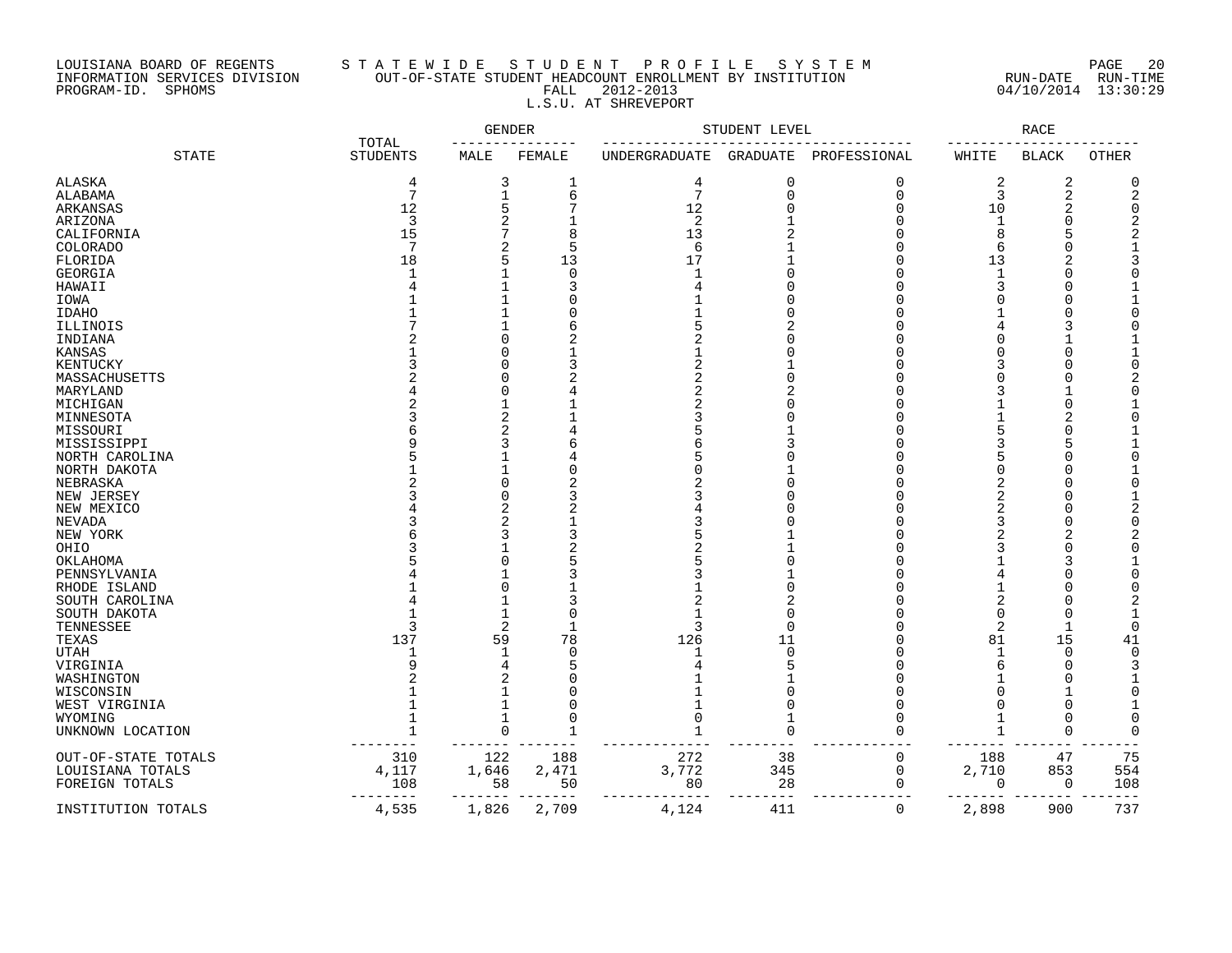## LOUISIANA BOARD OF REGENTS S T A T E W I D E S T U D E N T P R O F I L E S Y S T E M PAGE 21 INFORMATION SERVICES DIVISION OUT-OF-STATE STUDENT HEADCOUNT ENROLLMENT BY INSTITUTION RUN-DATE RUN-TIME PROGRAM-ID. SPHOMS FALL 2012-2013 04/10/2014 13:30:29 LSU HEALTH SCIENCES CENTER-N.O.

|                     | TOTAL           | GENDER |            | STUDENT LEVEL |          |              | RACE     |              |              |
|---------------------|-----------------|--------|------------|---------------|----------|--------------|----------|--------------|--------------|
| <b>STATE</b>        | <b>STUDENTS</b> | MALE   | FEMALE     | UNDERGRADUATE | GRADUATE | PROFESSIONAL | WHITE    | <b>BLACK</b> | <b>OTHER</b> |
| ALABAMA             | 2               | 2      | 0          | 0             |          | 1            | 1        | $\Omega$     |              |
| ARKANSAS            | 15              | 11     | 4          |               |          | $12$         | 11       | 2            |              |
| ARIZONA             | 3               | 2      |            |               |          | 2            | 2        | U            |              |
| CALIFORNIA          | 17              | 9      |            |               |          |              | 6        | <sup>0</sup> | 11           |
| <b>COLORADO</b>     | 3               |        |            |               |          |              |          |              |              |
| FLORIDA             | 17              |        | 11         |               |          |              | 14       |              |              |
| <b>GEORGIA</b>      |                 |        |            |               |          |              | 6        |              |              |
| <b>IDAHO</b>        |                 |        |            |               |          |              |          |              |              |
| ILLINOIS            |                 |        |            |               |          |              |          |              |              |
| INDIANA             |                 |        |            |               |          |              |          |              |              |
| KENTUCKY            |                 |        |            |               |          |              |          |              |              |
| MASSACHUSETTS       |                 |        |            |               |          |              |          |              |              |
| MARYLAND            |                 |        |            |               |          |              |          |              |              |
| MICHIGAN            |                 |        |            |               |          |              |          |              |              |
| MISSOURI            |                 |        | Ρ          |               | 2        |              | 3        |              |              |
| MISSISSIPPI         | 31              | q      | 22         |               | 16       |              | 25       |              |              |
| NORTH CAROLINA      |                 |        |            |               |          |              | F        | 2            |              |
| NEW JERSEY          |                 |        |            |               |          |              |          | $\Omega$     |              |
| NEW MEXICO          |                 |        |            |               |          |              |          |              |              |
| NEW YORK            |                 |        |            |               |          |              |          |              |              |
| OHIO                |                 |        |            |               |          |              |          |              |              |
| OKLAHOMA            |                 |        |            |               |          |              |          |              |              |
| OREGON              |                 |        |            |               |          |              |          |              |              |
| PENNSYLVANIA        |                 |        |            |               |          |              |          |              |              |
| SOUTH DAKOTA        |                 |        |            |               |          |              |          |              |              |
| TENNESSEE           |                 |        |            |               |          |              |          |              |              |
| TEXAS               | 30              |        | 26         | 14            | 12       |              | 23       |              |              |
| <b>UTAH</b>         |                 |        | $\sqrt{ }$ | $\Omega$      | $\Omega$ |              | C        |              |              |
| WASHINGTON          |                 |        |            |               |          |              |          |              |              |
| WISCONSIN           |                 |        |            |               |          |              |          |              |              |
| WEST VIRGINIA       |                 |        |            |               |          |              |          |              |              |
| UNKNOWN LOCATION    |                 | 3      |            | ∩             |          |              |          |              |              |
|                     |                 |        |            |               |          |              |          |              |              |
| OUT-OF-STATE TOTALS | 185             | 73     | 112        | 38            | 92       | 55           | 134      | 17           | 34           |
| LOUISIANA TOTALS    | 2,553           | 812    | 1,741      | 871           | 715      | 967          | 1,902    | 259          | 392          |
| FOREIGN TOTALS      | 50              | 23     | 27         | 2             | 45       | 3            | $\Omega$ | $\Omega$     | 50           |
| INSTITUTION TOTALS  | 2,788           | 908    | 1,880      | 911           | 852      | 1,025        | 2,036    | 276          | 476          |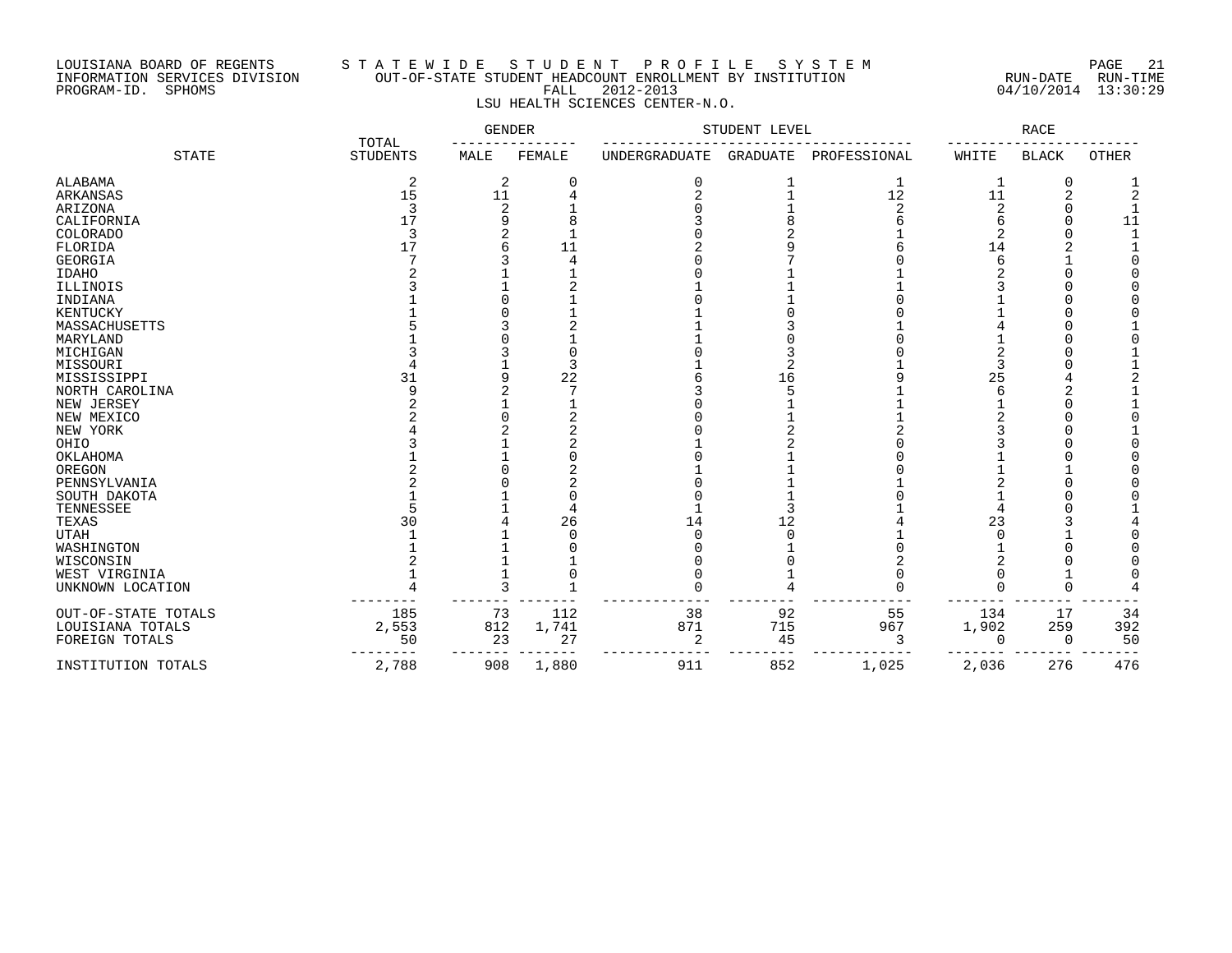### LOUISIANA BOARD OF REGENTS S T A T E W I D E S T U D E N T P R O F I L E S Y S T E M PAGE 22 INFORMATION SERVICES DIVISION OUT-OF-STATE STUDENT HEADCOUNT ENROLLMENT BY INSTITUTION RUN-DATE RUN-TIME PROGRAM-ID. SPHOMS FALL 2012-2013 04/10/2014 13:30:29 LSU HEALTH SCIENCES CTR-SHREVEPT

|                     |                          | <b>GENDER</b> |        | STUDENT LEVEL |          | RACE         |       |              |       |
|---------------------|--------------------------|---------------|--------|---------------|----------|--------------|-------|--------------|-------|
| STATE               | TOTAL<br><b>STUDENTS</b> | MALE          | FEMALE | UNDERGRADUATE | GRADUATE | PROFESSIONAL | WHITE | <b>BLACK</b> | OTHER |
| ARKANSAS            |                          |               |        |               |          |              |       |              |       |
| CALIFORNIA          |                          |               |        |               |          |              |       |              |       |
| FLORIDA             |                          |               |        |               |          |              |       |              |       |
| GEORGIA             |                          |               |        |               |          |              |       |              |       |
| ILLINOIS            |                          |               |        |               |          |              |       |              |       |
| INDIANA             |                          |               |        |               |          |              |       |              |       |
| KENTUCKY            |                          |               |        |               |          |              |       |              |       |
| MICHIGAN            |                          |               |        |               |          |              |       |              |       |
| MINNESOTA           |                          |               |        |               |          |              |       |              |       |
| MISSOURI            |                          |               |        |               |          |              |       |              |       |
| MISSISSIPPI         |                          |               |        |               |          |              |       |              |       |
| TENNESSEE           |                          |               |        |               |          |              |       |              |       |
| TEXAS               | 19                       |               | 12     |               |          |              |       |              |       |
| WISCONSIN           |                          |               |        |               |          |              |       |              |       |
| OUT-OF-STATE TOTALS | 41                       | 16            | 25     | 6             | 30       |              | 29    |              |       |
| LOUISIANA TOTALS    | 820                      | 342           | 478    | 39            | 319      | 462          | 686   | 51           | 83    |
| FOREIGN TOTALS      | 27                       | 16            | 11     |               | 22       |              |       |              | 27    |
| INSTITUTION TOTALS  | 888                      | 374           | 514    | 50            | 371      | 467          | 715   | 58           | 115   |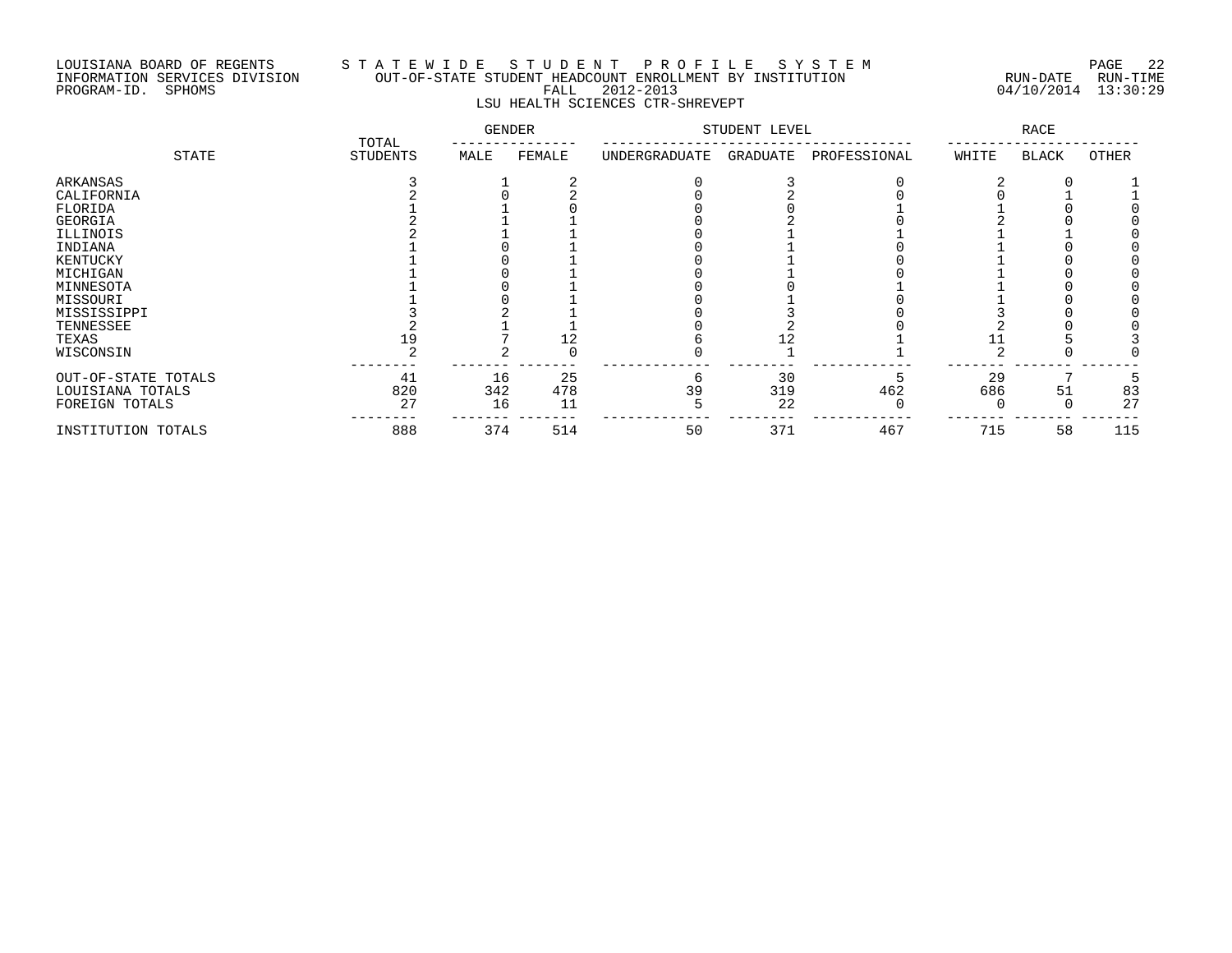# LOUISIANA BOARD OF REGENTS S T A T E W I D E S T U D E N T P R O F I L E S Y S T E M PAGE 23 INFORMATION SERVICES DIVISION OUT-OF-STATE STUDENT HEADCOUNT ENROLLMENT BY INSTITUTION RUN-DATE RUN-TIME PROGRAM-ID. SPHOMS FALL 2012-2013 04/10/2014 13:30:29 UNIVERSITY OF NEW ORLEANS

|                      |                          |              | <b>GENDER</b>  |                | STUDENT LEVEL  |              |                | <b>RACE</b>    |              |
|----------------------|--------------------------|--------------|----------------|----------------|----------------|--------------|----------------|----------------|--------------|
| <b>STATE</b>         | TOTAL<br><b>STUDENTS</b> | MALE         | FEMALE         | UNDERGRADUATE  | GRADUATE       | PROFESSIONAL | WHITE          | <b>BLACK</b>   | <b>OTHER</b> |
| ALASKA               | 4                        | 3            | 1              | 3              | $\mathbf 1$    | 0            | 2              | 0              | 2            |
| ALABAMA              | 27                       | 18           | 9              | 14             | 13             | $\mathbf 0$  | 20             | 4              | 3            |
| ARKANSAS             | 11                       | 4            | 7              | 4              | 7              | $\Omega$     | 6              | 2              | 3            |
| ARIZONA              | 5                        | 2            | 3              | $\overline{2}$ | 3              | ∩            | 5              | $\Omega$       | $\Omega$     |
| CALIFORNIA           | 49                       | 19           | 30             | 30             | 19             |              | 24             | 8              | 17           |
| COLORADO             | $\overline{2}$           | 2            | $\mathbf 0$    | 2              | $\mathbf 0$    | ∩            | 1              | $\Omega$       | $\mathbf{1}$ |
| CONNECTICUT          |                          | 2            | 2              |                | $\overline{2}$ | ∩            | 3              | ∩              | $\mathbf{1}$ |
|                      |                          | 0            | $\overline{2}$ | $\Omega$       | $\overline{2}$ |              | $\overline{2}$ | C              | $\Omega$     |
| DISTRICT OF COLUMBIA | $\overline{4}$           |              | $\overline{c}$ | 3              |                |              |                | O              |              |
| <b>DELAWARE</b>      |                          | 2            |                |                | $\mathbf{1}$   |              | 3              |                | -1           |
| FLORIDA              | 41                       | 24           | 17             | 22             | 19             | ∩            | 22             |                | 12           |
| <b>GEORGIA</b>       | 26                       | 16           | 10             | 12             | 14             | $\cap$       | 15             | 4              | 7            |
| HAWAII               | $\overline{2}$           | 2            | $\Omega$       | $\mathbf{1}$   | $\mathbf{1}$   | ∩            | 1              |                | $\Omega$     |
| IOWA                 | 10                       | 4            | 6              | 6              |                |              | 8              | ∩              | 2            |
| <b>IDAHO</b>         | $\mathbf{1}$             | 1            | $\mathbf 0$    | $\Omega$       | $\mathbf 1$    | ∩            | $\mathbf{1}$   |                | $\Omega$     |
| ILLINOIS             | 22                       | 12           | 10             | 15             | 7              | ∩            | 18             |                |              |
| INDIANA              | 13                       | 9            | 4              | 9              |                |              | 11             | $\overline{c}$ | $\Omega$     |
| KANSAS               | 6                        | 3            | 3              |                | $\overline{2}$ | ∩            | 5              | C              |              |
| KENTUCKY             | 5                        | $\mathbf{1}$ | 4              |                | $\overline{2}$ | ∩            | 4              | C              |              |
| MASSACHUSETTS        | 10                       | 5            | 5              |                | 6              |              | 6              |                | 4            |
| MARYLAND             | 14                       | 9            | 5              |                | 5              | ∩            | 11             | C              |              |
| MAINE                | 4                        | 3            |                |                | 3              | ∩            | 4              |                |              |
|                      | 9                        |              | 5              |                |                |              | 6              | C              |              |
| MICHIGAN             | 8                        | 4            |                |                |                |              | 7              |                |              |
| MINNESOTA            |                          | 2            | 6<br>7         |                | 5              |              | 7              |                |              |
| MISSOURI             | 9                        | 2            |                | 3              | 6              |              |                | C              |              |
| MISSISSIPPI          | 58                       | 27           | 31             | 38             | 20             |              | 41             | ε              | 9            |
| MONTANA              | 6                        | 3            | 3              | 4              | 2              | ∩            | 6              | C              | ∩            |
| NORTH CAROLINA       | 16                       | 7            | 9              | q              |                |              | 11             |                |              |
| NEBRASKA             | $\overline{2}$           | $\Omega$     | 2              |                |                |              | 2              | C              |              |
| NEW HAMPSHIRE        | 4                        | 3            |                |                |                | ∩            | 2              |                |              |
| NEW JERSEY           | 10                       | 8            | $\overline{2}$ |                |                |              | 8              |                |              |
| NEW MEXICO           | $\overline{2}$           | 0            | 2              |                | $\Omega$       |              | 1              |                | $\Omega$     |
| NEVADA               | $\mathbf{1}$             | $\Omega$     | $\mathbf{1}$   | $\mathbf{1}$   | $\Omega$       |              | $\mathbf 0$    | $\Omega$       | $\mathbf{1}$ |
| NEW YORK             | 29                       | 13           | 16             | 14             | 15             |              | 15             |                | 11           |
| OHIO                 | 10                       | 6            | 4              | 3              | 7              | ∩            | 9              | O              | $\mathbf{1}$ |
| OKLAHOMA             | $\overline{4}$           | 4            | $\mathbf 0$    |                | $\overline{2}$ |              | $\overline{2}$ |                | 1            |
| OREGON               | 5                        | 4            | 1              | 2              | 3              | ∩            | 4              | $\Omega$       | 1            |
| PENNSYLVANIA         | 26                       | 15           | 11             | 10             | 16             | ∩            | 19             |                | 4            |
| RHODE ISLAND         | 4                        | 2            | $\overline{2}$ | 2              | $\overline{2}$ |              | 3              |                |              |
|                      | 9                        |              |                | 3              |                |              |                |                |              |
| SOUTH CAROLINA       |                          | 3            | 6              |                | 6              |              | 6              |                |              |
| TENNESSEE            | 13                       | 5            | 8              | 8              | 5              | ∩            | 8              |                |              |
| TEXAS                | 38                       | 13           | 25             | 17             | 21             |              | 27             | 3              | 8            |
| UTAH                 | $\overline{2}$           | 1            | 1              | $\mathbf{1}$   | $\mathbf{1}$   | ∩            | 1              | $\Omega$       |              |
| VIRGINIA             | 12                       | 5            | 7              | ี              | 6              | ∩            | 6              | $\overline{c}$ | 4            |
| VERMONT              | 2                        | $\mathbf{1}$ |                |                | -1             | ∩            | 1              | $\Omega$       |              |
| WASHINGTON           | 12                       | 5            | 7              |                | 7              | $\cap$       | 9              | 2              |              |
| WISCONSIN            | 7                        | 3            | 4              |                | 3              | ∩            | 6              | -1             | $\Omega$     |
| WEST VIRGINIA        | 2                        | 2            | $\Omega$       |                | $\overline{2}$ |              | $\overline{2}$ | $\Omega$       | <sup>0</sup> |
| WYOMING              | $\overline{2}$           | $\mathbf{1}$ | 1              |                | $\mathbf 0$    |              | 2              | $\Omega$       | $\Omega$     |
| UNKNOWN LOCATION     | 2                        | 2            | 0              | 2              | $\mathbf 0$    | $\Omega$     | 1              | $\Omega$       |              |
|                      |                          |              |                |                |                |              |                |                |              |
| OUT-OF-STATE TOTALS  | 566                      | 282          | 284            | 306            | 260            | $\mathbf 0$  | 384            | 59             | 123          |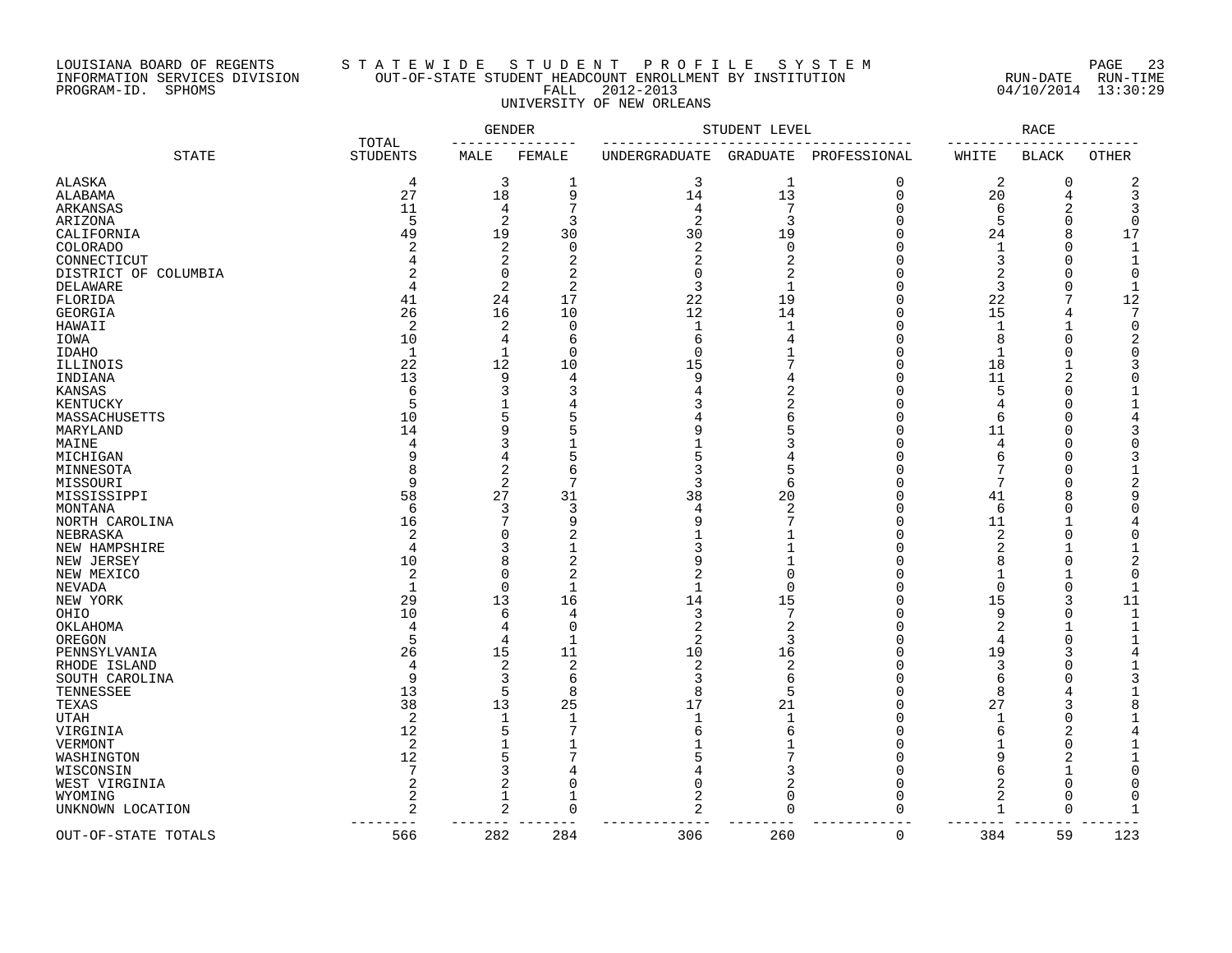# LOUISIANA BOARD OF REGENTS S T A T E W I D E S T U D E N T P R O F I L E S Y S T E M PAGE 24 INFORMATION SERVICES DIVISION OUT-OF-STATE STUDENT HEADCOUNT ENROLLMENT BY INSTITUTION RUN-DATE RUN-TIME PROGRAM-ID. SPHOMS FALL 2012-2013 04/10/2014 13:30:29 UNIVERSITY OF NEW ORLEANS

|                                    | TOTAL        | GENDER       |              | STUDENT LEVEL          | RACE                       |              |             |              |              |
|------------------------------------|--------------|--------------|--------------|------------------------|----------------------------|--------------|-------------|--------------|--------------|
| STATE                              | STUDENTS     | MALE         | FEMALE       | <b>IINDERGRADIJATE</b> | GRADUATE                   | PROFESSIONAL | WHITE       | <b>BLACK</b> | OTHER        |
| LOUISIANA TOTALS<br>FOREIGN TOTALS | 8,633<br>872 | 4,069<br>481 | 4,564<br>391 | 6,833<br>550           | $\overline{1}$ ,800<br>322 |              | 5,260<br>ワク | 1,426<br>22  | 1,947<br>778 |
| INSTITUTION TOTALS                 | 10,071       | 4,832        | 5,239        | 7,689                  | 2,382                      |              | 5,716       | . . 507      | 2,848        |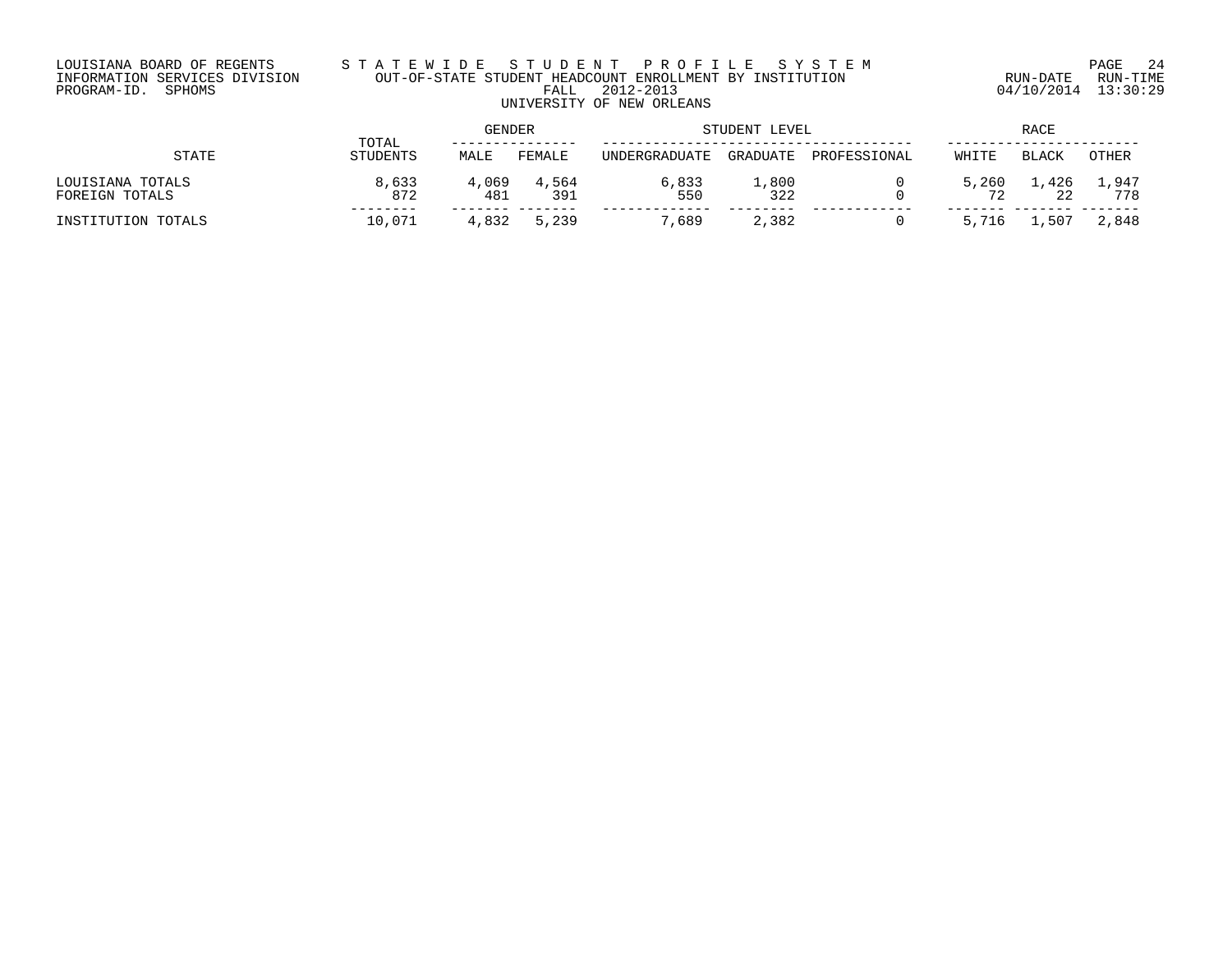# LOUISIANA BOARD OF REGENTS S T A T E W I D E S T U D E N T P R O F I L E S Y S T E M PAGE 25 INFORMATION SERVICES DIVISION OUT-OF-STATE STUDENT HEADCOUNT ENROLLMENT BY INSTITUTION RUN-DATE RUN-TIME PROGRAM-ID. SPHOMS FALL 2012-2013 04/10/2014 13:30:29 L.S.U. LAW CENTER

|                      | TOTAL           | GENDER |            |               | STUDENT LEVEL   |                |       | RACE         |              |
|----------------------|-----------------|--------|------------|---------------|-----------------|----------------|-------|--------------|--------------|
| <b>STATE</b>         | <b>STUDENTS</b> | MALE   | FEMALE     | UNDERGRADUATE | <b>GRADUATE</b> | PROFESSIONAL   | WHITE | <b>BLACK</b> | <b>OTHER</b> |
| ALABAMA              |                 | 4      | 3          | 0             | 0               |                |       |              |              |
| ARKANSAS             |                 |        | $\sqrt{ }$ |               | $\Omega$        |                |       | $\Omega$     |              |
| ARIZONA              |                 |        |            |               |                 | 2              |       |              |              |
| CALIFORNIA           | 10              |        |            |               |                 | 10             |       | ⌒            |              |
| CONNECTICUT          |                 |        |            |               |                 |                |       |              |              |
| DISTRICT OF COLUMBIA |                 | O      |            |               |                 | $\overline{c}$ |       |              |              |
| FLORIDA              | 24              | 10     | 14         |               |                 | 24             | 11    | 5            |              |
| GEORGIA              | 19              | 12     |            |               |                 | 19             |       | 10           |              |
| ILLINOIS             |                 |        |            |               |                 |                |       |              |              |
| INDIANA              |                 |        |            |               |                 |                |       |              |              |
| KENTUCKY             |                 |        |            |               |                 |                |       |              |              |
| MASSACHUSETTS        |                 |        |            |               |                 |                |       |              |              |
| MICHIGAN             |                 |        |            |               |                 |                |       |              |              |
| MISSISSIPPI          |                 |        |            |               |                 |                |       |              |              |
| NORTH CAROLINA       |                 |        |            |               |                 |                |       |              |              |
| NEW HAMPSHIRE        |                 |        |            |               |                 |                |       |              |              |
| NEW JERSEY           |                 |        |            |               |                 |                |       |              |              |
| NEVADA               |                 |        |            |               |                 |                |       |              |              |
| NEW YORK             |                 |        |            |               |                 |                |       |              |              |
| OHIO                 |                 |        |            |               |                 |                |       |              |              |
| OREGON               |                 |        |            |               |                 |                |       |              |              |
| PENNSYLVANIA         |                 |        |            |               |                 |                |       |              |              |
| SOUTH CAROLINA       |                 |        |            |               |                 |                |       |              |              |
| TENNESSEE            | 10              | q      |            |               |                 | 10             |       | 3            |              |
| TEXAS                | 60              | 31     | 29         |               |                 | 60             | 28    | 18           | 14           |
| <b>UTAH</b>          |                 |        |            |               |                 | $\overline{2}$ |       | $\Omega$     |              |
| VIRGINIA             | 10              |        |            |               |                 | 10             |       |              |              |
| WASHINGTON           |                 |        |            |               |                 |                |       |              |              |
| WEST VIRGINIA        |                 |        |            |               |                 |                |       |              |              |
| UNKNOWN LOCATION     |                 |        |            |               |                 |                |       | U            |              |
| OUT-OF-STATE TOTALS  | 189             | 99     | 90         | O             | C               | 189            | 98    | 55           | 36           |
| LOUISIANA TOTALS     | 480             | 278    | 202        |               | $\Omega$        | 480            | 381   | 50           | 49           |
| FOREIGN TOTALS       | 12              | 5      |            |               |                 | 12             | ∩     | $\Omega$     | 12           |
| INSTITUTION TOTALS   | 681             | 382    | 299        | 0             | $\Omega$        | 681            | 479   | 105          | 97           |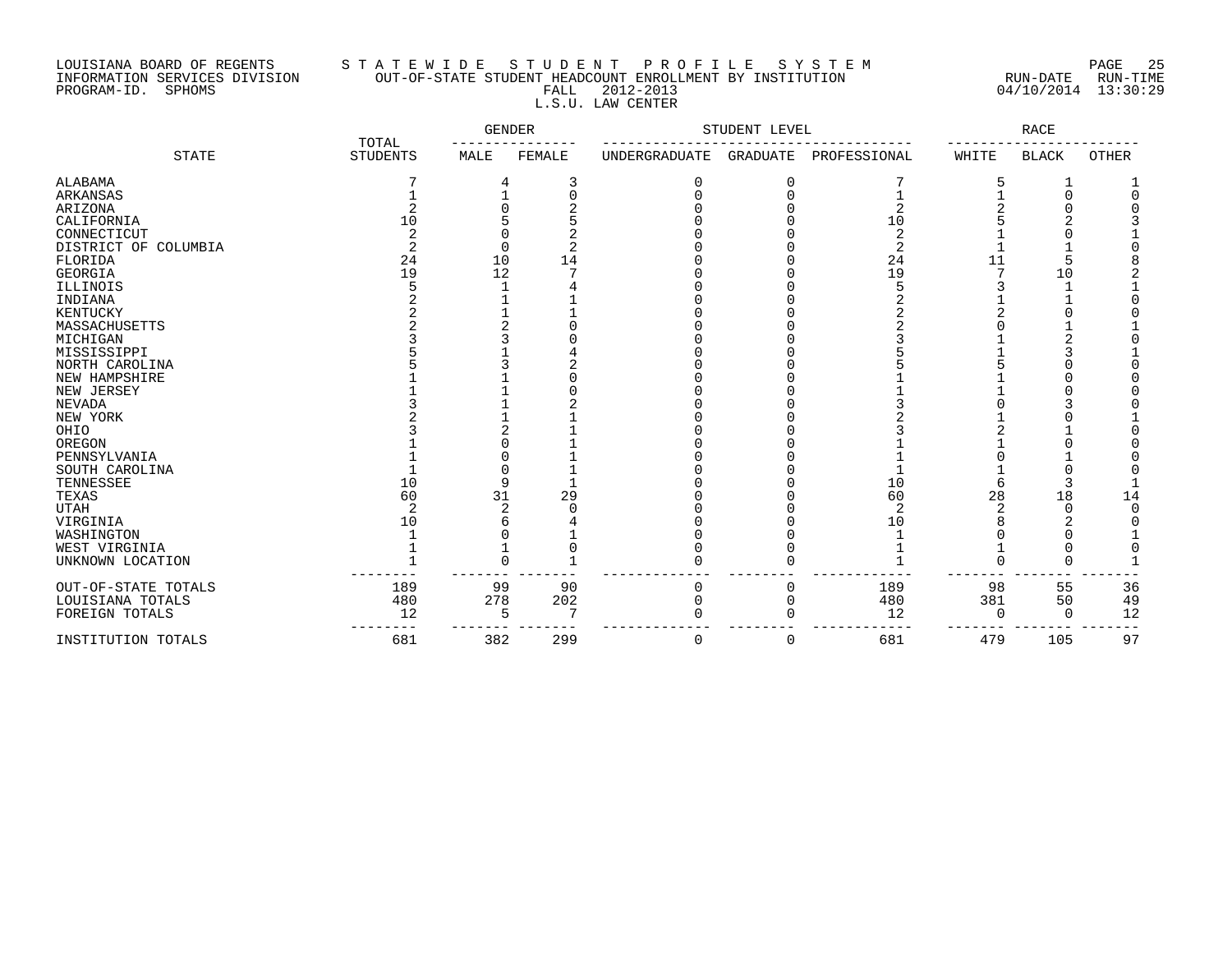# LOUISIANA BOARD OF REGENTS S T A T E W I D E S T U D E N T P R O F I L E S Y S T E M PAGE 26 INFORMATION SERVICES DIVISION OUT-OF-STATE STUDENT HEADCOUNT ENROLLMENT BY INSTITUTION RUN-DATE RUN-TIME PROGRAM-ID. SPHOMS FALL 2012-2013 04/10/2014 13:30:29 SOUTHERN U. AT BATON ROUGE

|                      |                          | GENDER       |                |               | STUDENT LEVEL  |                |                | RACE            |          |
|----------------------|--------------------------|--------------|----------------|---------------|----------------|----------------|----------------|-----------------|----------|
| <b>STATE</b>         | TOTAL<br><b>STUDENTS</b> | MALE         | FEMALE         | UNDERGRADUATE | GRADUATE       | PROFESSIONAL   | WHITE          | <b>BLACK</b>    | OTHER    |
| <b>ALASKA</b>        | 2                        | 1            | 1              | 1             | $\mathbf 1$    | $\Omega$       | $\Omega$       | 2               | $\Omega$ |
| ALABAMA              | 35                       | 20           | 15             | 34            | $\mathbf{1}$   | $\Omega$       | $\Omega$       | 34              |          |
| ARKANSAS             | 10                       | 4            | $\epsilon$     | 7             | 3              | $\Omega$       |                | 8               |          |
| ARIZONA              | 3                        | 1            | $\overline{2}$ | 3             | $\Omega$       | ∩              | $\Omega$       | 3               |          |
| CALIFORNIA           | 78                       | 32           | 46             | 75            |                |                |                | 69              |          |
| <b>COLORADO</b>      | 5                        | $\mathbf 0$  | 5              | 4             |                |                | $\overline{2}$ | 3               |          |
| CONNECTICUT          |                          | 2            |                | $\mathbf{1}$  | $\overline{2}$ |                |                | $\overline{c}$  |          |
| DISTRICT OF COLUMBIA | 3                        | 3            | $\overline{0}$ | 2             |                |                | $\Omega$       | $\overline{2}$  |          |
| DELAWARE             | 2                        | $\Omega$     | $\overline{2}$ | $\mathbf{1}$  |                |                | $\Omega$       | 2               |          |
| FLORIDA              | 49                       | 24           | 25             | 45            |                |                |                | 41              |          |
| GEORGIA              | 89                       | 50           | 39             | 85            |                |                |                | 85              |          |
| HAWAII               |                          | 2            | 3              | 3             | $\overline{c}$ |                | $\Omega$       | 2               |          |
| IOWA                 |                          | 0            | $\overline{2}$ | $\mathbf{1}$  |                |                |                | $\mathbf{1}$    |          |
| <b>IDAHO</b>         | $\mathbf{1}$             | $\Omega$     | 1              | $\mathbf{1}$  | $\Omega$       |                | $\Omega$       | $\Omega$        |          |
|                      | 44                       |              | 15             | 41            |                |                | $\Omega$       | 40              |          |
| ILLINOIS             | 15                       | 29           |                | 14            |                |                | $\mathbf{1}$   | 12              |          |
| INDIANA              |                          | 5            | 10             |               | $\Omega$       |                | $\Omega$       | 6               |          |
| <b>KANSAS</b>        | 6                        | 4            | $\overline{2}$ | 6             |                |                |                |                 |          |
| KENTUCKY             |                          | 2            | 3              |               |                |                | 2              | 3               |          |
| MASSACHUSETTS        |                          | 1            | 3              |               |                |                | $\Omega$       | 3               |          |
| MARYLAND             | 9                        | 3            | 6              | 9             |                |                |                | 7               |          |
| MICHIGAN             | 27                       | 11           | 16             | 24            | 3              |                | $\Omega$       | 26              |          |
| MINNESOTA            | 3                        | 1            | $\overline{2}$ | 3             | $\Omega$       |                |                | 2               |          |
| MISSOURI             | 6                        | $\mathbf{1}$ | 5              | 6             | $\Omega$       |                | $\Omega$       | 6               |          |
| MISSISSIPPI          | 67                       | 27           | 40             | 47            | 20             |                | 5              | 61              |          |
| NORTH CAROLINA       | 9                        | 4            | 5              |               | 4              |                |                | 8               |          |
| NEW HAMPSHIRE        | 2                        | $\mathbf{1}$ | 1              | $\Omega$      |                |                | $\overline{2}$ | 0               |          |
| NEW JERSEY           | 15                       | 7            | 8              | 14            |                |                | 2              | 10              |          |
| NEW MEXICO           | $\mathbf{1}$             | $\Omega$     | $\mathbf{1}$   | $\mathbf{1}$  |                |                | $\Omega$       | $\mathbf{1}$    |          |
| NEVADA               | 14                       | 4            | 10             | 13            |                |                | 3              | 9               |          |
| NEW YORK             | 15                       | 9            | 6              | 13            |                |                |                | 12              |          |
| OHIO                 | 8                        | 6            | $\overline{2}$ |               |                |                | $\Omega$       | 8               |          |
| OKLAHOMA             |                          | 2            | $\overline{c}$ |               |                |                | $\Omega$       | 3               |          |
| OREGON               |                          | $\mathbf 1$  |                |               |                |                | $\Omega$       |                 |          |
| PENNSYLVANIA         |                          | 2            | $\overline{2}$ |               |                |                | $\Omega$       |                 |          |
| RHODE ISLAND         |                          | $\Omega$     |                |               |                |                | $\Omega$       |                 |          |
| SOUTH CAROLINA       | 3                        | $\mathbf{1}$ | $\overline{2}$ |               |                |                | $\Omega$       |                 |          |
| SOUTH DAKOTA         | $\mathbf{1}$             | $\mathbf{1}$ | $\Omega$       | $\Omega$      | 1              |                | $\mathbf{1}$   | $\mathbf 0$     |          |
| TENNESSEE            | 12                       | 8            | 4              | 11            |                |                | 1              | 11              | C        |
| TEXAS                | 243                      | 112          | 131            | 230           | 13             |                | $\overline{2}$ | 231             | 10       |
| <b>UTAH</b>          |                          | 0            | 1              | $\Omega$      | $\mathbf{1}$   | ∩              |                | $\Omega$        | $\Omega$ |
| VIRGINIA             | 9                        | 4            | 5              |               | $\mathbf{1}$   |                | 2              | 6               | 1        |
| WASHINGTON           |                          | 3            |                |               | $\Omega$       | $\Omega$       | $\Omega$       | 6               |          |
| WISCONSIN            |                          | $\Omega$     | 5              |               |                |                |                |                 | $\Omega$ |
| UNKNOWN LOCATION     | 13                       | 12           | $\mathbf 1$    | 11            | $\overline{2}$ | $\Omega$       | $\mathbf 0$    | $\mathbf 1$     | 12       |
| OUT-OF-STATE TOTALS  | 843                      | 400          | 443            | 755           | 88             | 0              | 39             | 741             | 63       |
| LOUISIANA TOTALS     | 5,644                    | 1,926        | 3,718          | 4,587         | 1,057          | 0              | 162            | 5,354           | 128      |
| FOREIGN TOTALS       | 124                      | 78           | 46             | 54            | 70             | $\mathbf 0$    | 6              | 59              | 59       |
|                      | --------                 | --------     |                | ------------- | --------       |                | --------       | $- - - - - - -$ |          |
| INSTITUTION TOTALS   | 6,611                    | $2\,,404$    | 4,207          | 5,396         | 1,215          | $\overline{0}$ | 207            | 6,154           | 250      |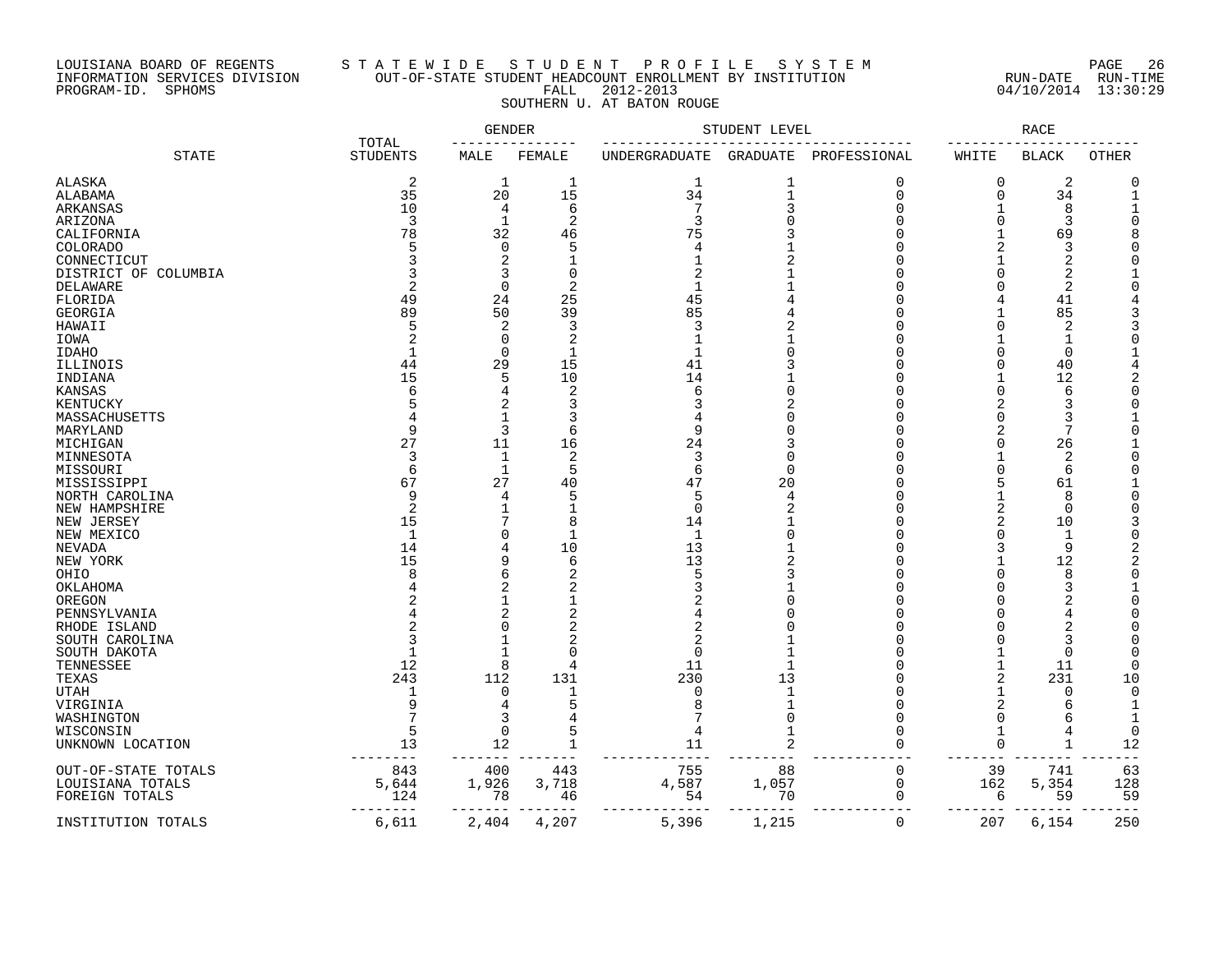## LOUISIANA BOARD OF REGENTS S T A T E W I D E S T U D E N T P R O F I L E S Y S T E M PAGE 27 INFORMATION SERVICES DIVISION OUT-OF-STATE STUDENT HEADCOUNT ENROLLMENT BY INSTITUTION RUN-DATE RUN-TIME PROGRAM-ID. SPHOMS FALL 2012-2013 04/10/2014 13:30:29 SOUTHERN U. AT NEW ORLEANS

|                     | TOTAL           | GENDER |        | STUDENT LEVEL        |                 | RACE         |       |              |              |
|---------------------|-----------------|--------|--------|----------------------|-----------------|--------------|-------|--------------|--------------|
| <b>STATE</b>        | <b>STUDENTS</b> | MALE   | FEMALE | <b>UNDERGRADUATE</b> | <b>GRADUATE</b> | PROFESSIONAL | WHITE | <b>BLACK</b> | <b>OTHER</b> |
| ALABAMA             | 6               |        | 3      | 6                    | 0               |              | 0     | 4            |              |
| <b>ARKANSAS</b>     |                 |        |        |                      |                 |              |       |              |              |
| ARIZONA             |                 |        |        |                      |                 |              |       |              |              |
| CALIFORNIA          | 11              |        |        |                      |                 |              |       | 10           |              |
| COLORADO            | 2               |        |        | 2                    |                 |              |       |              |              |
| FLORIDA             | 10              |        |        | 10                   |                 |              |       |              |              |
| <b>GEORGIA</b>      | 10              |        |        | q                    |                 |              |       |              |              |
| ILLINOIS            | 12              |        |        |                      |                 |              |       |              |              |
| INDIANA             |                 |        |        |                      |                 |              |       |              |              |
| KANSAS              |                 |        |        |                      |                 |              |       |              |              |
| KENTUCKY            |                 |        |        |                      |                 |              |       |              |              |
| MASSACHUSETTS       |                 |        |        |                      |                 |              |       |              |              |
| MARYLAND            |                 |        |        |                      |                 |              |       |              |              |
| MICHIGAN            |                 |        |        |                      |                 |              |       |              |              |
| MINNESOTA           |                 |        |        |                      |                 |              |       |              |              |
| MISSISSIPPI         | 22              |        | 14     | 17                   |                 |              |       | 15           |              |
| NORTH CAROLINA      |                 |        |        |                      |                 |              |       |              |              |
| NEW JERSEY          |                 |        |        |                      |                 |              |       |              |              |
| NEW MEXICO          |                 |        |        |                      |                 |              |       |              |              |
| NEW YORK            |                 |        |        |                      |                 |              |       |              |              |
| OHIO                |                 |        |        |                      |                 |              |       |              |              |
| OKLAHOMA            |                 |        |        |                      |                 |              |       |              |              |
| SOUTH CAROLINA      |                 |        |        |                      |                 |              |       |              |              |
| TENNESSEE           |                 |        |        |                      |                 |              |       |              |              |
| TEXAS               | 36              |        | 27     | 31                   |                 |              |       | 27           |              |
| VIRGINIA            |                 |        |        |                      |                 |              |       |              |              |
| WASHINGTON          |                 |        |        |                      |                 |              |       |              |              |
| WISCONSIN           |                 |        |        |                      |                 |              |       |              |              |
| WEST VIRGINIA       |                 |        |        |                      |                 |              |       |              |              |
| OUT-OF-STATE TOTALS | 152             | 47     | 105    | 127                  | 25              | 0            | 9     | 118          | 25           |
| LOUISIANA TOTALS    | 2,887           | 691    | 2,196  | 2,432                | 455             | 0            | 68    | 2,475        | 344          |
| FOREIGN TOTALS      |                 |        |        | 6                    |                 |              |       |              | 4            |
| INSTITUTION TOTALS  | 3,046           | 742    | 2,304  | 2,565                | 481             | 0            | 78    | 2,595        | 373          |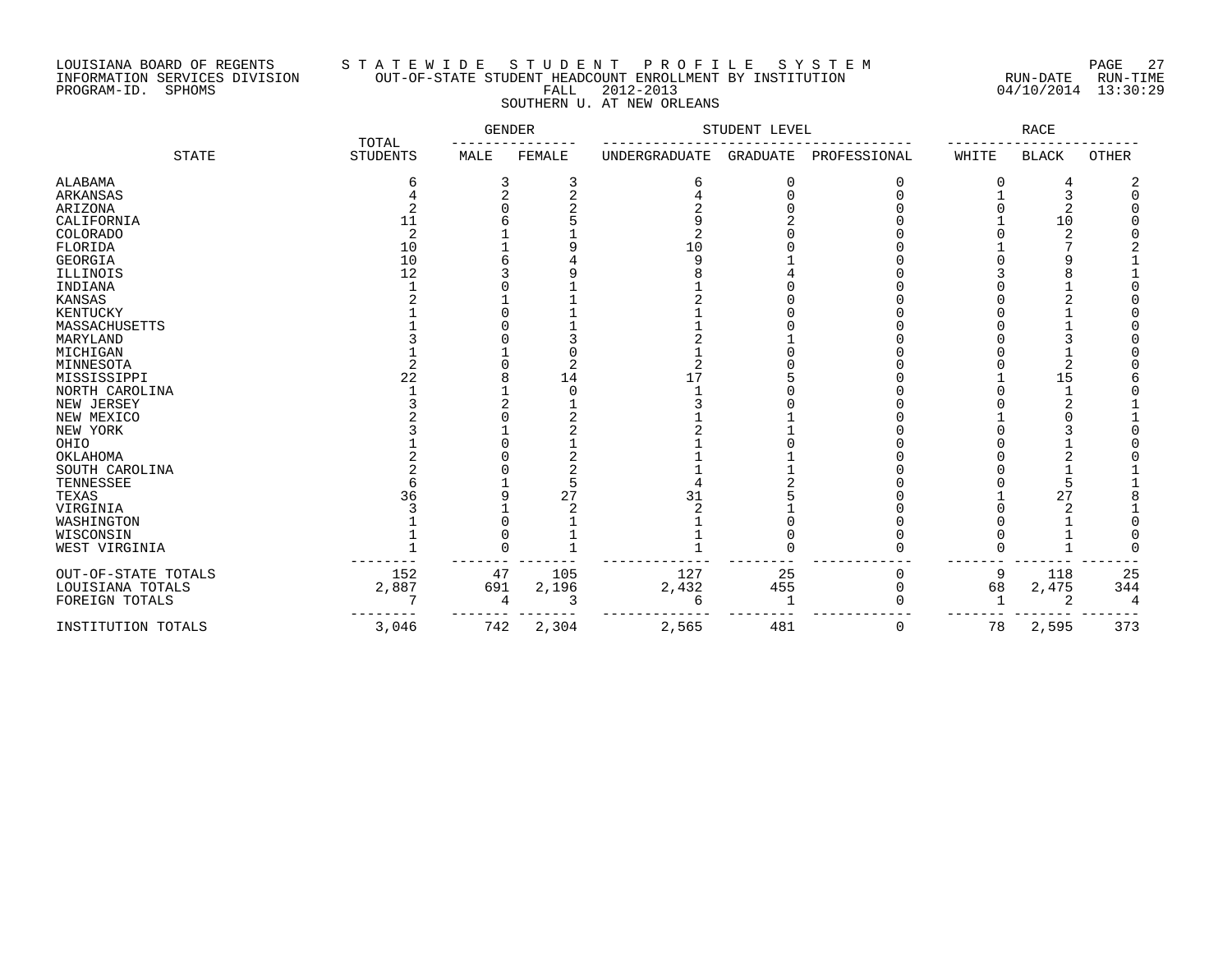# LOUISIANA BOARD OF REGENTS S T A T E W I D E S T U D E N T P R O F I L E S Y S T E M PAGE 28 INFORMATION SERVICES DIVISION OUT-OF-STATE STUDENT HEADCOUNT ENROLLMENT BY INSTITUTION RUN-DATE RUN-TIME PROGRAM-ID. SPHOMS FALL 2012-2013 04/10/2014 13:30:29 SOUTHERN U. AT SHREVEPORT

|                     |                          | GENDER |        | STUDENT LEVEL |          |              | RACE  |              |       |
|---------------------|--------------------------|--------|--------|---------------|----------|--------------|-------|--------------|-------|
| STATE               | TOTAL<br><b>STUDENTS</b> | MALE   | FEMALE | UNDERGRADUATE | GRADUATE | PROFESSIONAL | WHITE | <b>BLACK</b> | OTHER |
| ALABAMA             |                          |        |        |               |          |              |       |              |       |
| ARKANSAS            |                          |        |        |               |          |              |       |              |       |
| CALIFORNIA          |                          |        |        |               |          |              |       |              |       |
| FLORIDA             |                          |        |        |               |          |              |       |              |       |
| GEORGIA             |                          |        |        |               |          |              |       |              |       |
| ILLINOIS            |                          |        |        |               |          |              |       |              |       |
| MICHIGAN            |                          |        |        |               |          |              |       |              |       |
| MINNESOTA           |                          |        |        |               |          |              |       |              |       |
| MISSISSIPPI         |                          |        |        |               |          |              |       |              |       |
| NEW JERSEY          |                          |        |        |               |          |              |       |              |       |
| NEW YORK            |                          |        |        |               |          |              |       |              |       |
| OKLAHOMA            |                          |        |        |               |          |              |       |              |       |
| PENNSYLVANIA        |                          |        |        |               |          |              |       |              |       |
| TENNESSEE           |                          |        |        |               |          |              |       |              |       |
| TEXAS               |                          |        |        | 20            |          |              |       | L8           |       |
| VIRGINIA            |                          |        |        |               |          |              |       |              |       |
| WASHINGTON          |                          |        |        |               |          |              |       |              |       |
| WISCONSIN           |                          |        |        |               |          |              |       |              |       |
| OUT-OF-STATE TOTALS | 55                       | 21     | 34     | 55            |          |              | 2     | 51           |       |
| LOUISIANA TOTALS    | 2,874                    | 769    | 2,105  | 2,874         |          |              | 333   | 2,494        | 47    |
| FOREIGN TOTALS      |                          |        |        |               |          |              |       |              |       |
| INSTITUTION TOTALS  | 2,931                    | 791    | 2,140  | 2,931         | 0        | 0            | 335   | 2,547        | 49    |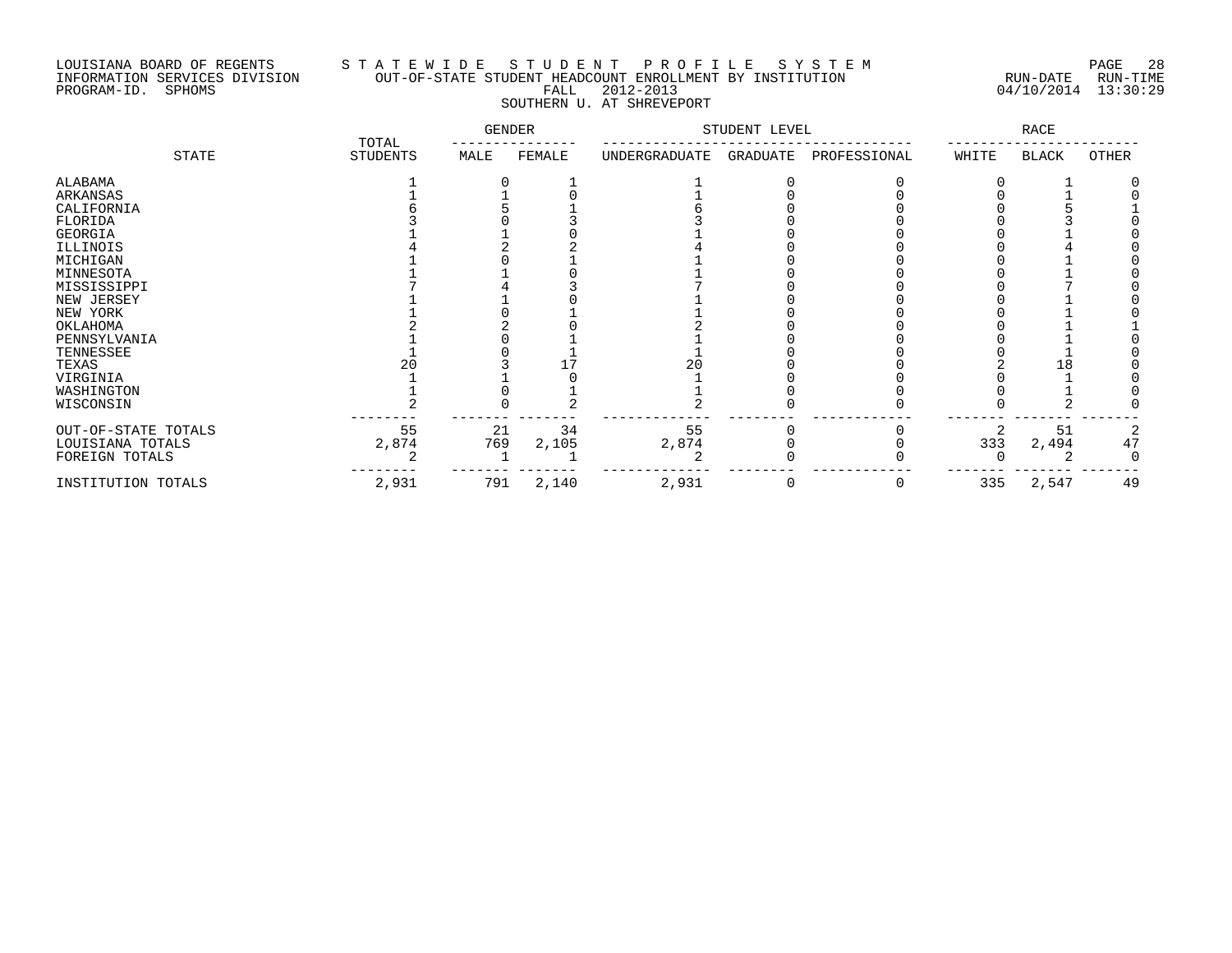# LOUISIANA BOARD OF REGENTS S T A T E W I D E S T U D E N T P R O F I L E S Y S T E M PAGE 29 INFORMATION SERVICES DIVISION OUT-OF-STATE STUDENT HEADCOUNT ENROLLMENT BY INSTITUTION RUN-DATE RUN-TIME PROGRAM-ID. SPHOMS FALL 2012-2013 04/10/2014 13:30:29 SOUTHERN LAW CENTER

|                     | TOTAL           | GENDER |        | STUDENT LEVEL |                 | RACE         |       |              |       |
|---------------------|-----------------|--------|--------|---------------|-----------------|--------------|-------|--------------|-------|
| <b>STATE</b>        | <b>STUDENTS</b> | MALE   | FEMALE | UNDERGRADUATE | <b>GRADUATE</b> | PROFESSIONAL | WHITE | <b>BLACK</b> | OTHER |
| ALABAMA             |                 | 3      |        | 0             | 0               | 8            | 0     | 8            |       |
| ARKANSAS            |                 |        |        |               |                 |              |       |              |       |
| ARIZONA             |                 |        |        |               |                 |              |       |              |       |
| CALIFORNIA          |                 |        |        |               |                 |              |       |              |       |
| CONNECTICUT         |                 |        |        |               |                 |              |       |              |       |
| DELAWARE            |                 |        |        |               |                 |              |       |              |       |
| FLORIDA             | 13              |        |        |               |                 | 13           |       | 10           |       |
| <b>GEORGIA</b>      | 20              |        | 11     |               |                 | 20           |       | 19           |       |
| ILLINOIS            |                 |        |        |               |                 |              |       |              |       |
| INDIANA             |                 |        |        |               |                 |              |       |              |       |
| <b>KANSAS</b>       |                 |        |        |               |                 |              |       |              |       |
| MASSACHUSETTS       |                 |        |        |               |                 |              |       |              |       |
| MARYLAND            |                 |        |        |               |                 |              |       |              |       |
| MAINE               |                 |        |        |               |                 |              |       |              |       |
| MICHIGAN            |                 |        |        |               |                 |              |       |              |       |
| MISSOURI            |                 |        |        |               |                 |              |       |              |       |
| MISSISSIPPI         | 20              |        |        |               |                 | 20           |       | 16           |       |
| NORTH CAROLINA      |                 |        |        |               |                 |              |       |              |       |
| NEW JERSEY          |                 |        |        |               |                 |              |       |              |       |
| NEW YORK            | 11              |        |        |               |                 | 11           |       |              |       |
| OHIO                |                 |        |        |               |                 |              |       |              |       |
| OKLAHOMA            |                 |        |        |               |                 |              |       |              |       |
| PENNSYLVANIA        |                 |        |        |               |                 |              |       |              |       |
| SOUTH CAROLINA      |                 |        |        |               |                 |              |       |              |       |
| TENNESSEE           | 12              |        |        |               |                 | 12           |       | 10           |       |
| TEXAS               | 38              | 14     | 24     |               |                 | 38           |       | 29           |       |
| VIRGINIA            |                 | ∍      | 2      |               |                 |              |       |              |       |
| OUT-OF-STATE TOTALS | 188             | 82     | 106    | 0             |                 | 188          | 19    | 153          | 16    |
| LOUISIANA TOTALS    | 567             | 271    | 296    | O             |                 | 567          | 256   | 275          | 36    |
| FOREIGN TOTALS      |                 | O      | 0      |               |                 |              |       | O            |       |
| INSTITUTION TOTALS  | 755             | 353    | 402    | 0             | 0               | 755          | 275   | 428          | 52    |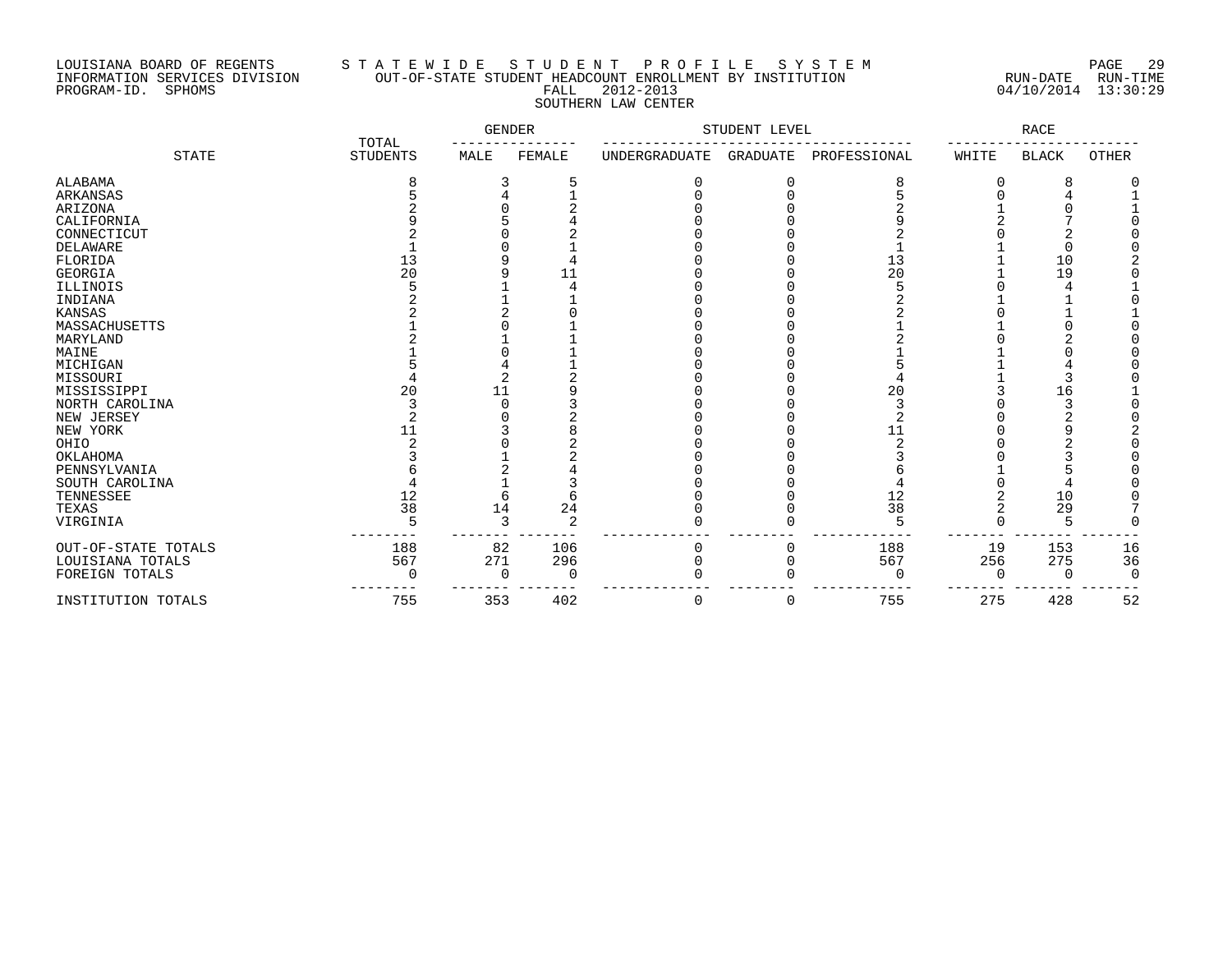### LOUISIANA BOARD OF REGENTS S T A T E W I D E S T U D E N T P R O F I L E S Y S T E M PAGE 30 INFORMATION SERVICES DIVISION OUT-OF-STATE STUDENT HEADCOUNT ENROLLMENT BY INSTITUTION RUN-DATE RUN-TIME PROGRAM-ID. SPHOMS FALL 2012-2013 04/10/2014 13:30:29 BATON ROUGE COMMUNITY COLLEGE

|                     | TOTAL           | <b>GENDER</b> |        | STUDENT LEVEL |                 | <b>RACE</b>  |          |              |              |
|---------------------|-----------------|---------------|--------|---------------|-----------------|--------------|----------|--------------|--------------|
| <b>STATE</b>        | <b>STUDENTS</b> | MALE          | FEMALE | UNDERGRADUATE | <b>GRADUATE</b> | PROFESSIONAL | WHITE    | <b>BLACK</b> | <b>OTHER</b> |
| ALASKA              |                 | 0             |        |               | 0               | C            |          | 0            |              |
| ALABAMA             |                 |               |        |               |                 |              |          | $\Omega$     |              |
| ARKANSAS            |                 |               |        |               |                 |              |          |              |              |
| ARIZONA             |                 |               |        |               |                 |              |          |              |              |
| CALIFORNIA          |                 |               |        |               |                 |              |          |              |              |
| COLORADO            |                 |               |        |               |                 |              |          |              |              |
| FLORIDA             | 15              |               |        | 15            |                 |              |          |              |              |
| GEORGIA             |                 |               |        |               |                 |              |          |              |              |
| ILLINOIS            |                 |               |        |               |                 |              |          |              |              |
| <b>KANSAS</b>       |                 |               |        |               |                 |              |          |              |              |
| KENTUCKY            |                 |               |        |               |                 |              |          |              |              |
| MARYLAND            |                 |               |        |               |                 |              |          |              |              |
| MICHIGAN            |                 |               |        |               |                 |              |          |              |              |
| MINNESOTA           |                 |               |        |               |                 |              |          |              |              |
| MISSOURI            |                 |               |        |               |                 |              |          |              |              |
| MISSISSIPPI         | 19              |               | 10     | 19            |                 |              |          |              |              |
| NORTH CAROLINA      |                 |               |        |               |                 |              |          |              |              |
| NEBRASKA            |                 |               |        |               |                 |              |          |              |              |
| NEW JERSEY          |                 |               |        |               |                 |              |          |              |              |
| NEW MEXICO          |                 |               |        |               |                 |              |          |              |              |
| NEW YORK            |                 |               |        |               |                 |              |          |              |              |
| OHIO                |                 |               |        |               |                 |              |          |              |              |
| PENNSYLVANIA        |                 |               |        |               |                 |              |          |              |              |
| SOUTH CAROLINA      |                 |               |        |               |                 |              |          |              |              |
| TENNESSEE           |                 |               |        |               |                 |              |          |              |              |
| TEXAS               | 33              | 14            | 19     | 33            |                 |              | 14       |              | 11           |
| VIRGINIA            |                 |               |        |               |                 |              |          |              |              |
| WASHINGTON          |                 |               |        |               |                 |              |          |              |              |
| WISCONSIN           |                 |               |        |               |                 |              |          |              |              |
| UNKNOWN LOCATION    | 10              | б             |        | 10            |                 |              |          |              |              |
| OUT-OF-STATE TOTALS | 137             | 69            | 68     | 137           |                 | 0            | 63       | 27           | 47           |
| LOUISIANA TOTALS    | 7,672           | 3,234         | 4,438  | 7,672         |                 | $\Omega$     | 3,225    | 2,982        | 1,465        |
| FOREIGN TOTALS      | 136             | 62            | 74     | 136           |                 | $\Omega$     | $\Omega$ | 3            | 133          |
| INSTITUTION TOTALS  | 7,945           | 3,365         | 4,580  | 7,945         | 0               | 0            | 3,288    | 3,012        | 1,645        |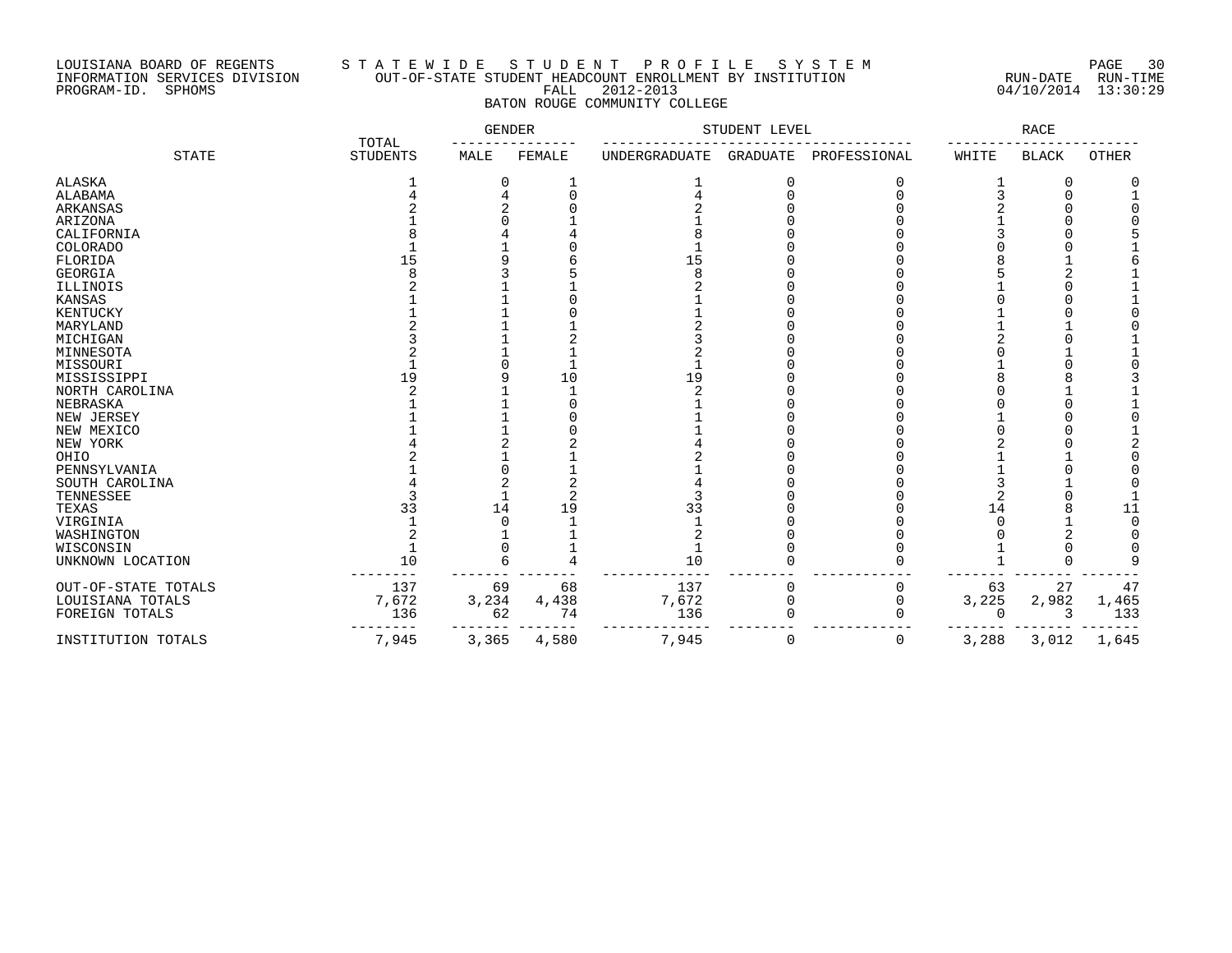### LOUISIANA BOARD OF REGENTS S T A T E W I D E S T U D E N T P R O F I L E S Y S T E M PAGE 31 INFORMATION SERVICES DIVISION OUT-OF-STATE STUDENT HEADCOUNT ENROLLMENT BY INSTITUTION RUN-DATE RUN-TIME PROGRAM-ID. SPHOMS FALL 2012-2013 04/10/2014 13:30:29 BOSSIER PARISH COMMUNITY COLLEGE

|                     | TOTAL           | GENDER |               | STUDENT LEVEL  |          |              | RACE  |              |       |
|---------------------|-----------------|--------|---------------|----------------|----------|--------------|-------|--------------|-------|
| <b>STATE</b>        | <b>STUDENTS</b> | MALE   | FEMALE        | UNDERGRADUATE  | GRADUATE | PROFESSIONAL | WHITE | <b>BLACK</b> | OTHER |
| ALASKA              |                 |        |               |                |          |              |       |              |       |
| ALABAMA             |                 |        |               | 3              |          |              |       |              |       |
| <b>ARKANSAS</b>     | 21              |        | 12            | 21             |          |              | 14    |              |       |
| ARIZONA             |                 |        | $\mathcal{D}$ | $\overline{2}$ |          |              |       |              |       |
| CALIFORNIA          | 18              |        | 12            | 18             |          |              |       | 12           |       |
| COLORADO            |                 |        |               |                |          |              |       |              |       |
| DELAWARE            |                 |        |               |                |          |              |       |              |       |
| FLORIDA             |                 |        |               |                |          |              |       |              |       |
| <b>GEORGIA</b>      |                 |        |               |                |          |              |       |              |       |
| IOWA                |                 |        |               |                |          |              |       |              |       |
| ILLINOIS            |                 |        |               |                |          |              |       |              |       |
| INDIANA             |                 |        |               |                |          |              |       |              |       |
| KANSAS              |                 |        |               |                |          |              |       |              |       |
| MARYLAND            |                 |        |               |                |          |              |       |              |       |
| MICHIGAN            |                 |        |               |                |          |              |       |              |       |
| MISSOURI            |                 |        |               |                |          |              |       |              |       |
| MISSISSIPPI         |                 |        |               |                |          |              |       |              |       |
| NEW JERSEY          |                 |        |               |                |          |              |       |              |       |
| <b>NEVADA</b>       |                 |        |               |                |          |              |       |              |       |
| NEW YORK            |                 |        |               |                |          |              |       |              |       |
| OHIO                |                 |        |               |                |          |              |       |              |       |
| SOUTH CAROLINA      |                 |        |               |                |          |              |       |              |       |
| TENNESSEE           |                 |        |               |                |          |              |       | 2            |       |
| TEXAS               | 70              | 29     | 41            | 70             |          |              | 41    | 21           |       |
| VIRGINIA            |                 |        |               |                |          |              |       |              |       |
| WEST VIRGINIA       |                 |        |               |                |          |              |       |              |       |
| OUT-OF-STATE TOTALS | 159             | 65     | 94            | 159            |          | U            | 73    | 72           | 14    |
| LOUISIANA TOTALS    | 7,747           | 2,741  | 5,006         | 7,747          |          |              | 3,489 | 2,846        | 1,412 |
| FOREIGN TOTALS      | 11              | 6      |               | 11             |          |              |       |              |       |
| INSTITUTION TOTALS  | 7,917           | 2,812  | 5,105         | 7,917          | $\Omega$ | 0            | 3,564 | 2,919        | 1,434 |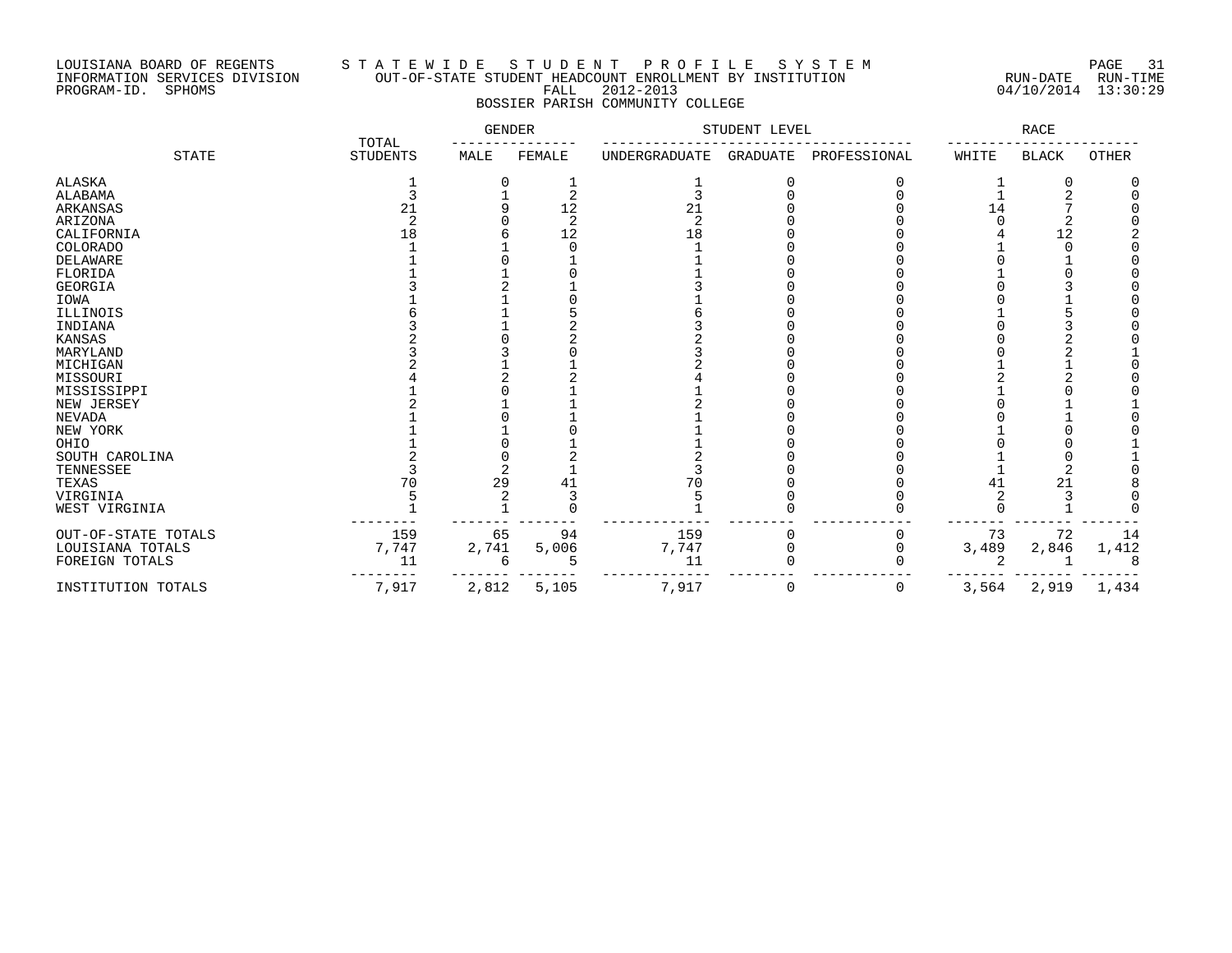## LOUISIANA BOARD OF REGENTS S T A T E W I D E S T U D E N T P R O F I L E S Y S T E M PAGE 32 INFORMATION SERVICES DIVISION OUT-OF-STATE STUDENT HEADCOUNT ENROLLMENT BY INSTITUTION RUN-DATE RUN-TIME PROGRAM-ID. SPHOMS FALL 2012-2013 04/10/2014 13:30:29 DELGADO COMMUNITY COLLEGE

|                     |                          | GENDER      |                |                | STUDENT LEVEL |              |       | RACE         |                |
|---------------------|--------------------------|-------------|----------------|----------------|---------------|--------------|-------|--------------|----------------|
| <b>STATE</b>        | TOTAL<br><b>STUDENTS</b> | MALE        | FEMALE         | UNDERGRADUATE  | GRADUATE      | PROFESSIONAL | WHITE | BLACK        | OTHER          |
| ALASKA              | 2                        | 0           | 2              | 2              | 0             | 0            | 2     | 0            | O              |
| ALABAMA             | 18                       | 8           | 10             | 18             | $\mathbf 0$   | $\Omega$     | 9     | 4            | 5              |
| ARKANSAS            | 4                        | 2           | 2              | 4              | 0             | $\Omega$     | 1     | 2            | -1             |
| ARIZONA             | 6                        | 2           | 4              | 6              | ∩             | $\Omega$     | 3     | $\mathbf{1}$ | $\overline{2}$ |
| CALIFORNIA          | 55                       | 13          | 42             | 55             |               | ∩            | 14    | 14           | 27             |
| COLORADO            | 9                        | 2           |                | 9              |               | ∩            | 4     | $\Omega$     | 5              |
| CONNECTICUT         | $\overline{2}$           | $\mathbf 0$ | 2              | $\overline{2}$ |               | $\Omega$     | 2     | $\Omega$     | $\mathbf 0$    |
| FLORIDA             | 50                       | 22          | 28             | 50             | ∩             | $\Omega$     | 19    | 9            | 22             |
|                     | 32                       | 10          | 22             | 32             | ∩             | ∩            |       | 24           | 4              |
| GEORGIA             |                          |             |                |                |               |              | 4     |              |                |
| HAWAII              | 3                        | 0           | 3              | 3              |               | $\Omega$     | 2     | $\Omega$     |                |
| IDAHO               |                          |             | $\Omega$       | -1             |               | ∩            | O     | $\Omega$     |                |
| ILLINOIS            | 13                       | 4           |                | 13             | ∩             | ∩            | 7     |              |                |
| INDIANA             |                          | 2           |                | 6              | ∩             |              |       |              |                |
| KANSAS              |                          |             |                |                |               |              | 1     | C            | 6              |
| KENTUCKY            |                          | 3           |                |                |               |              | 2     | 2            | U              |
| MASSACHUSETTS       |                          |             | 3              | 4              |               |              | 2     | $\Omega$     |                |
| MARYLAND            | 13                       |             | 9              | 13             |               | ∩            | 6     | 5            |                |
| MAINE               | $\mathbf 1$              |             | $\Omega$       | $\mathbf{1}$   |               |              |       | $\sqrt{ }$   | U              |
| MICHIGAN            | 16                       | 4           | 12             | 16             |               | $\Omega$     |       | Ç            |                |
| MINNESOTA           | 3                        | 1           | 2              | 3              |               |              | 1     |              |                |
| MISSOURI            | 6                        | 2           | $\overline{4}$ | б              |               | ∩            | 2     | 3            | -1             |
| MISSISSIPPI         | 81                       | 21          | 60             | 81             |               |              | 39    | 26           | 16             |
| NORTH CAROLINA      | 13                       | 2           | 11             | 13             |               |              | 7     | 3            | 3              |
| NEBRASKA            | 3                        | 2           | $\mathbf 1$    | 3              |               |              | 3     | $\Omega$     | U              |
| NEW JERSEY          |                          | O           | 9              | q              |               |              |       | 3            |                |
| NEW MEXICO          |                          | U           |                |                |               | ∩            |       | 2            |                |
|                     |                          |             |                |                |               |              |       |              |                |
| NEVADA              |                          |             |                |                |               |              |       |              |                |
| NEW YORK            | 10                       |             |                | 10             |               |              |       |              |                |
| OHIO                |                          | 3           |                | 9              |               |              |       |              |                |
| OKLAHOMA            |                          |             |                |                |               |              | 3     |              |                |
| OREGON              |                          |             |                |                |               |              |       |              |                |
| PENNSYLVANIA        |                          | 5           |                |                |               |              | 2     |              |                |
| SOUTH CAROLINA      | 3                        | $\cap$      |                | 3              |               |              | 1     | 2            | U              |
| TENNESSEE           | 12                       | 4           |                | 12             |               |              | 7     | 3            |                |
| TEXAS               | 92                       | 33          | 59             | 92             |               |              | 28    | 42           | 22             |
| VIRGINIA            | 14                       | 6           | $\mathsf{R}$   | 14             |               | ∩            | 5     | 5            | 4              |
| VERMONT             | $\overline{c}$           | 0           | 2              | 2              |               |              |       | $\cap$       | -1             |
| WASHINGTON          |                          |             |                |                |               |              |       |              |                |
| WISCONSIN           |                          |             |                |                |               | ∩            | 3     | C            |                |
| WEST VIRGINIA       |                          | $\Omega$    |                |                |               | ∩            | 0     | $\sqrt{ }$   |                |
| WYOMING             |                          | 0           | $\mathbf{1}$   |                |               | ∩            | 1     | $\mathbf 0$  | U              |
| UNKNOWN LOCATION    | 202                      | 80          | 122            | 202            | $\Omega$      | ∩            | 22    | 18           | 162            |
| OUT-OF-STATE TOTALS | 737                      | 252         | 485            | 737            | 0             | $\mathbf 0$  | 225   | 193          | 319            |
| LOUISIANA TOTALS    | 17,284                   | 5,754       | 11,530         | 17,284         | $\mathbf 0$   | $\mathbf 0$  | 6,165 | 7,491        | 3,628          |
| FOREIGN TOTALS      | 72                       | 34          | 38             | 72             | $\mathbf 0$   | $\Omega$     | 2     | 3            | 67             |
|                     |                          |             |                |                |               |              |       |              |                |
| INSTITUTION TOTALS  | 18,093                   | 6,040       | 12,053         | 18,093         | $\mathbf 0$   | $\mathbf 0$  | 6,392 | 7,687        | 4,014          |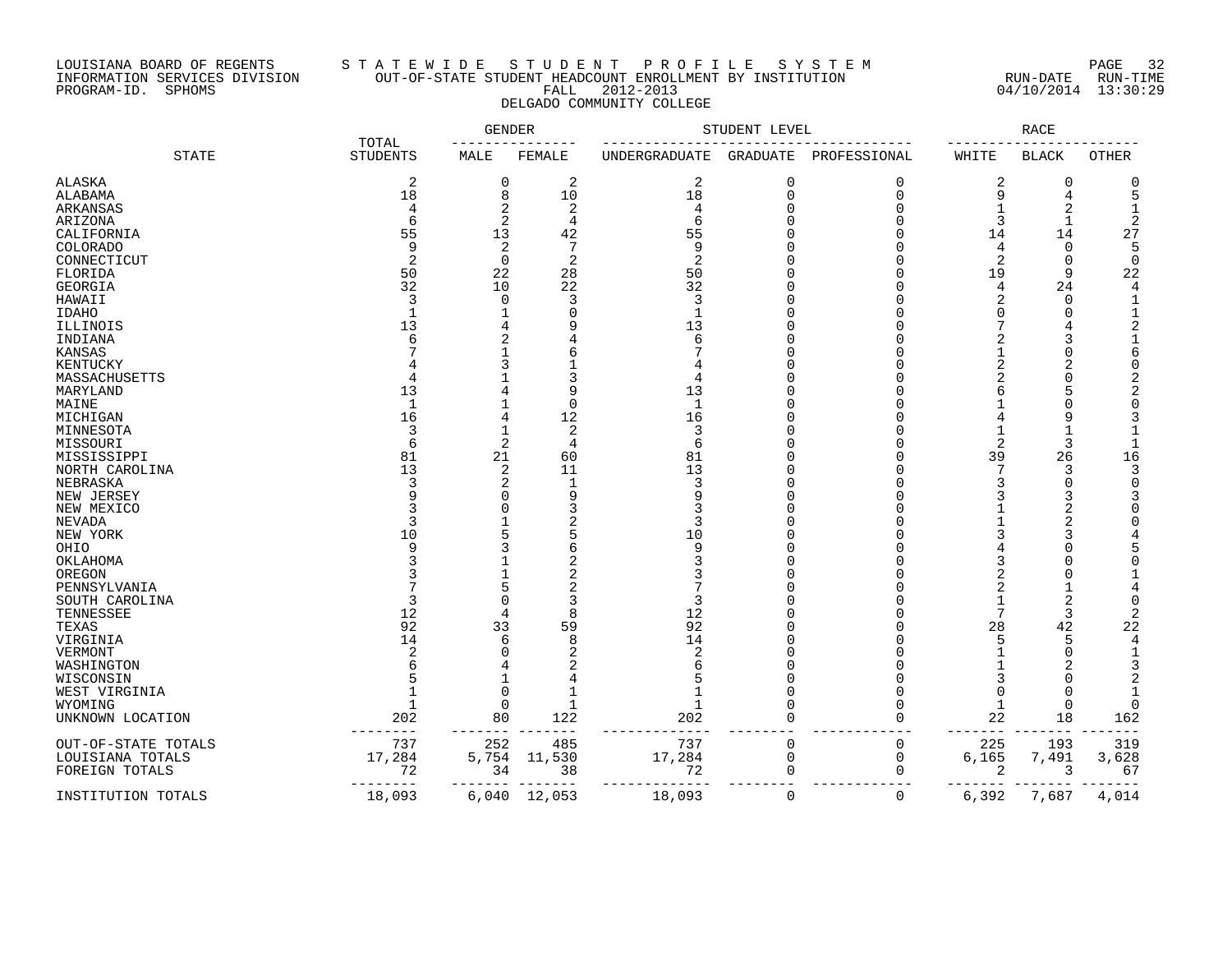# LOUISIANA BOARD OF REGENTS S T A T E W I D E S T U D E N T P R O F I L E S Y S T E M PAGE 33 INFORMATION SERVICES DIVISION OUT-OF-STATE STUDENT HEADCOUNT ENROLLMENT BY INSTITUTION RUN-DATE RUN-TIME PROGRAM-ID. SPHOMS FALL 2012-2013 04/10/2014 13:30:29 ELAINE P. NUNEZ COMMUN. COLLEGE

|                                                           | TOTAL       | GENDER |             | STUDENT LEVEL | <b>RACE</b> |              |       |              |       |
|-----------------------------------------------------------|-------------|--------|-------------|---------------|-------------|--------------|-------|--------------|-------|
| STATE                                                     | STUDENTS    | MALE   | FEMALE      | UNDERGRADUATE | GRADUATE    | PROFESSIONAL | WHITE | <b>BLACK</b> | OTHER |
| GEORGIA<br>MARYLAND<br>MISSISSIPPI<br>TEXAS               |             |        |             |               |             |              |       |              |       |
| OUT-OF-STATE TOTALS<br>LOUISIANA TOTALS<br>FOREIGN TOTALS | 15<br>2,250 | 766    | 10<br>1,484 | 2,250         |             |              | 1,105 | 870          | 275   |
| INSTITUTION TOTALS                                        | 2,269       | 771    | 1,498       | 2,269         |             |              | 1,114 | 875          | 280   |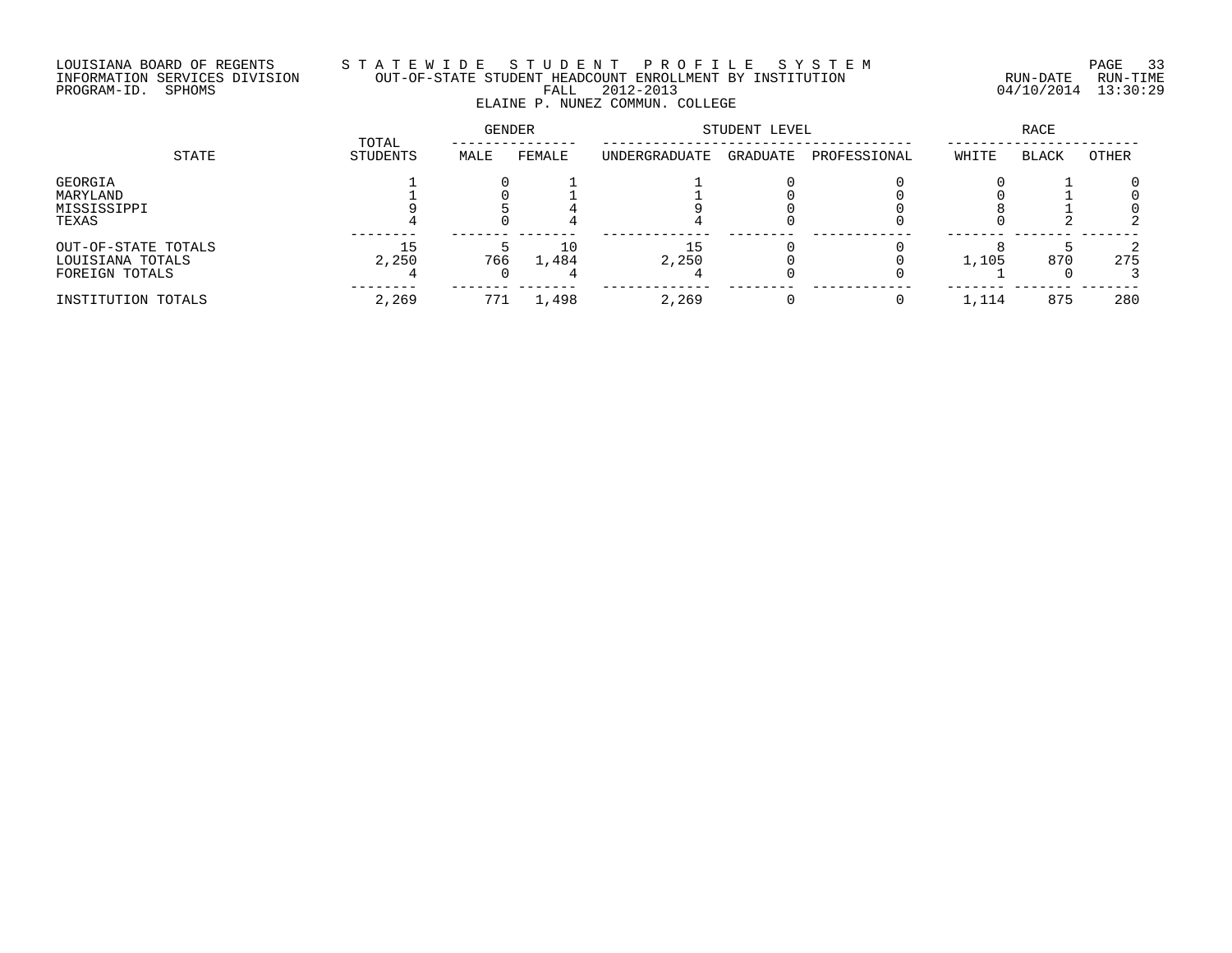## LOUISIANA BOARD OF REGENTS S T A T E W I D E S T U D E N T P R O F I L E S Y S T E M PAGE 34 INFORMATION SERVICES DIVISION OUT-OF-STATE STUDENT HEADCOUNT ENROLLMENT BY INSTITUTION RUN-DATE RUN-TIME PROGRAM-ID. SPHOMS FALL 2012-2013 04/10/2014 13:30:29 RIVER PARISHES COMMUNITY COLLEGE

| STATE               |                   | <b>GENDER</b> |        | STUDENT LEVEL |          |              | <b>RACE</b> |       |       |
|---------------------|-------------------|---------------|--------|---------------|----------|--------------|-------------|-------|-------|
|                     | TOTAL<br>STUDENTS | MALE          | FEMALE | UNDERGRADUATE | GRADUATE | PROFESSIONAL | WHITE       | BLACK | OTHER |
| ARKANSAS            |                   |               |        |               |          |              |             |       |       |
| ARIZONA             |                   |               |        |               |          |              |             |       |       |
| CALIFORNIA          |                   |               |        |               |          |              |             |       |       |
| COLORADO            |                   |               |        |               |          |              |             |       |       |
| FLORIDA             |                   |               |        |               |          |              |             |       |       |
| MISSISSIPPI         |                   |               |        |               |          |              |             |       |       |
| NEW MEXICO          |                   |               |        |               |          |              |             |       |       |
| NEW YORK            |                   |               |        |               |          |              |             |       |       |
| PENNSYLVANIA        |                   |               |        |               |          |              |             |       |       |
| TENNESSEE           |                   |               |        |               |          |              |             |       |       |
| TEXAS               |                   |               |        |               |          |              |             |       |       |
| OUT-OF-STATE TOTALS | 17                |               | 12     |               |          |              | 13          |       |       |
| LOUISIANA TOTALS    | 3,542             | 1,502         | 2,040  | 3,542         |          |              | 2,071       | 1,235 | 236   |
| FOREIGN TOTALS      |                   |               |        |               |          |              |             |       |       |
| INSTITUTION TOTALS  | 3,566             | 1,509         | 2,057  | 3,566         |          |              | 2,084       | 1,237 | 245   |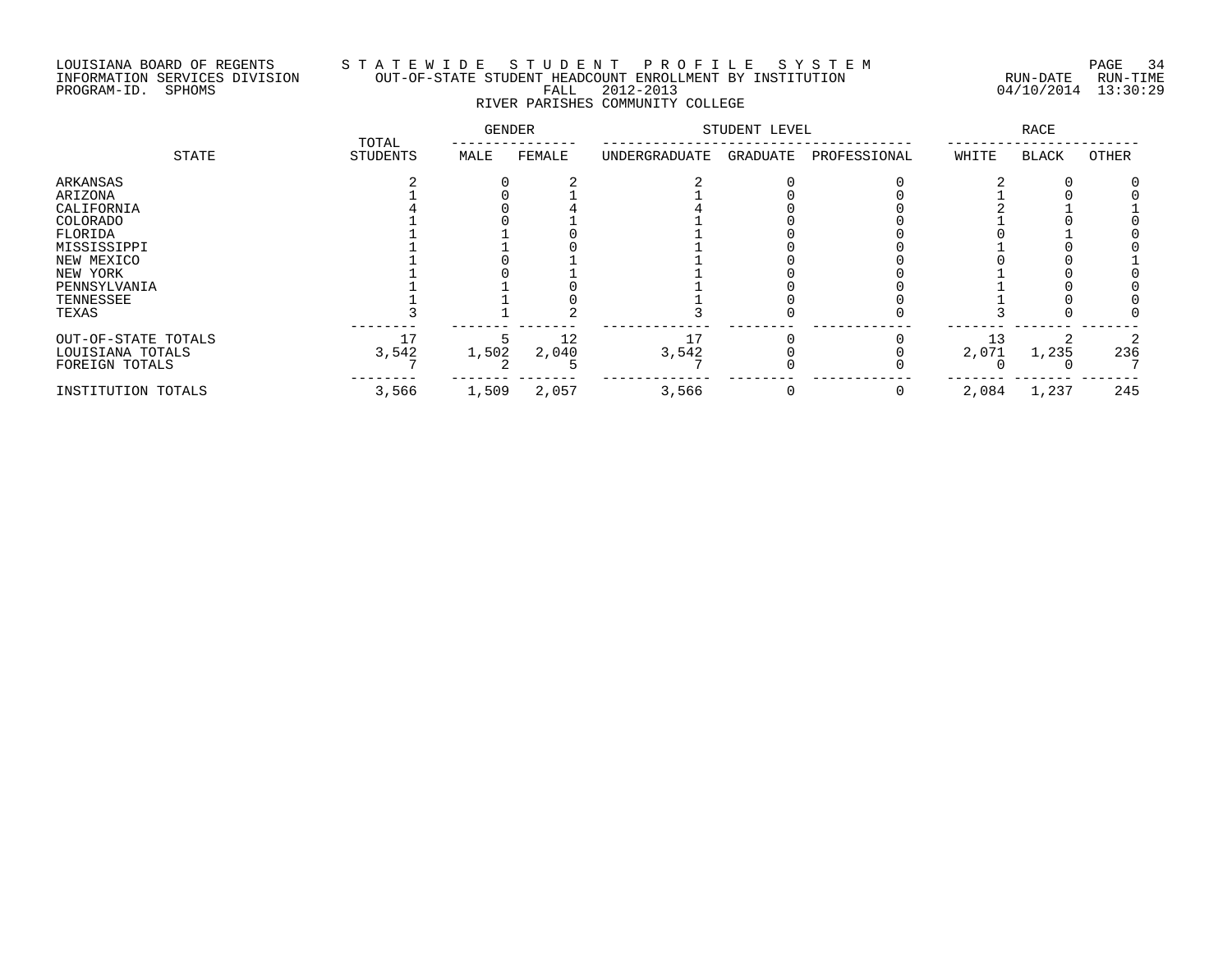## LOUISIANA BOARD OF REGENTS S T A T E W I D E S T U D E N T P R O F I L E S Y S T E M PAGE 35 INFORMATION SERVICES DIVISION OUT-OF-STATE STUDENT HEADCOUNT ENROLLMENT BY INSTITUTION RUN-DATE RUN-TIME PROGRAM-ID. SPHOMS FALL 2012-2013 04/10/2014 13:30:29 SOUTH LA. COMMUNITY COLLEGE

|                     |                          | <b>GENDER</b> |        | STUDENT LEVEL |          |              | <b>RACE</b> |              |       |
|---------------------|--------------------------|---------------|--------|---------------|----------|--------------|-------------|--------------|-------|
| STATE               | TOTAL<br><b>STUDENTS</b> | MALE          | FEMALE | UNDERGRADUATE | GRADUATE | PROFESSIONAL | WHITE       | <b>BLACK</b> | OTHER |
| CALIFORNIA          |                          |               |        |               |          |              |             |              |       |
| DELAWARE            |                          |               |        |               |          |              |             |              |       |
| FLORIDA             |                          |               |        |               |          |              |             |              |       |
| IOWA                |                          |               |        |               |          |              |             |              |       |
| MARYLAND            |                          |               |        |               |          |              |             |              |       |
| MISSISSIPPI         |                          |               |        |               |          |              |             |              |       |
| PENNSYLVANIA        |                          |               |        |               |          |              |             |              |       |
| TENNESSEE           |                          |               |        |               |          |              |             |              |       |
| TEXAS               |                          |               |        |               |          |              |             |              |       |
| VIRGINIA            |                          |               |        |               |          |              |             |              |       |
| WEST VIRGINIA       |                          |               |        |               |          |              |             |              |       |
| UNKNOWN LOCATION    |                          | 14            |        |               |          |              |             |              | 14    |
| OUT-OF-STATE TOTALS | 53                       | 31            | 22     | 53            |          |              | 22          | 11           | 20    |
| LOUISIANA TOTALS    | 7,391                    | 3,391         | 4,000  | 7,391         |          |              | 3,983       | 2,490        | 918   |
| FOREIGN TOTALS      | 14                       |               |        | 14            |          |              |             |              | 12    |
| INSTITUTION TOTALS  | 7,458                    | 3,431         | 4,027  | 7,458         |          |              | 4,007       | 2,501        | 950   |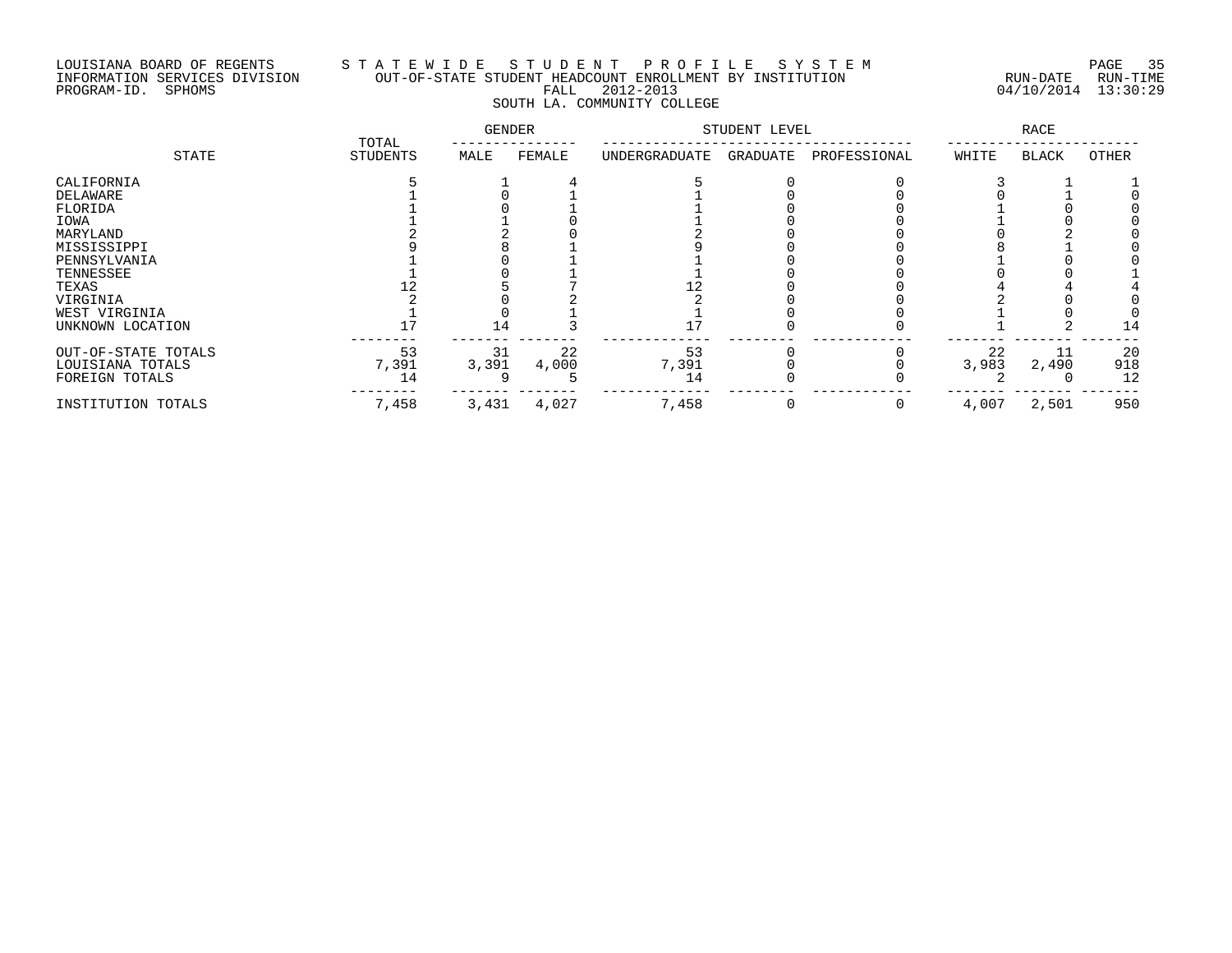### LOUISIANA BOARD OF REGENTS S T A T E W I D E S T U D E N T P R O F I L E S Y S T E M PAGE 36 INFORMATION SERVICES DIVISION OUT-OF-STATE STUDENT HEADCOUNT ENROLLMENT BY INSTITUTION RUN-DATE RUN-TIME PROGRAM-ID. SPHOMS FALL 2012-2013 04/10/2014 13:30:29 LA. DELTA COMMUNITY COLLEGE

|                     |                          | GENDER |        | STUDENT LEVEL |          | RACE         |       |              |       |
|---------------------|--------------------------|--------|--------|---------------|----------|--------------|-------|--------------|-------|
| STATE               | TOTAL<br><b>STUDENTS</b> | MALE   | FEMALE | UNDERGRADUATE | GRADUATE | PROFESSIONAL | WHITE | <b>BLACK</b> | OTHER |
| ALABAMA             |                          |        |        |               |          |              |       |              |       |
| ARKANSAS            |                          |        |        |               |          |              |       |              |       |
| ARIZONA             |                          |        |        |               |          |              |       |              |       |
| CALIFORNIA          |                          |        |        |               |          |              |       |              |       |
| FLORIDA             |                          |        |        |               |          |              |       |              |       |
| GEORGIA             |                          |        |        |               |          |              |       |              |       |
| <b>IDAHO</b>        |                          |        |        |               |          |              |       |              |       |
| ILLINOIS            |                          |        |        |               |          |              |       |              |       |
| KANSAS              |                          |        |        |               |          |              |       |              |       |
| KENTUCKY            |                          |        |        |               |          |              |       |              |       |
| MISSISSIPPI         |                          |        |        |               |          |              |       |              |       |
| NORTH CAROLINA      |                          |        |        |               |          |              |       |              |       |
| NEW JERSEY          |                          |        |        |               |          |              |       |              |       |
| OHIO                |                          |        |        |               |          |              |       |              |       |
| PENNSYLVANIA        |                          |        |        |               |          |              |       |              |       |
| SOUTH CAROLINA      |                          |        |        |               |          |              |       |              |       |
| TENNESSEE           |                          |        |        |               |          |              |       |              |       |
| TEXAS               |                          |        |        |               |          |              |       |              |       |
| WASHINGTON          |                          |        |        |               |          |              |       |              |       |
| WISCONSIN           |                          |        |        |               |          |              |       |              |       |
| WEST VIRGINIA       |                          |        |        |               |          |              |       |              |       |
| OUT-OF-STATE TOTALS | 48                       | 21     | 27     | 48            |          |              | 18    | 16           | 14    |
| LOUISIANA TOTALS    | 4,064                    | 1,588  | 2,476  | 4,064         |          |              | 2,031 | 1,487        | 546   |
| FOREIGN TOTALS      | 11                       |        |        | 11            |          |              |       |              | 10    |
| INSTITUTION TOTALS  | 4,123                    | 1,616  | 2,507  | 4,123         | 0        | 0            | 2,049 | 1,504        | 570   |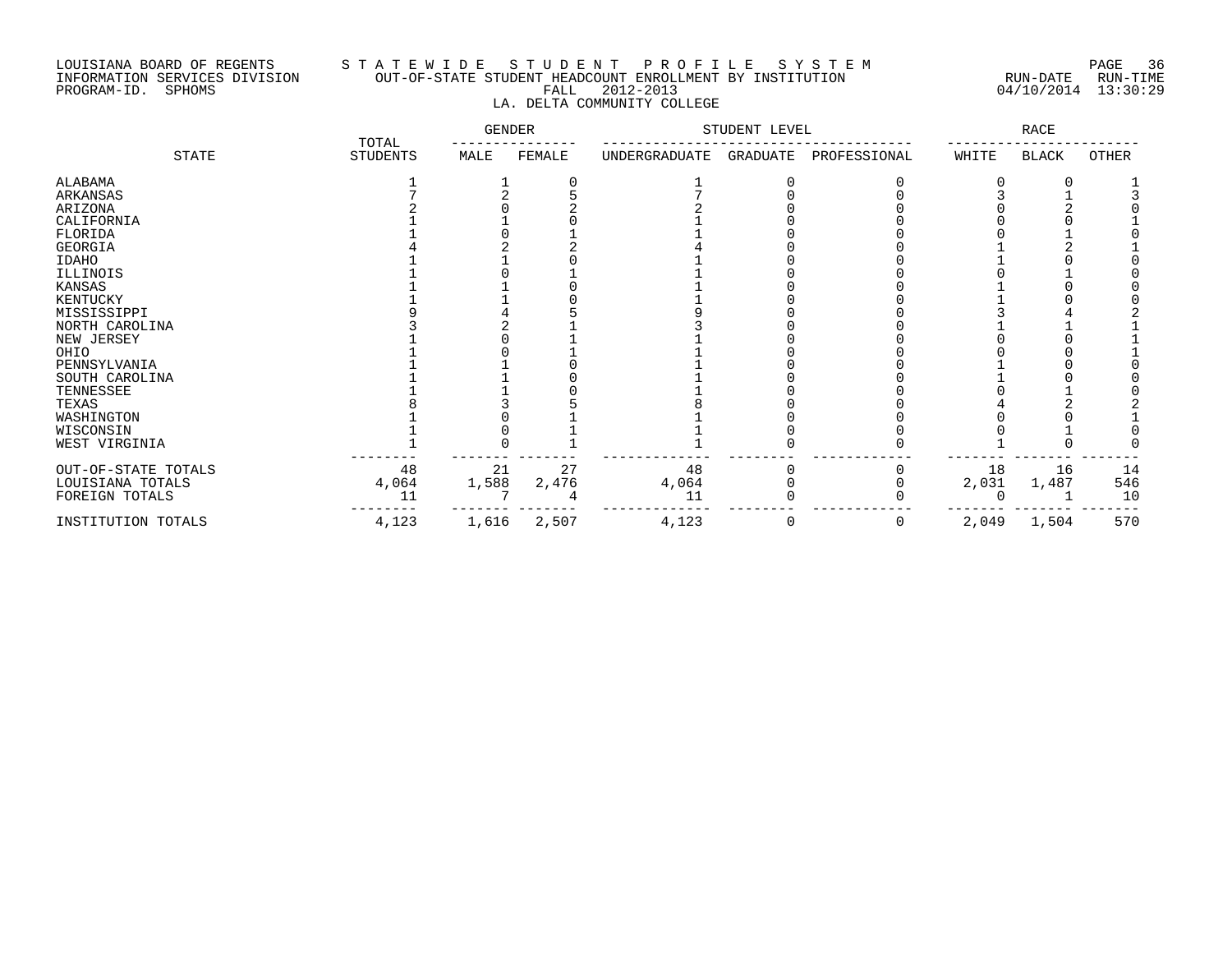# LOUISIANA BOARD OF REGENTS S T A T E W I D E S T U D E N T P R O F I L E S Y S T E M PAGE 37 INFORMATION SERVICES DIVISION OUT-OF-STATE STUDENT HEADCOUNT ENROLLMENT BY INSTITUTION RUN-DATE RUN-TIME PROGRAM-ID. SPHOMS FALL 2012-2013 04/10/2014 13:30:29 L. E. FLETCHER

|                     |                          | GENDER |        | STUDENT LEVEL |          |              | RACE  |              |       |
|---------------------|--------------------------|--------|--------|---------------|----------|--------------|-------|--------------|-------|
| <b>STATE</b>        | TOTAL<br><b>STUDENTS</b> | MALE   | FEMALE | UNDERGRADUATE | GRADUATE | PROFESSIONAL | WHITE | <b>BLACK</b> | OTHER |
| ALABAMA             | 12                       | 12     |        | 12            |          |              | 10    | 2            |       |
| <b>ARKANSAS</b>     |                          |        |        |               |          |              |       |              |       |
| CALIFORNIA          |                          |        |        |               |          |              |       |              |       |
| <b>COLORADO</b>     |                          |        |        |               |          |              |       |              |       |
| CONNECTICUT         |                          |        |        |               |          |              |       |              |       |
| FLORIDA             | 20                       | 20     |        | 20            |          |              | 15    |              |       |
| GEORGIA             |                          |        |        |               |          |              |       |              |       |
| IDAHO               |                          |        |        |               |          |              |       |              |       |
| KENTUCKY            |                          |        |        |               |          |              |       |              |       |
| MARYLAND            |                          |        |        |               |          |              |       |              |       |
| MAINE               |                          |        |        |               |          |              |       |              |       |
| MISSOURI            |                          |        |        |               |          |              |       |              |       |
| MISSISSIPPI         | 16                       | 16     |        | 16            |          |              |       |              |       |
| NORTH CAROLINA      |                          |        |        |               |          |              |       |              |       |
| NEBRASKA            |                          |        |        |               |          |              |       |              |       |
| NEW HAMPSHIRE       |                          |        |        |               |          |              |       |              |       |
| NEW JERSEY          |                          |        |        |               |          |              |       |              |       |
| <b>NEVADA</b>       |                          |        |        |               |          |              |       |              |       |
| OHIO                |                          |        |        |               |          |              |       |              |       |
| SOUTH CAROLINA      |                          |        |        |               |          |              |       |              |       |
| TEXAS               | 24                       | 22     |        | 24            |          |              | 16    |              |       |
| WISCONSIN           |                          |        |        | 2             |          |              |       |              |       |
| OUT-OF-STATE TOTALS | 93                       | 87     | 6      | 93            | O        |              | 61    | 18           | 14    |
| LOUISIANA TOTALS    | 2,409                    | 876    | 1,533  | 2,409         |          |              | 1,382 | 641          | 386   |
| FOREIGN TOTALS      |                          |        |        |               |          |              |       | C            |       |
| INSTITUTION TOTALS  | 2,502                    | 963    | 1,539  | 2,502         | 0        | 0            | 1,443 | 659          | 400   |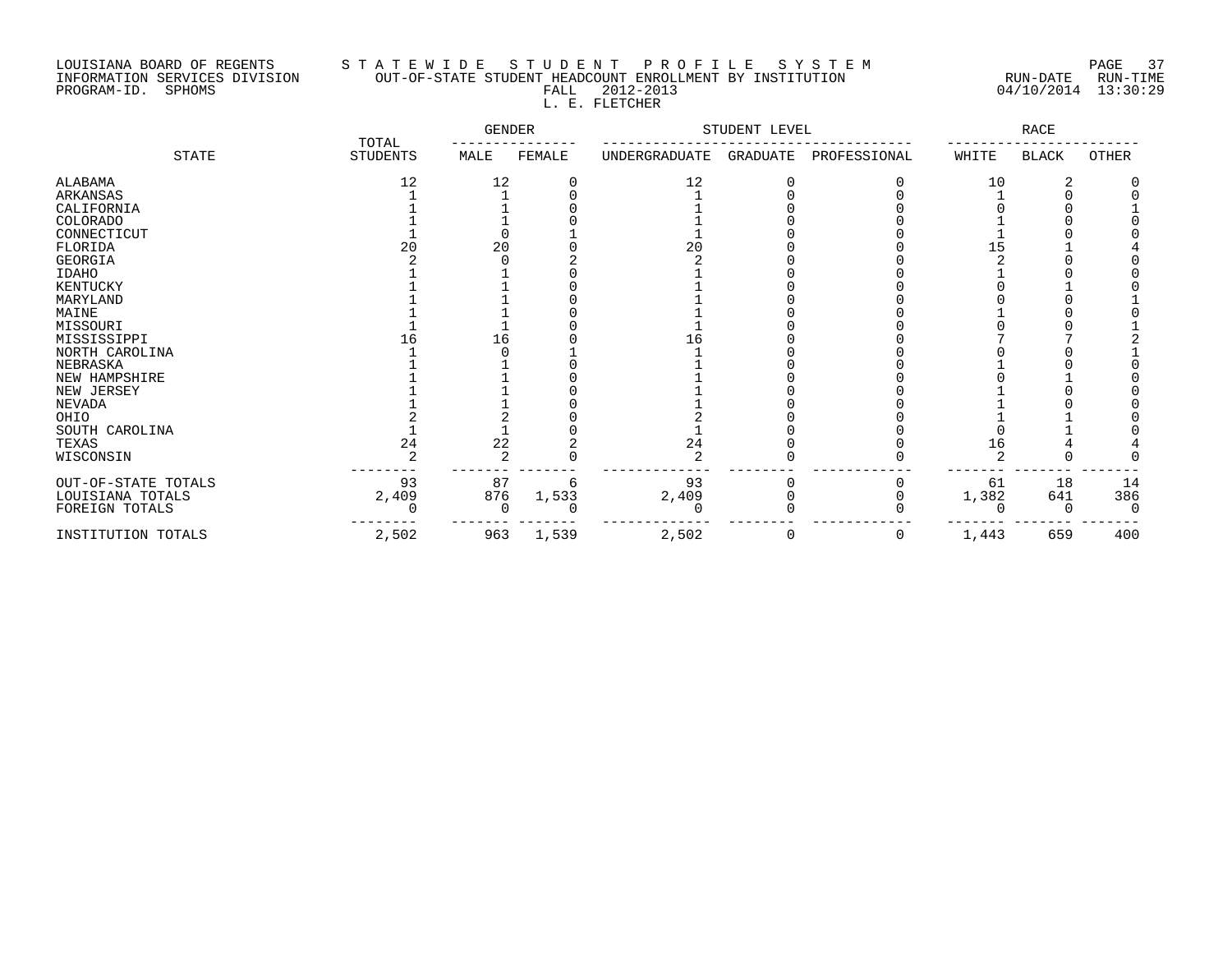## LOUISIANA BOARD OF REGENTS S T A T E W I D E S T U D E N T P R O F I L E S Y S T E M PAGE 38 INFORMATION SERVICES DIVISION OUT-OF-STATE STUDENT HEADCOUNT ENROLLMENT BY INSTITUTION RUN-DATE RUN-TIME PROGRAM-ID. SPHOMS FALL 2012-2013 04/10/2014 13:30:29 SOWELA

|                     | TOTAL<br><b>STUDENTS</b> | <b>GENDER</b> |        | STUDENT LEVEL |          |              | <b>RACE</b> |              |       |
|---------------------|--------------------------|---------------|--------|---------------|----------|--------------|-------------|--------------|-------|
| STATE               |                          | MALE          | FEMALE | UNDERGRADUATE | GRADUATE | PROFESSIONAL | WHITE       | <b>BLACK</b> | OTHER |
| ARIZONA             |                          |               |        |               |          |              |             |              |       |
| CALIFORNIA          |                          |               |        |               |          |              |             |              |       |
| COLORADO            |                          |               |        |               |          |              |             |              |       |
| GEORGIA             |                          |               |        |               |          |              |             |              |       |
| IDAHO               |                          |               |        |               |          |              |             |              |       |
| NEW YORK            |                          |               |        |               |          |              |             |              |       |
| OKLAHOMA            |                          |               |        |               |          |              |             |              |       |
| TENNESSEE           |                          |               |        |               |          |              |             |              |       |
| TEXAS               |                          |               |        |               |          |              |             |              |       |
| WISCONSIN           |                          |               |        |               |          |              |             |              |       |
| OUT-OF-STATE TOTALS | 17                       |               | 11     |               |          |              |             |              |       |
| LOUISIANA TOTALS    | 2,722                    | 1,551         | 1,171  | 2,722         |          |              | 1,709       | 813          | 200   |
| FOREIGN TOTALS      |                          |               |        |               |          |              |             |              |       |
| INSTITUTION TOTALS  | 2,741                    | 1,558         | 1,183  | 2,741         | 0        | 0            | 1,718       | 818          | 205   |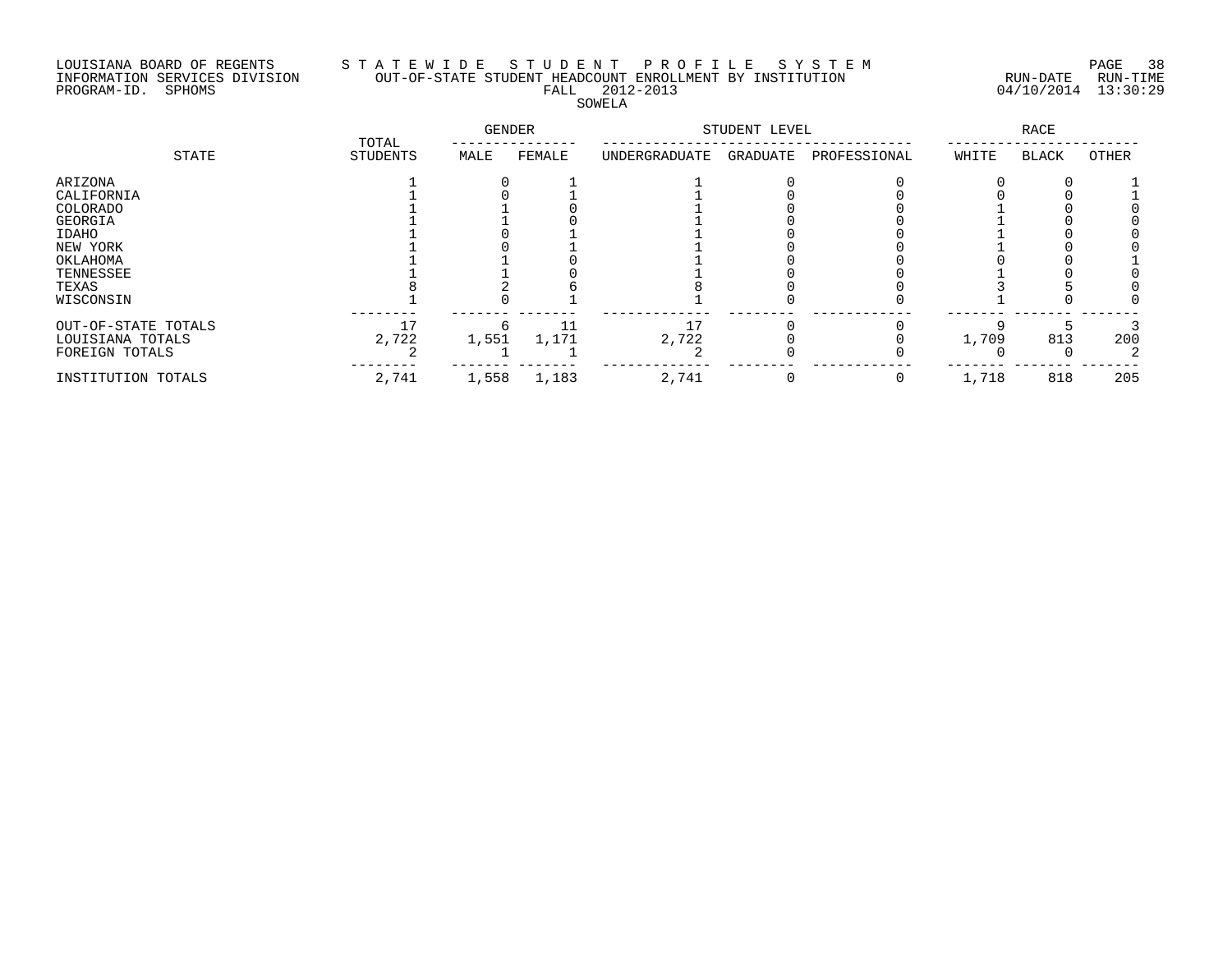### LOUISIANA BOARD OF REGENTS S T A T E W I D E S T U D E N T P R O F I L E S Y S T E M PAGE 39 INFORMATION SERVICES DIVISION OUT-OF-STATE STUDENT HEADCOUNT ENROLLMENT BY INSTITUTION RUN-DATE RUN-TIME PROGRAM-ID. SPHOMS FALL 2012-2013 04/10/2014 13:30:29 PUBLIC INSTITUTIONAL TOTALS

|                                |                          | <b>GENDER</b> |           | STUDENT LEVEL        | <b>RACE</b>           |                     |           |              |                |
|--------------------------------|--------------------------|---------------|-----------|----------------------|-----------------------|---------------------|-----------|--------------|----------------|
| <b>STATE</b>                   | TOTAL<br><b>STUDENTS</b> | MALE          | FEMALE    | <b>UNDERGRADUATE</b> | <b>GRADUATE</b>       | PROFESSIONAL        | WHITE     | <b>BLACK</b> | <b>OTHER</b>   |
| <b>ALASKA</b>                  | 43                       | 13            | 30        | 34                   | 9                     | $\mathbf 0$         | 26        | 10           | 7              |
| ALABAMA                        | 550                      | 295           | 255       | 424                  | 109                   | 17                  | 331       | 170          | 49             |
| ARKANSAS                       | 660                      | 313           | 347       | 474                  | 130                   | 56                  | 449       | 155          | 56             |
| ARIZONA                        | 122                      | 41            | 81        | 88                   | 27                    | $7\phantom{.0}$     | 79        | 21           | 22             |
| CALIFORNIA                     | 1,020                    | 392           | 628       | 824                  | 164                   | 32                  | 345       | 432          | 243            |
| <b>COLORADO</b>                | 204                      | 70            | 134       | 168                  | 33                    | 3                   | 145       | 26           | 33             |
| CONNECTICUT                    | 80                       | 37            | 43        | 50                   | 23                    | 7                   | 54        | 9            | 17             |
| DISTRICT OF COLUMBIA           | 21                       | 7             | 14        | 12                   | 7                     | 2                   | 8         | 11           | 2              |
| DELAWARE                       | 26                       | 12            | 14        | 19                   | 6                     | $\mathbf{1}$        | 14        | 10           | 2              |
| FLORIDA                        | 1,033                    | 531           | 502       | 776                  | 197                   | 60                  | 595       | 247          | 191            |
| GEORGIA                        | 860                      | 432           | 428       | 685                  | 132                   | 43                  | 406       | 370          | 84             |
| HAWAII                         | 41                       | 20            | 21        | 32                   | 8                     | 1                   | 18        | 5            | 18             |
| IOWA                           | 63                       | 34            | 29        | 34                   | 29                    | $\Omega$            | 49        | 6            | 8              |
| <b>IDAHO</b>                   | 35                       | 19            | 16        | 13                   | 21                    | 1                   | 31        | 1            | $\mathsf 3$    |
| ILLINOIS                       | 517                      | 214           | 303       | 402                  | 102                   | 13                  | 251       | 213          | 53             |
| INDIANA                        | 145                      | 71            | 74        | 99                   | 42                    | 4                   | 80        | 50           | 15             |
| <b>KANSAS</b>                  | 101                      | 49            | 52        | 74                   | 25                    | 2                   | 49        | 30           | 22             |
| KENTUCKY                       | 118                      | 50            | 68        | 79                   | 35                    | 4                   | 85        | 18           | 15             |
| MASSACHUSETTS                  | 117                      | 55            | 62        | 69                   | 43                    | 5<br>$\overline{4}$ | 82        | 12           | 23             |
| MARYLAND                       | 237                      | 113           | 124       | 180                  | 53<br>10              | $\mathbf{1}$        | 136       | 77           | 24<br>2        |
| MAINE<br>MICHIGAN              | 31<br>259                | 20<br>127     | 11<br>132 | 20<br>167            | 82                    | 10                  | 27<br>126 | 2<br>106     | 27             |
| MINNESOTA                      | 81                       | 32            | 49        | 44                   | 36                    | $\mathbf 1$         | 55        | 17           | 9              |
| MISSOURI                       | 234                      | 101           | 133       | 181                  | 45                    | 8                   | 139       | 72           | 23             |
| MISSISSIPPI                    | 1,424                    | 714           | 710       | 1,147                | 238                   | 39                  | 798       | 505          | 121            |
| MONTANA                        | 19                       | 7             | 12        | 12                   | $7\phantom{.0}$       | $\overline{0}$      | 19        | $\mathbf 0$  | $\mathbf 0$    |
| NORTH CAROLINA                 | 263                      | 126           | 137       | 159                  | 91                    | 13                  | 184       | 46           | 33             |
| NORTH DAKOTA                   | 11                       | 6             | 5         | $7\phantom{.0}$      | 4                     | $\mathbf 0$         | 9         | $\mathbf 1$  | $\mathbf{1}$   |
| NEBRASKA                       | 45                       | 16            | 29        | 35                   | 10                    | 0                   | 37        | 6            | 2              |
| NEW HAMPSHIRE                  | 23                       | 13            | 10        | 12                   | 9                     | $\overline{2}$      | 17        | 2            | 4              |
| NEW JERSEY                     | 179                      | 92            | 87        | 137                  | 34                    | 8                   | 115       | 30           | 34             |
| NEW MEXICO                     | 58                       | 22            | 36        | 42                   | 15                    | $\mathbf 1$         | 31        | 9            | 18             |
| <b>NEVADA</b>                  | 101                      | 37            | 64        | 90                   | 7                     | 4                   | 37        | 51           | 13             |
| NEW YORK                       | 322                      | 152           | 170       | 190                  | 107                   | 25                  | 175       | 83           | 64             |
| OHIO                           | 220                      | 87            | 133       | 125                  | 89                    | 6                   | 139       | 52           | 29             |
| OKLAHOMA                       | 122                      | 58            | 64        | 98                   | 21                    | 3                   | 59        | 39           | 24             |
| OREGON                         | 69                       | 25            | 44        | 44                   | 23                    | $\sqrt{2}$          | 36        | 18           | 15             |
| PENNSYLVANIA                   | 230                      | 114           | 116       | 123                  | 91<br>$7\phantom{.0}$ | 16                  | 173       | 34           | 23             |
| RHODE ISLAND                   | 21<br>140                | 8<br>55       | 13<br>85  | 14<br>78             | 56                    | $\mathbf 0$<br>6    | 16<br>81  | 2<br>43      | 3<br>16        |
| SOUTH CAROLINA<br>SOUTH DAKOTA | 11                       | 5             | 6         | 7                    | 4                     | $\Omega$            | 8         | $\mathbf 0$  | 3              |
| TENNESSEE                      | 383                      | 177           | 206       | 261                  | 98                    | 24                  | 259       | 88           | 36             |
| TEXAS                          | 6,169                    | 2,917         | 3,252     | 5,566                | 470                   | 133                 | 3,525     | 1,723        | 921            |
| <b>UTAH</b>                    | 37                       | 23            | 14        | 13                   | 21                    | 3                   | 34        | 1            | $\overline{2}$ |
| VIRGINIA                       | 382                      | 185           | 197       | 272                  | 91                    | 19                  | 254       | 65           | 63             |
| VERMONT                        | 13                       | 5             | 8         | 8                    | 5                     | $\mathbf 0$         | 7         | $\mathbf 0$  | 6              |
| WASHINGTON                     | 122                      | 46            | 76        | 89                   | 30                    | 3                   | 66        | 32           | 24             |
| WISCONSIN                      | 110                      | 40            | 70        | 81                   | 26                    | 3                   | 79        | 24           | 7              |
| WEST VIRGINIA                  | 36                       | 11            | 25        | 18                   | 17                    | $\mathbf{1}$        | 28        | 4            | 4              |
| WYOMING                        | 15                       | 7             | 8         | 9                    | 6                     | $\Omega$            | 15        | $\mathbf 0$  | $\mathbf 0$    |
| UNKNOWN LOCATION               | 406                      | 198           | 208       | 304                  | 86                    | 16                  | 67        | 44           | 295            |